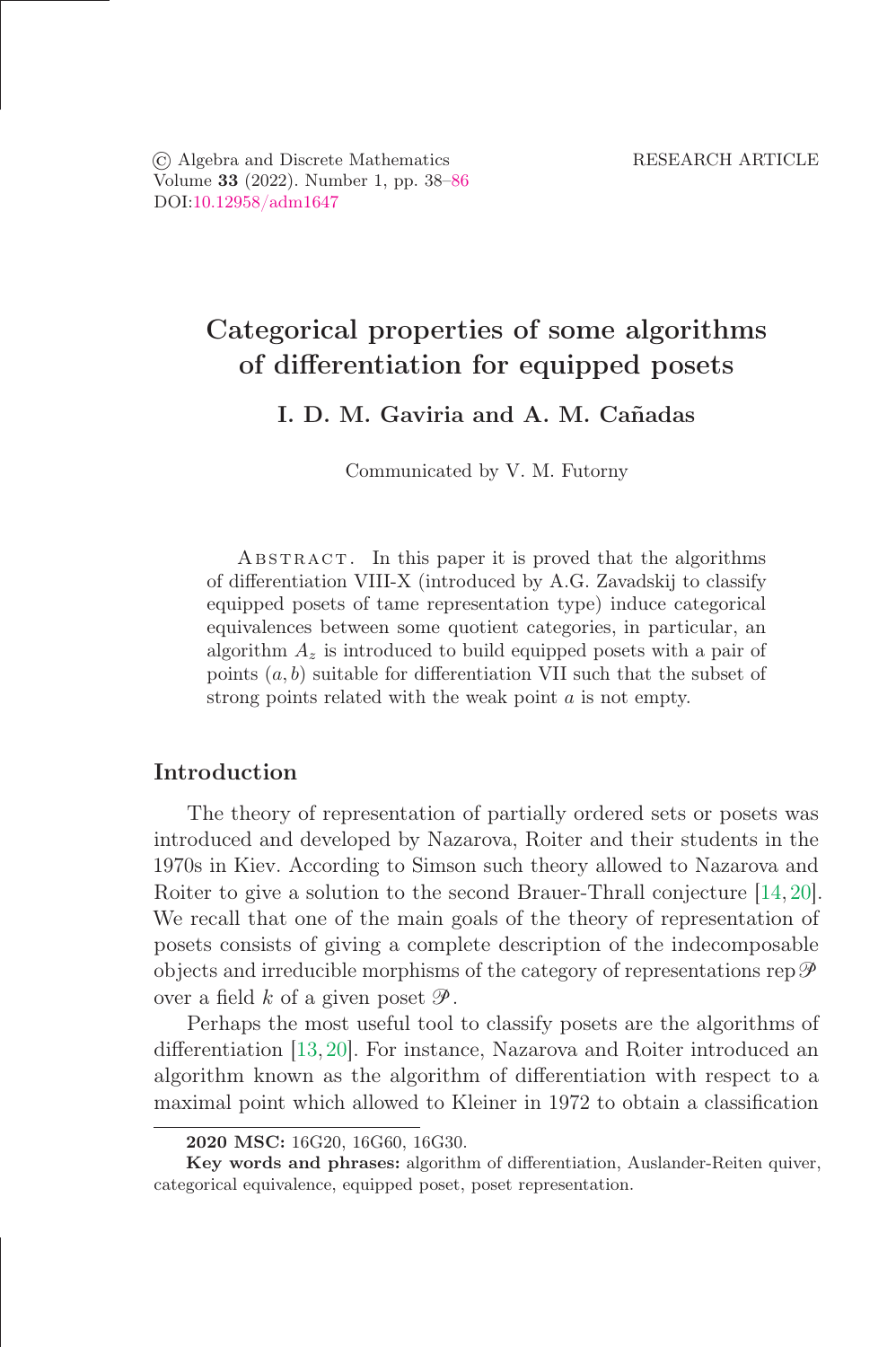of posets of finite representation type  $[12]$ . The categorical properties of such an algorithm were given by Gabriel in 1973 [\[11\]](#page-47-3). Soon afterwards between 1974 and 1977, Zavadskij deőned the more general algorithm I (also named DI) with respect to a suitable pair of points, this algorithm was used in 1981 by Nazarova and Zavadskij in order to give a criterion for the classification of posets of finite growth representation type  $[16, 17, 22]$  $[16, 17, 22]$  $[16, 17, 22]$  $[16, 17, 22]$ . Actually, several years later Zavadskij himself described the structure of the Auslander-Reiten quiver of this kind of posets, to do that, it was established that such an algorithm I together with a completion algorithm are in fact categorical equivalences between some quotient categories [\[23\]](#page-48-3).

The theory of representation of posets with additional structures was developed in the 1980s and 1990s, for instance, posets endowed with an equivalence relation in particular with an involution were introduced and classiőed by Nazarova and Roiter in [\[15\]](#page-47-6), and Bondarenko and Zavadskij in [\[1\]](#page-47-7) whereas the theory of representation of equipped posets was introduced by Zabarilo and Zavadskij in [\[30\]](#page-48-4) and [\[31\]](#page-48-5). Posets with involution were classified by using DI and some algorithms of differentiation named DII-DV together with some additional (more simple) algorithms, such collection of algorithms is currently called the apparatus of differentiation DI-DV [\[9\]](#page-47-8).

A tameness criterion for equipped posets with and without involution was given by Zavadskij. It was obtained by using both the apparatus of differentiation DI-DV and some additional differentiations VII-XVII [\[24](#page-48-6) $-26$ ]. In particular, algorithms of differentiation I, VII VIII and IX allowed to classify equipped posets of őnite growth representation type. In fact, according to Zavadskij [\[25\]](#page-48-8) the use of algorithms of differentiation makes of the classification problems for posets a fairly easy task based only on combinatorial methods.

Since algorithms of differentiation are additive functors it is necessary to establish the behavior of the objects and morphisms involved in the process, in this direction Gabriel proved that the algorithm of differentiation with respect to a maximal point induces a categorical equivalence and the same was proved by Zavadskij, Cañadas et al for the algorithms of differentiation I-V, and VII, actually advances on the subject have been proposed for algorithms of differentiation VIII and IX  $[2-4, 6, 7, 9, 11, 23]$  $[2-4, 6, 7, 9, 11, 23]$  $[2-4, 6, 7, 9, 11, 23]$  $[2-4, 6, 7, 9, 11, 23]$  $[2-4, 6, 7, 9, 11, 23]$  $[2-4, 6, 7, 9, 11, 23]$  $[2-4, 6, 7, 9, 11, 23]$  $[2-4, 6, 7, 9, 11, 23]$  $[2-4, 6, 7, 9, 11, 23]$  $[2-4, 6, 7, 9, 11, 23]$  $[2-4, 6, 7, 9, 11, 23]$  $[2-4, 6, 7, 9, 11, 23]$ .

We recall that according to Zavadskij the main problem regarding the theory of the algorithms of differentiation consists of proving that they induce categorical equivalences between appropriated quotient categories [\[5\]](#page-47-13). In this paper, we address this problem by proving that algorithms of differentiation  $A_z$  (introduced in this paper by the authors), VIII, IX and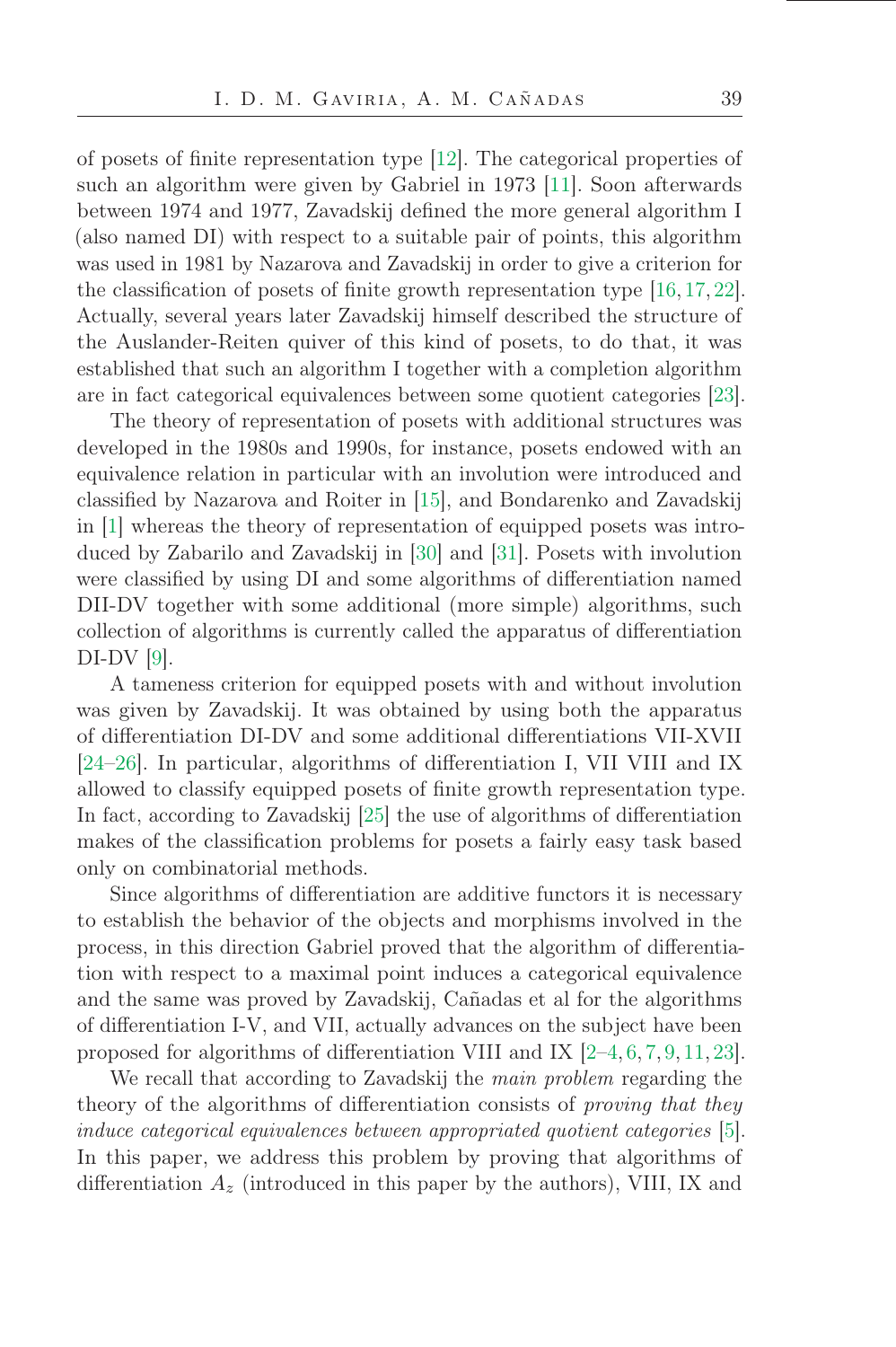X satisfy this property. Actually, we will establish the following theorem [1](#page-2-0) bearing in mind that when Zavadskij introduced algorithms VII-XVII for equipped posets he was focused on the behavior of the objects under the action of functors of type  $D_S^J$ , in fact, he proved the denseness property of such algorithms without pay attention to its faithfulness and fullness properties [\[25,](#page-48-8) [28\]](#page-48-9).

<span id="page-2-0"></span>**Theorem 1.** Let  $(\mathcal{P}, \Phi)$  be an equipped poset endowed with an involution  $*$  and with a set of points S, J-suitable. Then if J is one of the symbols  $A_z$ , VIII, IX, X the corresponding differentiation functor  $' = D_S^{\mathrm{J}}$ : rep $\mathcal{P} \longrightarrow$  $\operatorname{rep}\mathcal{P}'_S$  defined by one of the formulas [\(19\)](#page-21-0), [\(20\)](#page-21-1), [\(21\)](#page-25-0), [\(27\)](#page-32-0), [\(31\)](#page-41-0) induces an equivalence between quotient categories:

 $\operatorname{rep}\nolimits{\mathscr{P}}/{\mathscr{I}} \stackrel{\sim}{\to} \operatorname{rep}\nolimits{\mathscr{P}}'_S/{\mathscr{I}}'$ 

in particular the functor  $D_S^J$  induces mutually inverse bijections between indecomposable representations of the form

 $\operatorname{Ind}\operatorname{rep}\nolimits\mathscr{P}\setminus[\mathscr{I}(I)]\rightleftarrows\operatorname{Ind}\operatorname{rep}\overline{\mathscr{P}}'_S=\operatorname{Ind}\operatorname{rep}\nolimits\mathscr{P}'_S\setminus[\mathscr{I}'(I)].$ 

In Theorem [1](#page-2-0) we let  $[\mathcal{I}]$  ( $[\mathcal{I}'(I)]$ ) denote a suitable ideal (collection of isomorphic classes of indecomposable representations) deőned by the action of the corresponding functor. Generally such ideal consists of morphisms that pass through sums of some suitable indecomposable representations in  $[\mathcal{I}(I)]$  and  $[\mathcal{I}'(I)]$ . Moreover, for two representations or representatives  $U, V \in [\mathcal{I}(I)]$  it holds that  $U' = V' \in [\mathcal{I}'(I)]$ . Besides, it is considered that the involution  $*$  is trivial (i.e.,  $x^* = x$  for all  $x \in \mathcal{P}$ ) for each of the differentiations  $A_z$ , VIII and IX.

The following lemma proved by Zavadskij for differentiations VII-XVII in [\[25,](#page-48-8) [28\]](#page-48-9) establishes that each of these functors is dense. In this case, Y denotes a suitable representation of the category of representations of an equipped poset with a set of points S suitable for differentiation J,  $\mathcal{P}'_S$ is a corresponding derived poset and  $\overline{\mathscr{P}}'$  $S<sub>S</sub>$  stands for the derivative of a completed poset with an additional strong relation.

**Lemma 1.** For each representation  $W \in \text{rep } \overline{\mathcal{P}}'$  $S$ , there exists a representation  $W^{\uparrow} \in \text{rep}\,\mathscr{P}$  such that  $(W^{\uparrow})' \simeq W \oplus Y^m$ , for some  $m \geqslant 0$ .

This paper is organized as follows; in section [1](#page-3-0) basic notation and deőnitions regarding the category of representations of posets with additional structures are included. In section [2,](#page-13-0) we recall some categorical properties of the algorithms of differentiation, I, completion, and VII. We prove the main result by describing in section [3](#page-18-0) the algorithms of differentiation  $A_z$ , VIII-X.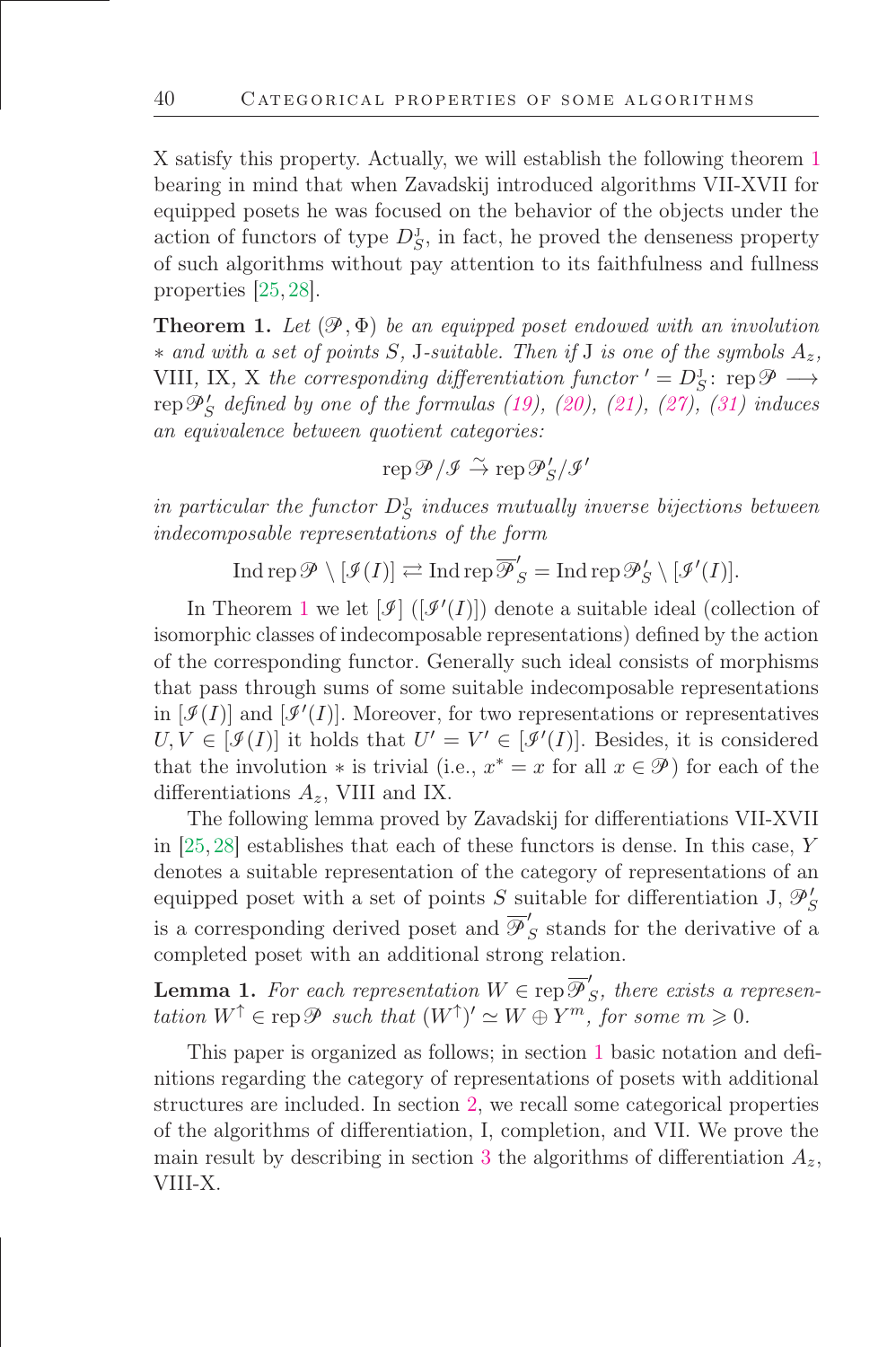### <span id="page-3-0"></span>1. Preliminaries

In this section, for the sake of better understanding, we introduce main notation and deőnitions regarding equipped posets and its category of representations  $[2-4, 6, 7, 25, 26, 30, 31]$  $[2-4, 6, 7, 25, 26, 30, 31]$  $[2-4, 6, 7, 25, 26, 30, 31]$  $[2-4, 6, 7, 25, 26, 30, 31]$  $[2-4, 6, 7, 25, 26, 30, 31]$  $[2-4, 6, 7, 25, 26, 30, 31]$  $[2-4, 6, 7, 25, 26, 30, 31]$  $[2-4, 6, 7, 25, 26, 30, 31]$  $[2-4, 6, 7, 25, 26, 30, 31]$  $[2-4, 6, 7, 25, 26, 30, 31]$  $[2-4, 6, 7, 25, 26, 30, 31]$  $[2-4, 6, 7, 25, 26, 30, 31]$  $[2-4, 6, 7, 25, 26, 30, 31]$  $[2-4, 6, 7, 25, 26, 30, 31]$ .

# 1.1. Category of representations of posets with additional structures

In this section, we recall the definition of equipped posets and posets with involution and their corresponding category of representations as Zavadskij et al have described in [\[3,](#page-47-14) [4,](#page-47-10) [6,](#page-47-11) [7,](#page-47-12) [25,](#page-48-8) [26\]](#page-48-7). Worth noting that although equipped posets were introduced and classified in  $[25, 26, 30, 31]$  $[25, 26, 30, 31]$  $[25, 26, 30, 31]$  $[25, 26, 30, 31]$  $[25, 26, 30, 31]$  $[25, 26, 30, 31]$ over the pair of fields  $(\mathbb{R}, \mathbb{C})$ , in this paper, we consider notation and definitions adopted by Zavadskij and Rodriguez in [\[19\]](#page-48-10) where representations of equipped posets are defined over a pair of fields  $(F, G)$  with  $G = F(\xi)$ a quadratic extension of  $F$  associated with a minimal polynomial of the form  $t^2 + \alpha t + \beta$ ,  $\alpha, \beta \in F$ ,  $\beta \neq 0$  and  $\xi \in G$  such that

<span id="page-3-1"></span>
$$
\boldsymbol{\xi}^2 + \alpha \boldsymbol{\xi} + \beta = 0. \tag{1}
$$

**Equipped posets.** A poset  $(\mathcal{P}, \leqslant)$  is called *equipped* if all the order relations between its points  $x \leq y$  are separated into strong (denoted  $x \leq y$ ) and weak (denoted  $x \leq y$ ) in such a way that

$$
x \leq y \leq z \quad \text{or} \quad x \leq y \leq z \quad \text{implies} \quad x \leq z,\tag{2}
$$

i.e., a composition of a strong relation with any other relation is strong.

In general relations  $\leq$  and  $\leq$  are not order relations. These relations are antisymmetric but not reflexive. In particular  $\preceq$  is not reflexive (meanwhile  $\leq$  is transitive) [\[19\]](#page-48-10).

We let  $x \leq y$  denote an arbitrary relation in an equipped poset  $(\mathcal{P}, \leqslant)$ . The order  $\leq$  on an equipped poset  $\mathscr P$  gives rise to the relations  $\prec$  and  $\lhd$ of strict inequality:  $x \prec y$  (respectively,  $x \prec y$ ) in  $\mathscr P$  if and only if  $x \preceq y$ (respectively,  $x \leq y$ ) and  $x \neq y$ .

A point  $x \in \mathcal{P}$  is called *strong* (weak) if  $x \leq x$  (respectively,  $x \leq x$ ). These points are denoted  $\circ$  (respectively,  $\otimes$ ) in diagrams. We also denote  $\mathscr{P} \subseteq \mathscr{P}$  (respectively,  $\mathscr{P} \subseteq \mathscr{P}$ ) the subset of strong points (respectively, weak points) of  $\mathcal{P}$ . If  $\mathcal{P}^{\otimes} = \varnothing$  then the equipment is *trivial* and the poset  $\mathscr P$  is ordinary.

**Remark 1.** Note that if  $x \leq y$  in an equipped poset  $(\mathcal{P}, \leq)$  and there exists  $t \in \mathcal{P}$  such that  $x \leq t \leq y$  then  $x, y \in \mathcal{P}^{\otimes}$ ,  $x \preceq t$  and  $t \preceq y$ .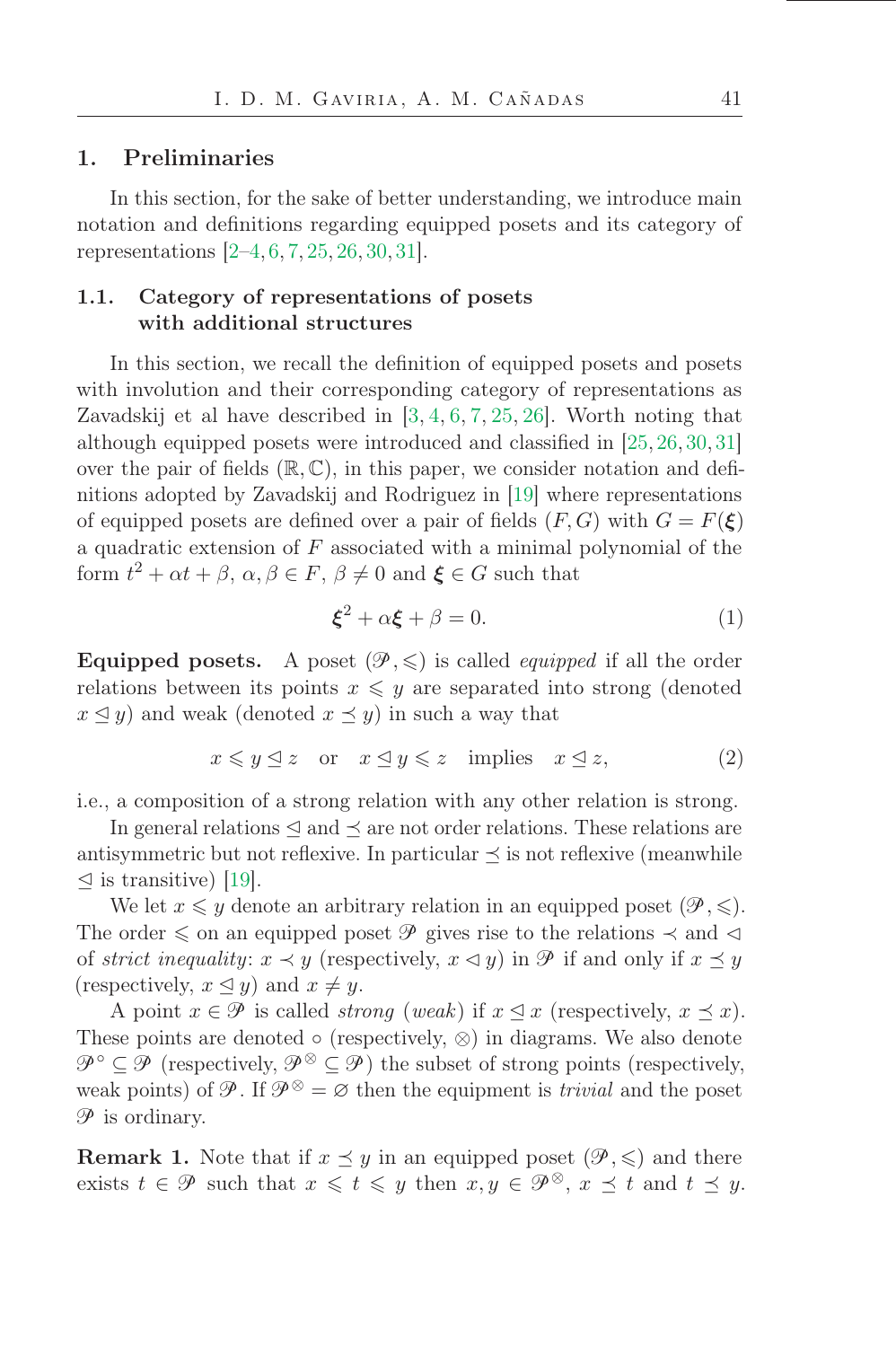Otherwise, if  $x \leq t$  or  $t \leq y$  then by definition it is obtained the contradiction  $x \leq y$ .

If  $\mathcal P$  is an equipped poset and  $a \in \mathcal P$  then the subsets of  $\mathcal P$  denoted  $a^{\vee}, a_{\wedge}, a^{\nabla}, a_{\triangle}, a^{\nabla}, a_{\blacktriangle}, a^{\vee}$  and  $a_{\wedge}$  are defined in such a way that:

$$
a^{\vee} = \{x \in \mathcal{P} \mid a \leq x\}, \quad a_{\wedge} = \{x \in \mathcal{P} \mid x \leq a\},
$$
  
\n
$$
a^{\nabla} = \{x \in \mathcal{P} \mid a \leq x\}, \quad a_{\wedge} = \{x \in \mathcal{P} \mid x \leq a\},
$$
  
\n
$$
a^{\blacktriangledown} = a^{\vee} \setminus a, \quad a_{\blacktriangle} = a_{\wedge} \setminus a,
$$
  
\n
$$
a^{\curlyeq} = \{x \in \mathcal{P} \mid a \leq x\}, \quad a_{\wedge} = \{x \in \mathcal{P} \mid x \leq a\}.
$$

Subset  $a^{\vee}(a_{\wedge})$  is called the *ordinary upper (lower)* cone, associated with the point  $a \in \mathcal{P}$  and subset  $a^{\nabla}(a_{\Delta})$  is called the *strong upper (lower)* cone associated with the point  $a \in \mathcal{P}$ . Whereas subsets  $a^{\blacktriangledown}$  and  $a_{\blacktriangle}$  are called truncated cones (upper and lower) associated with the point  $a \in \mathcal{P}$ .

In general, subsets  $a^{\gamma}$  and  $a_{\lambda}$  are not cones. Note that, if  $x \in \mathcal{P}^{\circ}$  then  $x^{\gamma} = x_{\lambda} = \varnothing.$ 

For an equipped poset  $(\mathscr{P}, \leq)$  and  $A \subset \mathscr{P}$ , we define the subsets,  $A^{\nabla}$ ,  $A^{\vee}$  and  $A^{\vee}$  in such a way that

$$
A^{\triangledown} = \bigcup_{a \in A} a^{\triangledown}, \qquad A^{\triangledown} = \bigcup_{a \in A} a^{\triangledown}, \qquad A^{\triangledown} = \bigcup_{a \in A} a^{\triangledown}
$$

Subsets  $A_{\Delta}$ ,  $A_{\lambda}$  and  $A_{\Lambda}$  are defined in the same way.

If  $\mathscr P$  is an equipped poset then a *chain*  $C = \{c_i \in \mathscr P \mid 1 \leq i \leq \mathscr P\}$  $n, c_{i-1} < c_i$  if  $i \geq 2$ } ⊆  $\mathcal{P}$  is a weak chain if and only if  $c_{i-1} \prec c_i$  for each  $i \geqslant 2$ . If  $c_1 \prec c_n$  then we say that C is a completely weak chain. Moreover, a subset  $X \subset \mathcal{P}$  is *completely weak* if  $X = X^{\otimes}$  and weak relations are the only relations between points of X. Often, we let  ${c_1 \prec c_2 \prec \cdots \prec c_n}$ denote a weak chain which consists of points  $c_1, c_2, \ldots, c_n$ . An ordinary chain  $C$  is denoted in the same way (by using the corresponding symbol  $\langle$ ).

The diagram of an equipped poset  $(\mathcal{P}, \leqslant)$  may be obtained via its Hasse diagram (with strong  $(∘)$  and weak points  $(⊗)$ ). In this case, a new line is added to the line connecting two points  $x, y \in \mathcal{P}$  with  $x \triangleleft y$  if and only if such relation cannot be deduced of any other relations in  $\mathscr{P}$ . Figure [1](#page-5-0) shows an example of this kind of diagrams.

In this case if  $A = \{4, 6\}$ , then  $A^{\nabla} = \{6, 7\}$ ,  $A^{\nabla} = \{4, 5\}$ ,  $A^{\nabla} =$  ${4, 5, 6, 7}, A_{\Delta} = \{1, 2, 3, 6, 8, 9\}, A_{\Delta} = \{1, 2, 3, 4, 6, 8, 9\}$  and  $A_{\Delta} =$  $\{1, 2, 3, 4\}$ . Note that  $A \neq A^{\otimes}$ , subsets  $C_1 = \{9 < 8 < 3 < 4 < 5\}$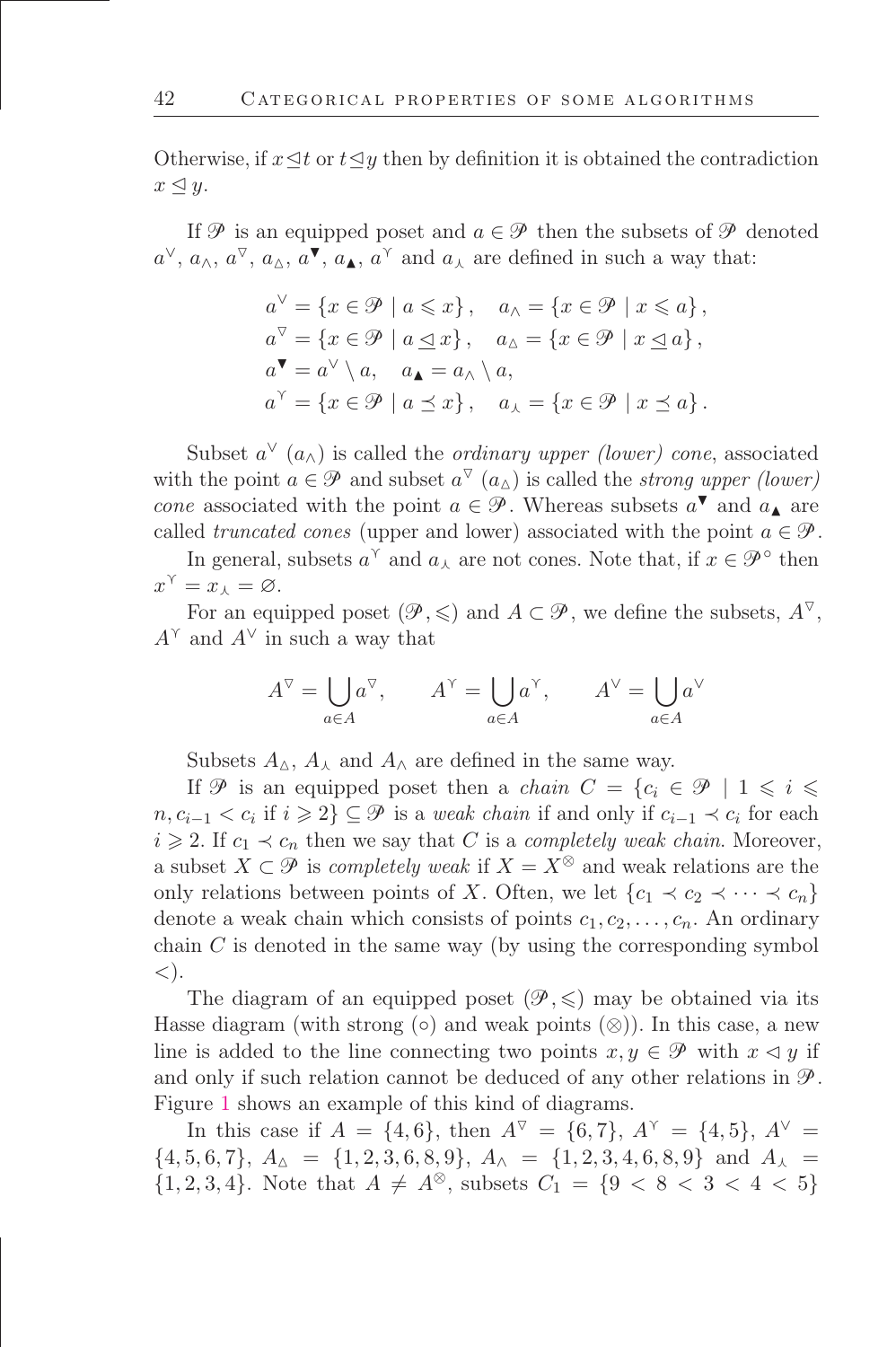

<span id="page-5-0"></span>FIGURE 1. The diagram of an equipped poset and some of its subsets.

and  $C_2 = \{1 \prec 2 \prec 3 \prec 4\}$  constitute a chain and a completely weak chain, respectively.

For an equipped poset  $\mathcal{P}$  and  $A, B \subset \mathcal{P}$  we write  $A \subset B$  if  $a \subset b$  for each  $a \in A$  and  $b \in B$ . Notations  $A \prec B$  and  $A \triangleleft B$  are assumed in the same way.

Equipped posets endowed with an involution. An equipped poset with involution is an equipped poset  $(\mathscr{P}, \leq, \preceq, \preceq)$  with an involution  $*$ satisfying the following two additional conditions:

- (i) on the set of all points  $\mathscr{P}$ , it is given an involution  $* : \mathscr{P} \longrightarrow \mathscr{P}$ which preserves strong and weak points and independent of the relation  $\leq$ . Hence, strong points are divided into small  $(x = x^*)$  and big  $(x \neq x^*)$ , and weak points are partitioned into weak  $(x = x^*)$ and biweak  $(x \neq x^*)$ ;
- (ii) to each biweak point x it is assigned the number  $g(x) = g(x^*) \in \{\pm 1\}$ called its genus (or genus of the pairs  $x, x^*$ ).

In the case  $x \neq x^*$ , we called the points x and  $x^*$  equivalents and write  $x \sim x^*$ . The involution  $*$  is said to be *primitive* if it leaves fixed all weak points (i.e. there are no biweak points).

In diagrams of equipped posets with involution, symbols  $\circ$ ,  $\bullet$ ,  $\otimes$ ,  $\odot$ depict small, big, weak and biweak points, respectively. All order relations with a participation of at least one strong point, as well as all weak relations between weak points, are pictured by a single line. But all strong relations between weak points, which are not consequences of some other relations, are pictured by a double line (or by an additional line) [\[25\]](#page-48-8).

If some group of points is encircled by a contour connected by some (single or double) line with some other points, it means that all points located inside the contour have the same order relations with the mentioned other points (determined by the type of the line).

Note that in Figure [2,](#page-6-0)  $a \sim a^*$ ,  $c \sim c^*$ ;  $q = q^*$ ;  $b = b^*$ ;  $c^* \leq b$ ,  $a \leq$  $a^* \trianglelefteq q, a \trianglelefteq c \preceq b, a \trianglelefteq A, B \trianglelefteq b; b, c, c^*, q \in \mathcal{P}^\otimes.$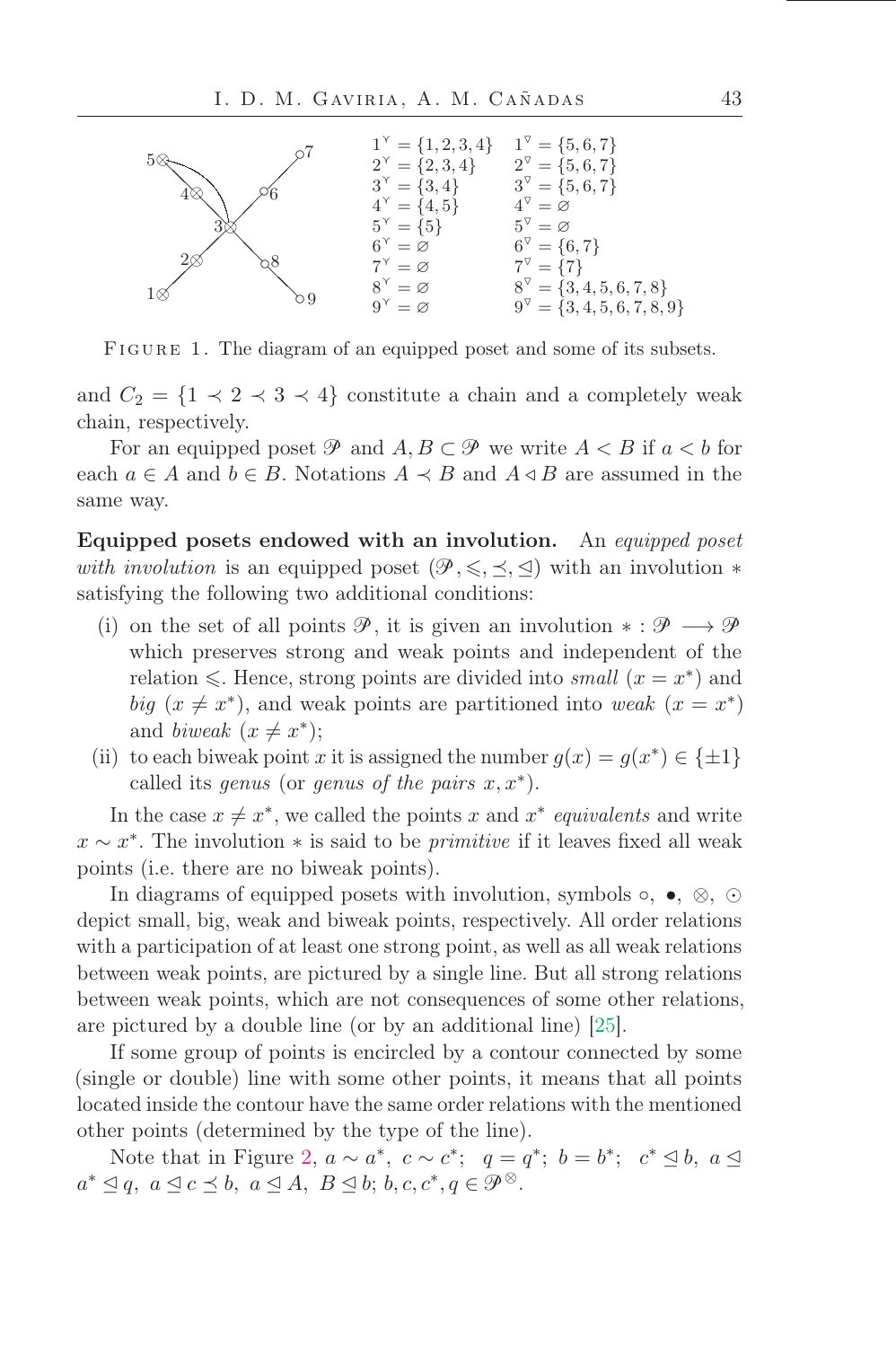

<span id="page-6-0"></span>FIGURE 2. The diagram of an equipped poset with involution.

#### 1.2. Complexification

In this section, we give definitions of complexification and reellification of a vector space and its respective extension to complexiőcation of linear transformations [\[2,](#page-47-9) [3,](#page-47-14) [21\]](#page-48-11). Some particular subspaces whose properties are useful in the theory of representation of equipped posets are described as well [\[25\]](#page-48-8).

Let  $F \subset G$  be an arbitrary quadratic field extension with  $G = F(\xi)$ for some fixed element  $\xi \in G$ . Then each element  $x \in G$  can be written uniquely in the form  $\alpha + \xi \beta$  with  $\alpha, \beta \in F$  in this case (analogously to the case  $(F, G) = (\mathbb{R}, \mathbb{C})$  a is called the real part of x and  $\beta$  is the corresponding imaginary part of x.

Complexification of  $F$ -spaces. The *complexification* of a real vector space  $U_0$  is the complex vector space  $\overline{U_0} = U_0 \times U_0 = U_0^2$  in which the addition + :  $\widetilde{U_0} \times \widetilde{U_0} \longrightarrow \widetilde{U_0}$  and the scalar multiplication  $\cdot : \mathbb{C} \times \widetilde{U_0} \longrightarrow \widetilde{U_0}$ are deőned by

$$
\begin{pmatrix} v \\ w \end{pmatrix} + \begin{pmatrix} v' \\ w' \end{pmatrix} = \begin{pmatrix} v + v' \\ w + w' \end{pmatrix} \text{ and } (a + ib) \begin{pmatrix} v \\ w \end{pmatrix} = \begin{pmatrix} av - bw \\ bv + aw \end{pmatrix}. \quad (3)
$$

If we identify the space  $U_0$  with the real subspace  $U_0 \times \{0\}$  of  $\widetilde{U_0}$  and write simply v instead of  $(v, 0)^t$  then an arbitrary element  $z \in U_0$ , may be written in the following form

$$
z = \begin{pmatrix} v \\ w \end{pmatrix} = \begin{pmatrix} v \\ 0 \end{pmatrix} + \mathbf{i} \begin{pmatrix} w \\ 0 \end{pmatrix} = v + \mathbf{i}w, \quad v, w \in U_0.
$$

Therefore the complexification of a real vector space  $U_0$  has the form  $\widetilde{U_0} = U_0 + iU_0$ . Thus, if  $W \subset \widetilde{U_0}$  is a R-subspace of  $\widetilde{U_0}$  then the real part of W denoted  $\text{Re }W$  and its corresponding imaginary part denoted  $\text{Im }W$ are defined in such a way that if  $W = \mathbb{R}\{x_t + iy_t \mid x_t, y_t \in U_0, t \in A\} \subset U_0$ for a fixed basis then

$$
\operatorname{Re} W = \operatorname{span}\{x_t \mid t \in A\} \subset U_0, \qquad \operatorname{Im} W = \operatorname{span}\{y_t \mid t \in A\} \subset U_0.
$$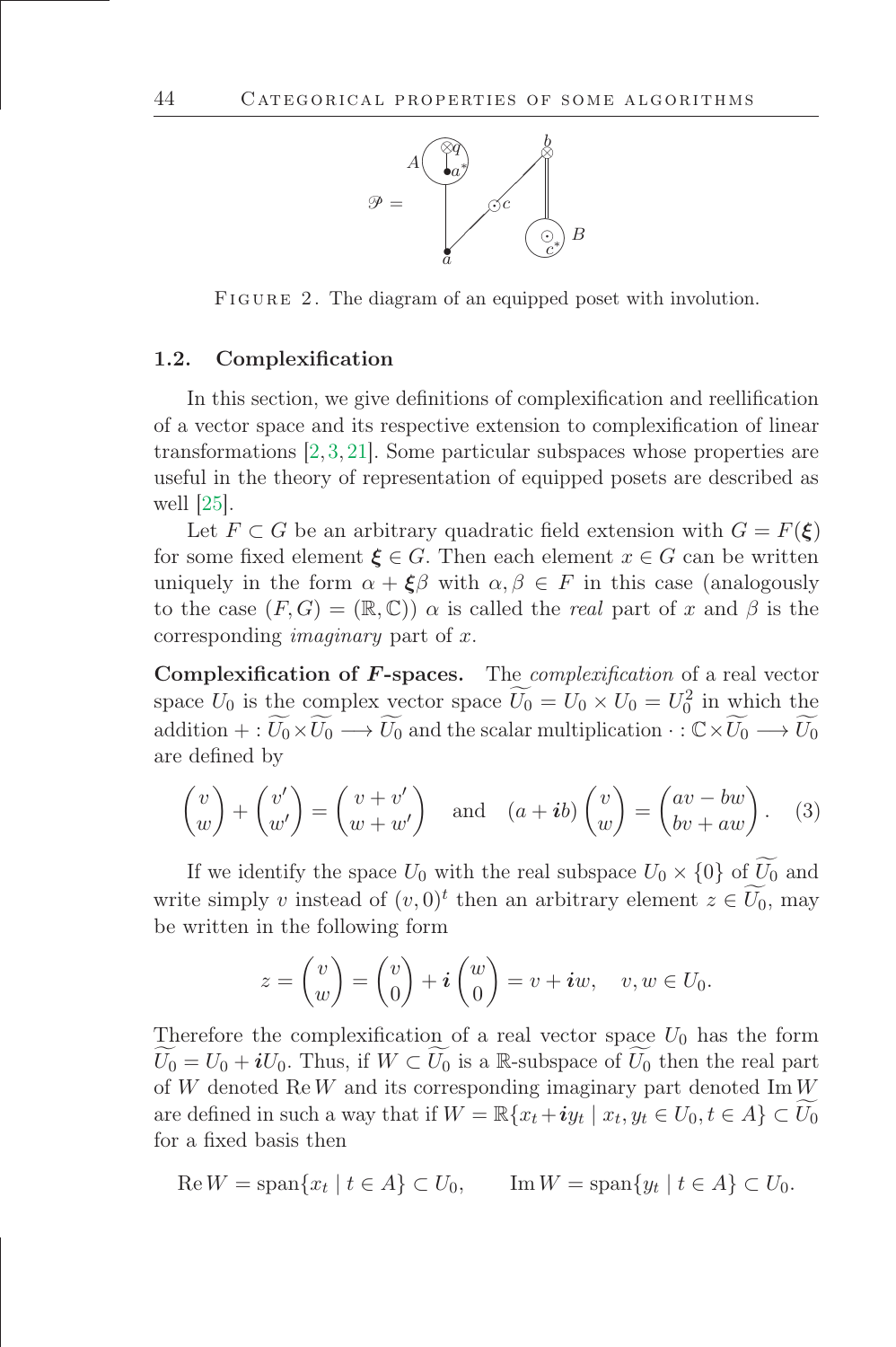In this case, if k is a field and  $T = \{e_1, e_2, \ldots, e_n\}$  is a set of generators of a k-vector space V then  $k\{e_1, e_2, \ldots, e_n\}$  denotes the subspace generated by  $T$ .

In [\[21\]](#page-48-11) it is proved that every basis in a real vector space  $V$  is also a basis (over C) of the complex vector space  $\tilde{V}$  consequently dim<sub>C</sub>  $\tilde{V} = \dim_{\mathbb{R}} V$ .

If W is a complex vectorial space then the reellification  $W_{\mathbb{R}}$  of W is the real vector space which is obtained from  $W$  by restricting the scalar multiplication to  $\mathbb{R} \times W$ , (Sloppily, this is just W considered as a real vector space). Thus, if  $\{w_t \mid t \in A\}$  is a basis of  $W_{\mathbb{R}}$  over  $\mathbb C$  then

$$
\{w_t \mid t \in A\} \cup \{\boldsymbol{i}w_t \mid t \in A\}
$$

is a basis of  $W_{\mathbb{R}}$  over  $\mathbb{R}$  and  $\dim_{\mathbb{R}} W_{\mathbb{R}} = 2 \dim_{\mathbb{C}} W$  [\[21\]](#page-48-11).

A real subspace V of  $W_{\mathbb{R}}$  is called a *real form* of  $\hat{W}$  if  $W = \tilde{V} = V + iV$ , therefore dim<sub>R</sub>  $V = \dim_{\mathbb{C}} W$ . In [\[21\]](#page-48-11) it is also proved that if V is a R-space then  $(\widetilde{V})_{\mathbb{R}} \simeq V \oplus V$ . Thus, if W is a C-subspace of  $\widetilde{U_0}$  with  $W = \mathbb{C}\lbrace x_t + iy_t \mid x_t, y_t \in U_0, t \in A \rbrace \subset U_0$  then

 $W_{\mathbb{R}} = \mathbb{R}\{x_t + iy_t, -y_t + ix_t \mid x_t, y_t \in U_0, t \in A\}$ , therefore  $\text{Re } W_{\mathbb{R}} =$  $\text{Im}\,W_{\mathbb{R}} = \text{span}\{x_t \mid t \in A\} + \text{span}\{y_t \mid t \in A\} = \text{span}\{x_t, y_t \mid t \in A\}.$ 

The complexification of a real vector space may be generalized to the case  $(F, G)$  where  $G = F(\xi)$  is a quadratic extension of F. In this case, we assume that  $\xi$  is a root of the minimal polynomial  $t^2 + \alpha t + \beta$ ,  $\beta \neq 0$ ,  $(\alpha, \beta \in F)$ . In particular if  $U_0$  is a F-space then the corresponding complexification is the G-vector space also denoted  $U_0^2 = U_0$  with a scalar product of the form (see identity  $(1)$ ):

$$
(a + \xi b) \begin{pmatrix} v \\ w \end{pmatrix} = \begin{pmatrix} av - \beta bw \\ bv + (a - \alpha b) w \end{pmatrix}, \quad v, w \in U_0.
$$
 (4)

As in the case  $(\mathbb{R}, \mathbb{C})$ , we write  $U_0^2 = U_0 + \xi U_0 = U_0$ .

To each G-subspace W of  $\widetilde{U_0}$  it is possible to associate the following F-subspaces of  $U_0$ ,  $W^+ = \text{Re } W_F = \text{Im } W_F$  and  $W^- = \text{span}\{x \in U_0 \mid$  $(x, 0)<sup>t</sup> \in W$   $\subset W<sup>+</sup>$ .

<span id="page-7-0"></span>
$$
W^+ = F(W)
$$
 is called the *F*-hull of *W* such that  $W \subset F(W)$ . (5)

If Y is a F-subspace of  $U_0$  and  $X = \widetilde{Y}$  then  $X^+ = X^- = Y$ . Therefore, Y is a F-form of X. For example, if we consider  $F = \mathbb{R}$ ,  $G = \mathbb{C}$  and  $U_0 = \mathbb{R}^2 = \mathbb{R}\{e_1, e_2\}$  then  $U_0 = \mathbb{C}^2$ , in this case, we can assume  $\xi = i$ . Thus, if W is a C-subspace of  $\mathbb{C}^2$  such that  $W = \mathbb{C}\{e_1 + ie_2\}$  then

$$
W^+ = \mathbb{R}^2 \quad \text{and} \quad W^- = 0.
$$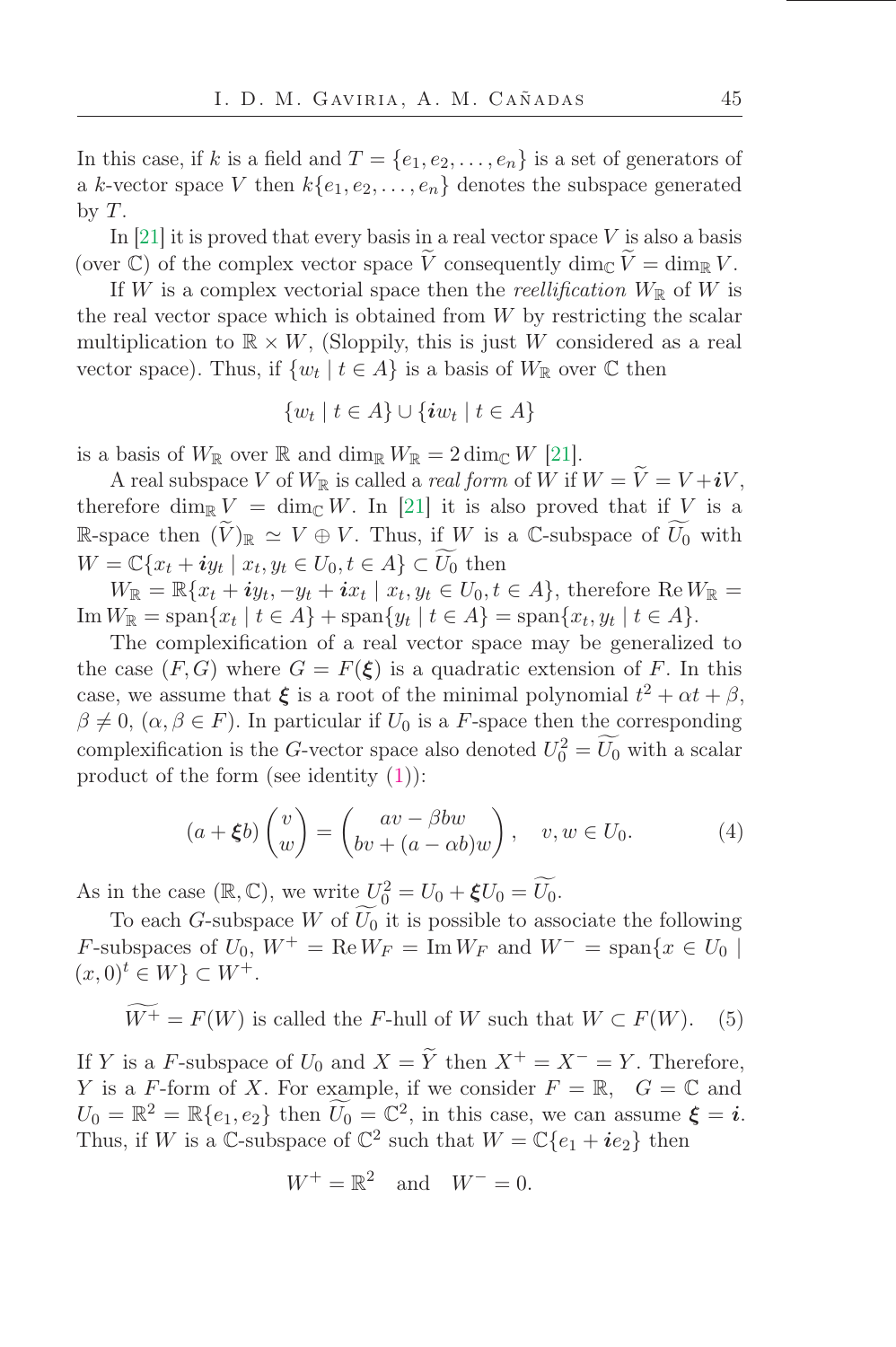If 
$$
\mathbb{R}^3 = \mathbb{R}\{e_1, e_2, e_3\}
$$
, and  $W = \mathbb{C}\{e_1, e_2 + ie_3\} \subset \mathbb{C}^3 = \widetilde{\mathbb{R}^3}$  then

$$
W^+ = \mathbb{R}^3, \qquad F(W) = \widetilde{W^+} = \mathbb{C}^3 \quad \text{and} \quad W^- = \mathbb{R}\{e_1\}.
$$

**Remark 2.** Any G-subspace W of  $\widetilde{U_0}$  can be written as a direct sum of G-subspaces,  $W = \widetilde{W}^- \oplus H$  where H is a complement of  $\widetilde{W}^-$  in W. Therefore,  $H^+ \simeq W^+/W^-$ . If  $X \subset \widetilde{U_0}$  is a G-subspace with a F-hull such that  $F(X) = X$  then we say that X is a *strong* space. Therefore any G-subspace  $X \subset U_0$  always has a strong direct summand of the form  $X^-$ .

#### 1.3. Representation of equipped posets

In this section, we recall the definition given by Zavadskij et al. of the category of representations of equipped posets with and without an involution deőned on its set of points. It should be noted that Zavadskij gave a generalization of equipped posets over a pair of fields  $(F, G)$ , where G is a Galois extension of the ground field  $F$  [\[29\]](#page-48-12).

A representation of an equipped poset over the pair  $(F, G)$  is a system of subspaces of the form

$$
U = (U_0; U_x \mid x \in \mathcal{P}), \tag{6}
$$

where  $U_0$  is a finite dimensional F-space; and for each  $x \in \mathcal{P}$ ,  $U_x$  is a G-subspace of  $U_0$ , such that, if  $x \preceq y$  then  $U_x \subset U_y$ , and if  $x \preceq y$  then  $F(U_x) \subset U_y$  (see [\(5\)](#page-7-0)).

We let rep  $\mathscr P$  denote the category whose objects are the representations of an equipped poset  $\mathscr P$  over a pair of fields  $(F, G)$ . In this case, a morphism  $\varphi: (U_0; U_x \mid x \in \mathcal{P}) \longrightarrow (V_0; V_x \mid x \in \mathcal{P})$ , between two representations U and V is a F-linear map  $\varphi: U_0 \longrightarrow V_0$  such that  $\widetilde{\varphi}(U_x) \subset V_x$ , for each  $x \in \mathcal{P}$ , where  $\widetilde{\varphi}: \widetilde{U_0} \longrightarrow \widetilde{V_0}$  is the complexification of  $\varphi$  ( $\widetilde{\varphi} = \varphi + \xi \varphi$ ). The composition between morphisms of rep  $\mathscr P$  is defined in a natural way.

Two representations  $U, V \in \text{rep}\,\mathscr{P}$  are said to be *isomorphic* if and only if there exists an F-isomorphism  $\varphi: U_0 \longrightarrow V_0$  such that  $\widetilde{\varphi}(U_x) = V_x$ , for each  $x \in \mathcal{P}$ 

The sum  $U \oplus V \in \text{rep}\,\mathscr{P}$  is defined as in the classical way, that is, the sum  $U \oplus V$  of two representations of a given equipped poset  $\mathscr P$  is defined in such a way that  $U \oplus V = (U_0 \oplus V_0; U_x \oplus V_x | x \in \mathcal{P})$ . Therefore, rep  $\mathcal P$  is a Krull-Schmidt category. A representation  $U \in \text{rep}\mathscr{P}$  is *indecomposable* if  $U \neq 0$  and there is not a direct sum decomposition of U into two non-zero representations. Often, we let  $\text{Ind}\mathcal{P}$  denote a set of representatives of the isomorphism classes of all the indecomposable objects of a category rep $\mathscr{P}$ .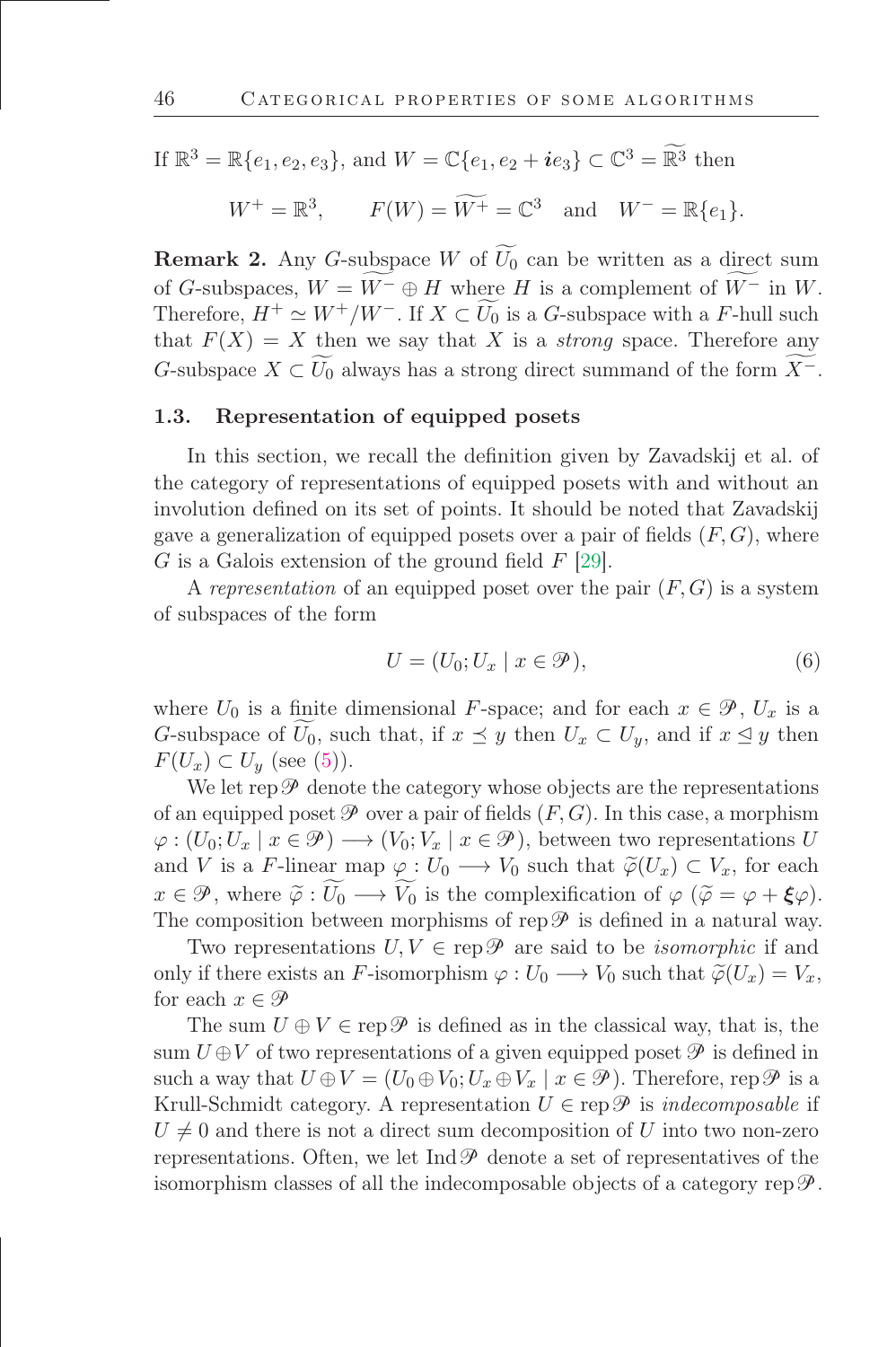Let  $\mathscr P$  be an equipped poset and  $U, V \in \text{rep}\mathscr P$ . Then U is a subrepresentation of V if and only if the spaces  $U_0$ ,  $V_0$ ,  $U_x$  and  $V_x$  satisfy the inclusions  $U_0 \subset V_0$  and  $U_x \subset V_x$ , for each  $x \in \mathcal{P}$ .

For each  $x \in \mathcal{P}$ , we let  $U_x$  denote the *radical subspace* of  $U_x$ , that is,  $U_x = \sum$  $\sum_{z\prec x} F(U_z) + \sum_{z\prec x} U_z.$ 

Let  $\mathcal P$  be an equipped poset. The *dimension* of a representation  $U \in$ rep  $\mathscr P$  is the vector  $d = \underline{\dim} U = (d_0; d_x \mid x \in \mathscr P)$ , where  $d_0 = \dim_F U_0$ and  $d_x = \dim_G U_x/U_x$ . A representation  $U \in \text{rep}\,\mathscr{P}$  is sincere if  $d_0 \neq 0$ and  $d_x \neq 0$ , for each  $x \in \mathcal{P}$ . In other words, the vector d of a sincere representation U has not null coordinates.

Let  $X \subset \mathcal{P}$  and  $U \in \text{rep}\,\mathcal{P}$ . The subspaces of  $U_0$ , denoted respectively by  $U_X, U_X^+, \widehat{U}_X$  and  $\frown$  $(U_X)^-$ , are defined as follows:

$$
U_X = \sum_{x \in X} U_x, \quad U_X^+ = \sum_{x \in X} U_x^+, \quad \widehat{U}_X = \bigcap_{x \in X} U_x, \quad (\widehat{U}_X)^- = \bigcap_{x \in X} U_x^-.
$$

Note that  $U_{\varnothing}^+ = 0$ ,  $\widehat{U}_{\varnothing} = U_0$ , and if  $x, y \in \mathcal{P}$  with  $x \triangleleft y$  then  $U_x^+ \subset U_y^-$ .

Let  $\mathscr P$  be an equipped poset with involution  $*$  which naturally induces an equivalence relation on the points of  $\mathcal{P}$ , let  $\Phi$  be the set of all equivalence classes on  $\mathscr P$  respect to such an involution. Then classes  $\kappa \in \Phi$  consist either of one or two points, in the second case it holds that  $x \neq x^*$  and  $\kappa = (x, x^*).$ 

Now, we recall the deőnition of a representation of an equipped poset with involution as given by Zavadskij in [\[25\]](#page-48-8). In this case, we let  $(\mathscr{P}, \Phi)$ denote an equipped poset with an involution inducing a set of classes Φ over  $\mathscr{P}$ , if there is not doubt with the order  $\leq$  and the corresponding equipment, we will write simply  $\mathscr P$  to denote an equipped poset with involution.

Let  $(\mathscr{P}, \Phi)$  be an equipped poset with involution. A representation U of  $(\mathscr{P}, \Phi)$  is a system of vector spaces of the form

$$
U = (U_0; U_\kappa \mid \kappa \in \Phi),\tag{7}
$$

where  $U_0$  is a finite dimensional F-vector space and  $\widetilde{U_0}$  is its corresponding complexification, which is a  $G$ -vector space, such that,

| if $x$ is a small point  | $\implies$ | $U_x \subset U_0;$                    |
|--------------------------|------------|---------------------------------------|
| if $x$ is a weak point   | $\implies$ | $U_x \subset U_0$ ;                   |
| if x is a big point      | $\implies$ | $U_{(x,x^*)} \subset U_0 \oplus U_0;$ |
| if $x$ is a biweak point | $\implies$ | $U_{(x,x^*)} \subset U_0 \oplus U_0;$ |
| if $x < y$               | $\implies$ | $U_x^+ \subset U_y^-$ .               |
|                          |            |                                       |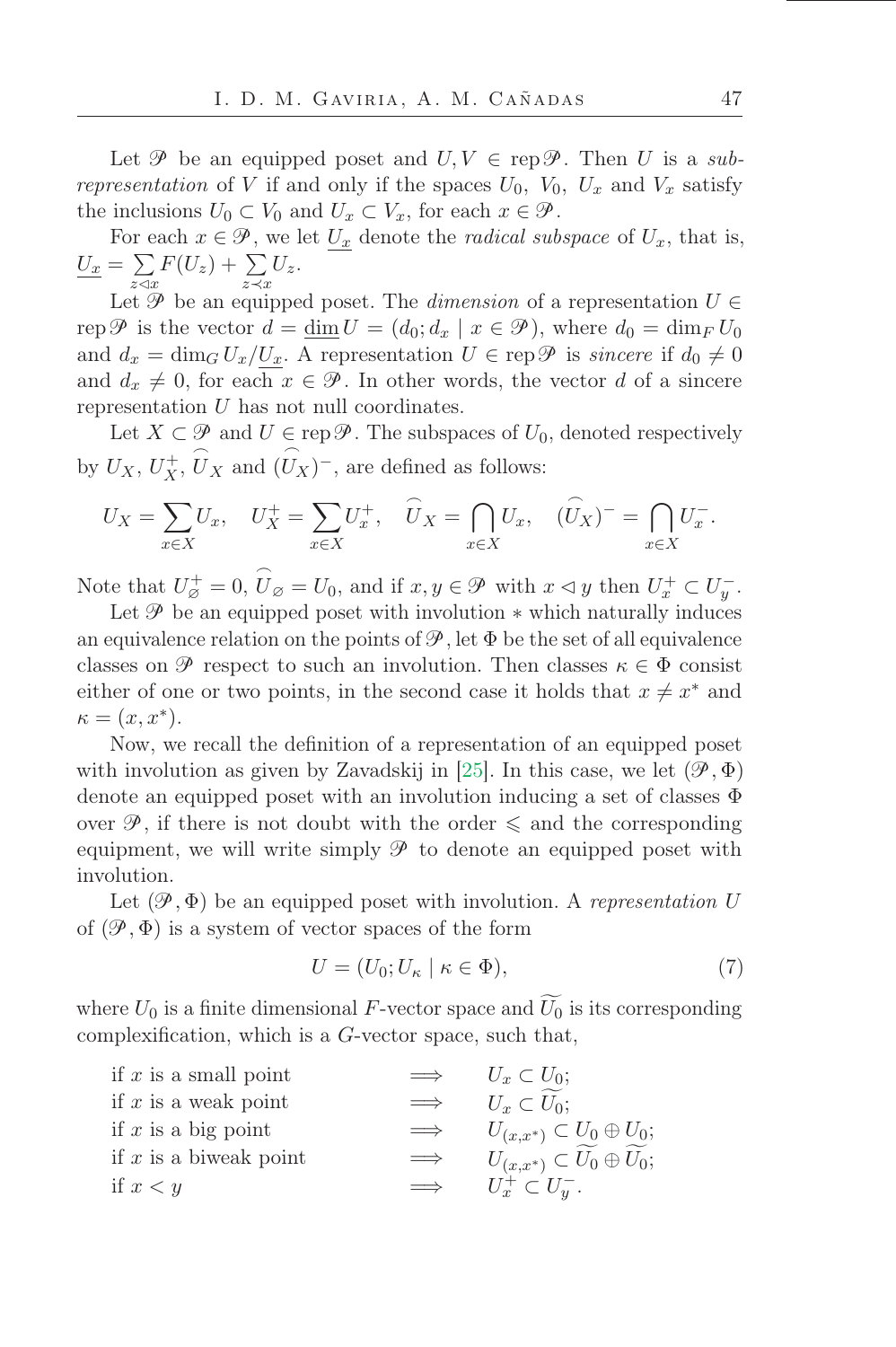A morphism  $\varphi : (U_0; U_\kappa \mid \kappa \in \Phi) \longrightarrow (V_0; V_\kappa \mid \kappa \in \Phi)$  between two representations U and V, is an F-linear map  $\varphi: U_0 \longrightarrow V_0$  such that:  $\varphi^{\kappa}(U_{\kappa}) \subset V_{\kappa}$ , for each  $\kappa \in \Phi$ . In the natural sense, if  $z = (z_1, z_2) \in U_{\kappa}$ , then  $\varphi^{\kappa}(z) = (\varphi(z_1), \varphi(z_2)).$ 

#### 1.4. Examples of some indecomposable objects

In this section, we give some examples of indecomposable objects in the category rep  $\mathscr P$ , where  $\mathscr P$  is an equipped poset. The matrix problem of these kind of posets and the matrix presentations of the indecomposable objects were deőned by Zavadskij in [\[25\]](#page-48-8).

Later on a subset  $X \subset \mathcal{P}$  will be called small (big, weak,...) if all its points are small (big, weak,...). A subset consisting of two (three, four) mutually incomparable points is called a *dyad* (*triad*, *tetrad*).

we often write  $a \parallel b$  to denote that points  $a, b$  in a poset  $\mathscr P$  are incomparable and if there is not confusion hereinafter  $\mathscr P$  denotes an equipped poset unless otherwise stated.

If  $\mathcal P$  is an equipped poset and  $A \subset \mathcal P$  then we denote by  $P(A)$ an indecomposable representation of the equipped poset  $\mathscr P$  such that  $P(A) = P(\min A) = (P_0; P_x \mid x \in \mathcal{P})$ , where  $P_0 = F$  and  $P_x = G$  if  $x \in A^{\vee}$ ,  $P_x = 0$  otherwise. In particular,  $P(\emptyset) = (F; 0, \ldots, 0)$ .

If  $a, b \in \mathcal{P}$  with a || b then  $P(a, b)$  denotes an indecomposable object such that  $P(a, b) = (P_0; P_x \mid x \in \mathcal{P})$  with  $P_0 = F$  and  $P_x = G$  if  $x \in a^{\vee} \cup b^{\vee}, P_x = 0$  otherwise.

If  $a, b, p \in \mathcal{P}^{\otimes}$ ,  $c \in \mathcal{P}^{\circ}$ , with  $a \prec b$ ,  $a \parallel p$ ,  $a \parallel c$  then  $T(a)$ ,  $T(a, b)$ ,  $T(a, p) G_1(a, c)$  and  $G_2(a, c)$  denote indecomposable objects with matrix presentation of the following form  $(T_0 = G_0 = F^2$  in each case):

$$
\begin{array}{c|c}\n a & a & b & a & p \\
\hline\n 1 & 0 & 1 & 1 \\
 \xi & 1 & \xi & \xi \\
\hline\n T(a, b) & T(a, p) & G_1(a, c) & G_2(a, c)\n\end{array}
$$

If  $\mathscr P$  is an equipped poset with a primitive involution  $\ast$ , and  $a \in \mathscr P$ <sup> $\bullet$ </sup>,  $b \in \mathcal{P}^{\otimes}$ , with a  $|| b$ , then  $G_1(b, a)$  and  $G_2(b, a)$  denote indecomposable representations with the matrix presentations described below  $(G_0 = F^2)$ in each case):

$$
G_1(b,a) = \begin{bmatrix} b & a & a^* \\ 1 & 0 & 0 \\ \xi & 1 & 0 & 0 \end{bmatrix} \qquad G_2(b,a) = \begin{bmatrix} b & a & a^* \\ 1 & 1 & 0 & 0 \\ \xi & 0 & 1 & 0 & 0 \end{bmatrix}
$$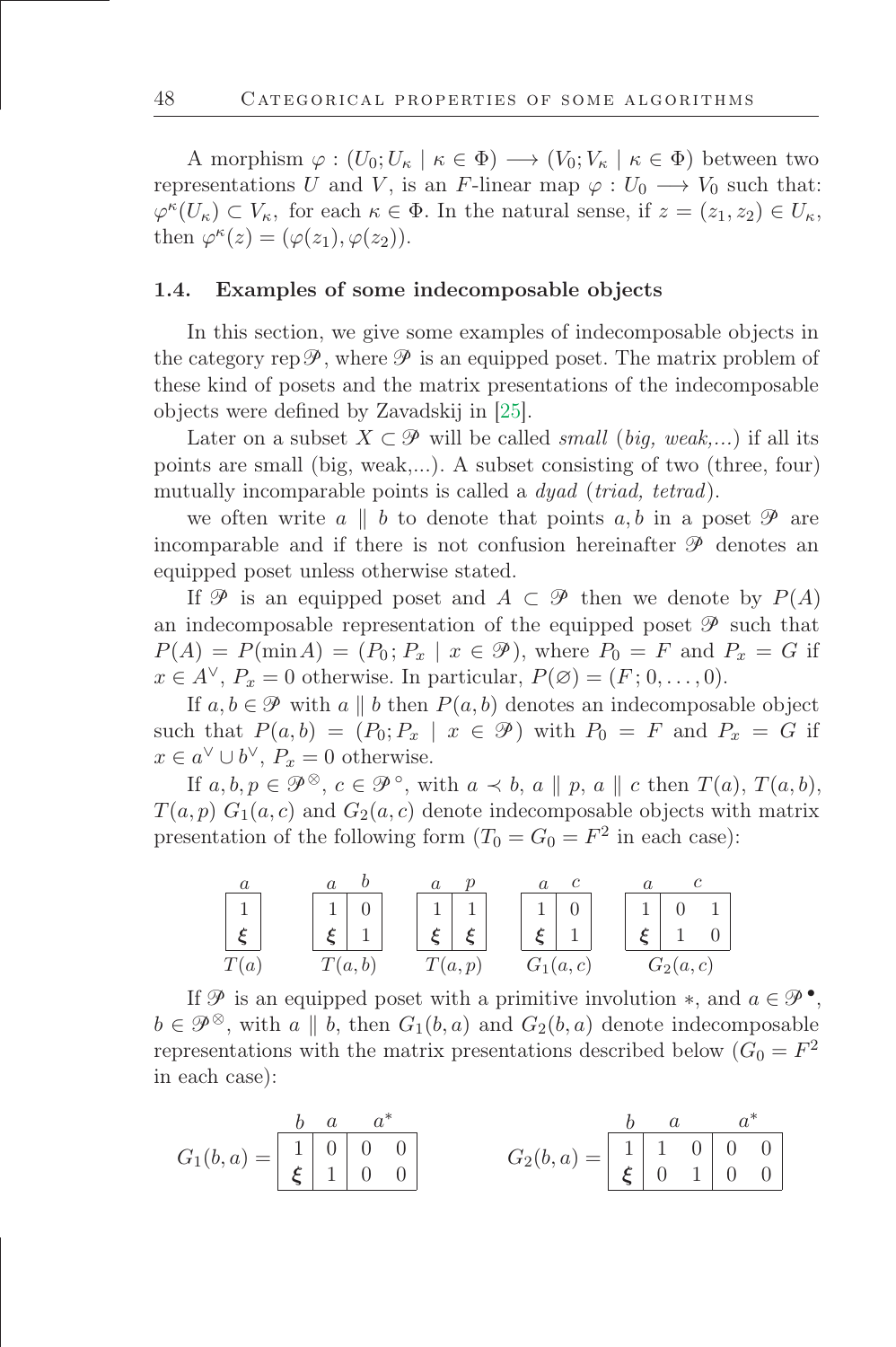**Remark 3.** Zavadskij proved in [\[25\]](#page-48-8) that  $P(\emptyset)$ ,  $P(c_i)$ ,  $T(c_i)$  and  $T(c_i, c_j)$ for  $1 \leq i \leq j \leq n$ , are the only indecomposable representations (up to isomorphisms) over the pair ( $\mathbb{R}, \mathbb{C}$ ) of a completely weak chain  $C = \{c_1 \prec$  $\cdots \prec c_n$ . In fact, if  $U = (U_0; U_{c_i} \mid 1 \leq i \leq n)$  is a representation of C over  $(\mathbb{R}, \mathbb{C})$ , then in the corresponding matrix representation to each block  $U_{c_i}$ ,  $1 \leq i \leq n$ , can be reduced via admissible transformations to the following standard form:



where the columns consist of generators of  $U_{c_i}$  modulo its radical subspace  $U_{c_i} = U_{c_{i-1}}$  with respect to a fixed basis of  $U_0$  (in this case, empty cells indicate null coordinates). This result can be generalized in a natural way to the case  $(F, G)$  by using a suitable scalar  $\xi \in G$  instead of the constant  $i \in \mathbb{C}$  in the matrix presentation of  $U_{c_i}$  shown above.

### 1.5. (A,B)-cleaving and the Zavadskij symbol

In this section, we recall the notion of a cleaving pair of subspaces in the sense of Zavadskij [\[25\]](#page-48-8) and the deőnition of the Zavadskij symbol as Cañadas and Cifuentes described in [\[9\]](#page-47-8).

Henceforth, the disjoint union of subsets  $X, Y \in \mathcal{P}$  will be called a sum and it will be denoted by  $X + Y$ . A sum  $X + Y$  is called *cardinal* (ordinal) if there is no order relations between points  $x \in X$  and  $y \in Y$  (if  $x < y$  for all  $x \in X$  and  $y \in Y$ , or conversely). By  $(\widetilde{p}_1, \ldots, \widetilde{p}_k, q_1, \ldots, q_l)$ we denote an analogous cardinal sum in which  $l$  chains are ordinary with  $q_1, \ldots, q_l$  points, and k chains are completely weak with  $p_1, \ldots, p_k$  points, respectively.

The following lattice allows defining a cleaving pair of subspaces as Zavadskij described in [\[27\]](#page-48-13).

The order relation in this poset is given by the natural inclusion of subspaces,  $E_0$  is a complementary subspace of  $A \cap B$  in A, and  $W_0$  is a complementary subspace of  $A+B$  in  $U_0$ . Let  $U_0$  be an F-vector space and  $E_0$ ,  $W_0$ ,  $A, B \subset U_0$ . The pair of subspaces  $(E_0, W_0)$  is an  $(A, B)$ -cleaving of  $U_0$  if the poset of subspaces described in Figure [3](#page-12-0) is a lattice (with the obvious meets  $\wedge = \cap$  and sums  $\vee = +$ ). In other words,  $(E_0, W_0)$  is an  $(A, B)$ -cleaving pair of  $U_0$  if and only if

$$
U_0 = E_0 \oplus W_0, \quad A = E_0 + (A \cap B) \quad and \quad B = W_0 \cap (A + B). \tag{8}
$$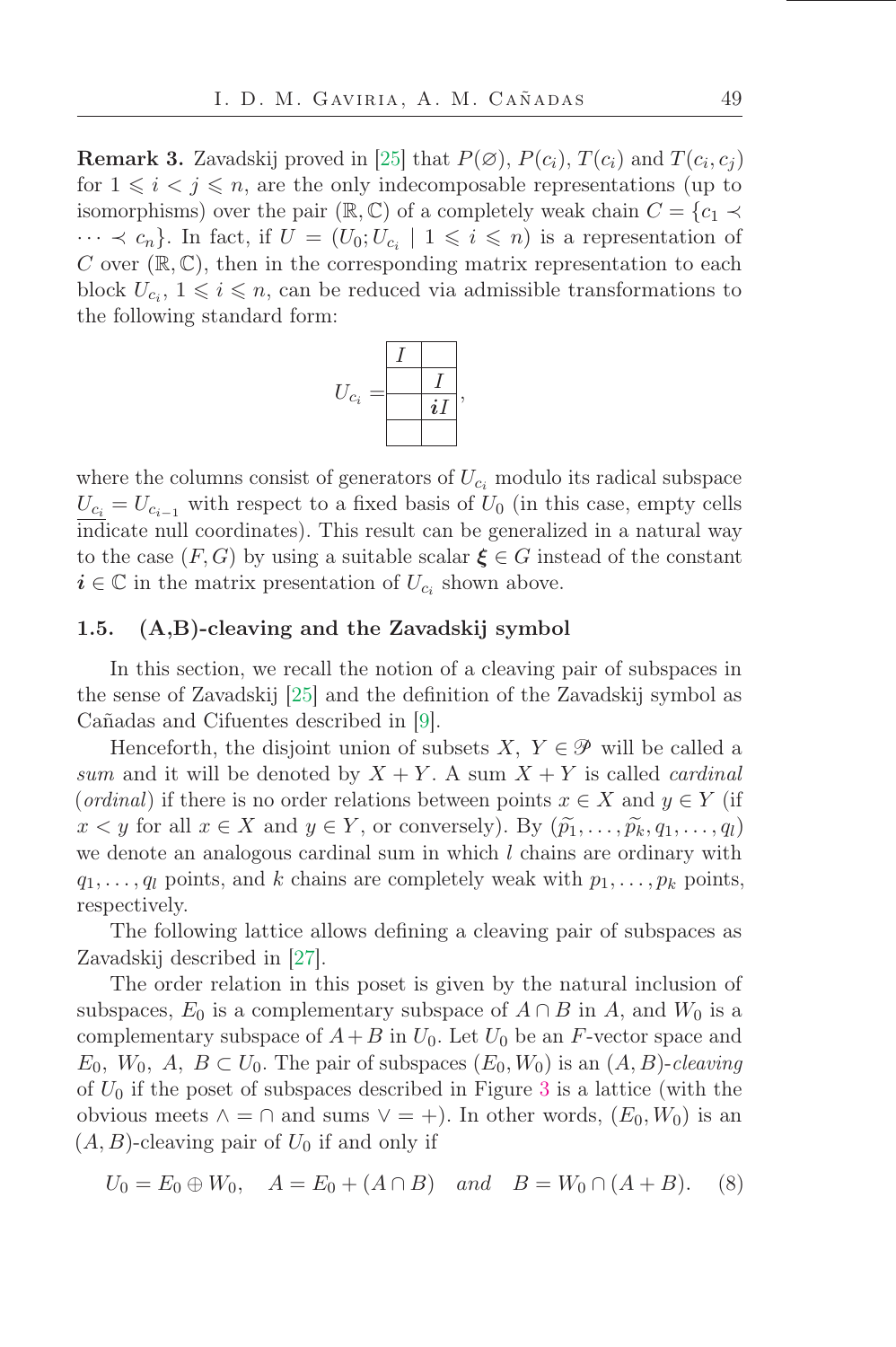

<span id="page-12-0"></span>FIGURE 3. The diagram of an  $(A, B)$ -cleaving of  $U_0$ .

Set  $U_0$ ,  $V_0$  be two arbitrary finite-dimensional F-vector spaces. For any subspaces  $X \subset U_0$  and  $Y \subset V_0$ , the Zavadskij symbol  $[X, Y]$  associated with X and Y is a subspace of Hom<sub>F</sub>  $(U_0, V_0)$  such that  $\varphi \in [X, Y]$  if

$$
X \subset \text{Ker } \varphi \text{ and } \text{Im } \varphi \subset Y.
$$

Note that, if  $X' \subset X$  and  $Y \subset Y'$  then  $[X, Y] \subset [X', Y']$  [\[27\]](#page-48-13).

If  $U = X \oplus Y$  is a vector space decomposition then we let  $e_X$  denote the idempotent  $i\pi$  in End  $(U)$ , where  $\pi: U \to X$  and  $i: X \to U$  are the natural projection and injection, respectively.

For a category  $\mathcal{R}$ , we let  $\langle U_i | i \in I \rangle_{\mathcal{R}}$  denote the ideal consisting of all morphisms passing through finite direct sums of the objects  $U_i$ . That is, if  $\varphi: U \to V \in \langle U_i \mid i \in I \rangle_{\mathcal{R}}$ , then there exist morphisms  $f, g \in \mathcal{R}$ such that  $\varphi = U \stackrel{f}{\rightarrow} \bigoplus$ i  $U_i^{m_i}$  $\stackrel{g}{\rightarrow} V$  with  $m_i = 0$  for almost all *i*.

### 1.6. Auslander-Reiten quiver

The Gabriel's quiver  $\Delta(\mathcal{K})$  of a Krull-Schmidt category  $\mathcal K$  is a directed graph whose vertices are the isomorphism classes  $[U]$  of the indecomposable objects U in  $\mathcal X$  and there is an arrow  $[U] \to [V]$  if  $\text{Irr}(U, V) \neq 0$ with  $\text{Irr}(U, V) = \text{Rad}(U, V) / \text{Rad}^2(U, V)$ . A component of X is the class objects generated by the indecomposable objects belonging to a connected component of  $\Delta(\mathcal{K})$  [\[18\]](#page-48-14).

The Auslander-Reiten quiver  $\Gamma(\mathcal{K})$  of a Krull-Schmidt category  $\mathcal K$  is the Gabriel's quiver of  $\mathcal K$  in which it is defined a particular translation denominated the Auslander-Reiten translation  $(\tau)$ .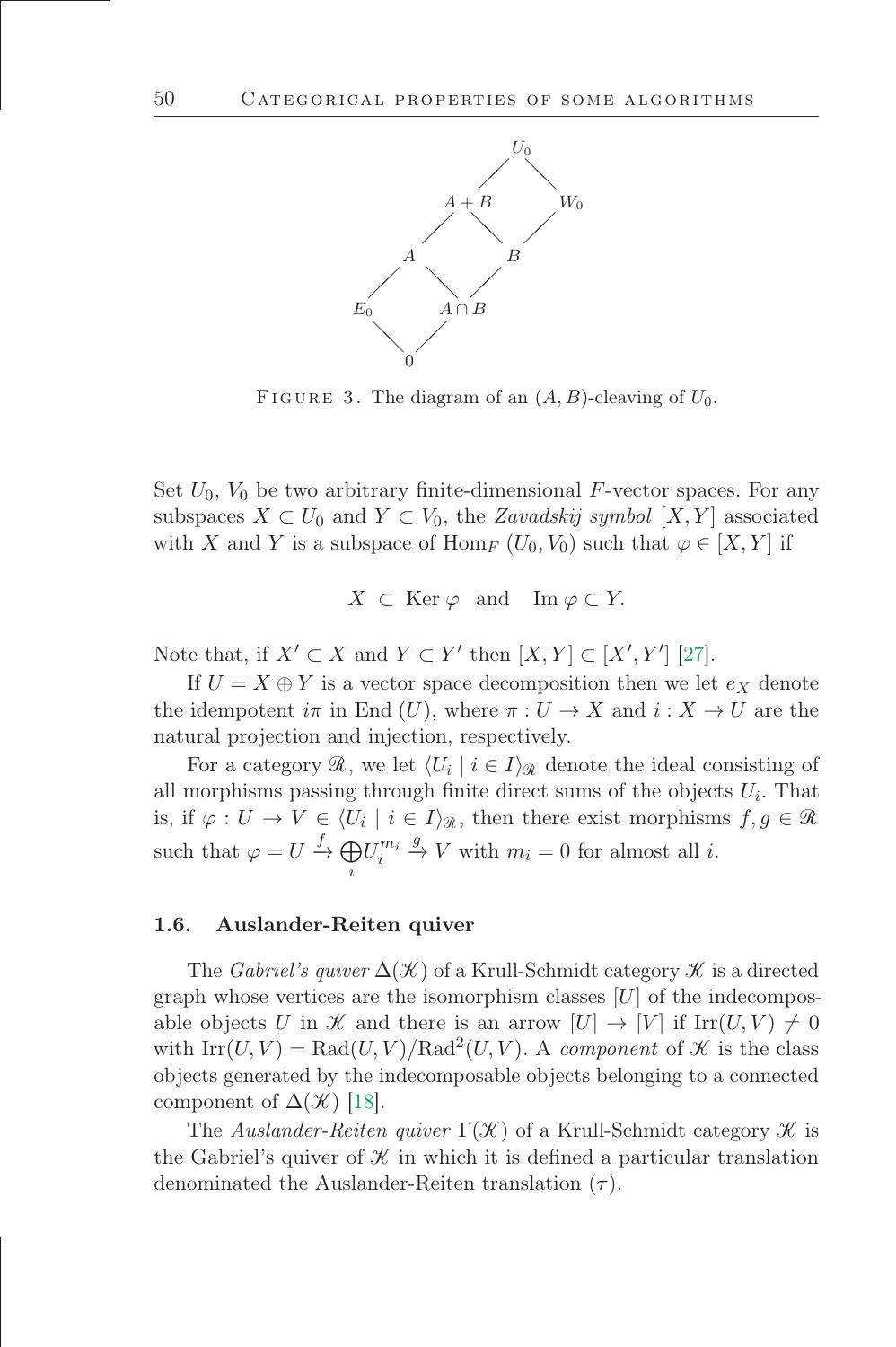### <span id="page-13-0"></span>2. Some preliminary algorithms

In this section, for the sake of clarity, we recall some categorical properties of the algorithms of differentiation, I (section [2.1\)](#page-13-1), completion (section [2.2\)](#page-14-0) and VII (section [2.3\)](#page-16-0).

#### <span id="page-13-1"></span>2.1. Algorithm of differentiation I

The following is the definition of the *algorithm of differentiation* I (DI) with respect to a suitable pair of points [\[26\]](#page-48-7).

A pair of incomparable points  $(a, b)$ , of a poset  $\mathscr P$  is called I- *suitable* or suitable for differentiation I, if  $\mathcal{P} = a^{\nabla} + b_{\Delta} + C$ 

where  $C = \{c_1 < \cdots < c_n\}$  is an ordinary chain incomparable with points a, b. The derived poset of the set  $\mathcal P$  with respect to the pair  $(a, b)$  is a poset  $\mathcal{P}' = \mathcal{P}'_{(a,b)} = (\mathcal{P} \setminus C) + C^+ + C^-$ , where  $C^- = \{c_1^- < \cdots < c_n^\}$ and  $C^+ = \{c_1^+ < \cdots < c_n^+\}$  are new ordinary chains, replacing the chain C, with the relations  $c_i^- < c_i^+$ ;  $a < c_i^+$  and  $c_i^- < b$  for all  $1 \leq i \leq n$ .

The differentiation functor  $D^{\text{I}}_{(a,b)} : \text{rep}\mathscr{P} \longrightarrow \text{rep}\mathscr{P}'$  assigns to each representation  $U = (U_0; U_x | x \in \mathcal{P})$  of  $\mathcal{P}$  the derivative representation  $U' = (U'_0; U'_x \mid x \in \mathcal{P}')$  accordingly to the formulae:

<span id="page-13-3"></span>
$$
U'_{0} = U_{0},
$$
  
\n
$$
U'_{c_{i}^{+}} = U_{a} + U_{c_{i}}, \text{ for } 1 \leq i \leq n,
$$
  
\n
$$
U'_{c_{i}^{-}} = U_{b} \cap U_{c_{i}}, \text{ for } 1 \leq i \leq n,
$$
  
\n
$$
U'_{x} = U_{x} \text{ for the remaining points } x \in \mathcal{P}'_{(a,b)},
$$
  
\n
$$
\varphi' = \varphi \text{ for all F linear map-morphism}, \varphi : U_{0} \to V_{0}.
$$
  
\n(9)

 $\mathcal{P}'_{(a,b)}$  can be considered as a subposet of the free lattice generated by  $\mathscr{P}$ . Figure [4](#page-13-2) shows the Hasse diagram for this differentiation.



<span id="page-13-2"></span>FIGURE 4. Hasse diagrams of an equipped poset  $\mathcal P$  and its corresponding derived poset  $\mathscr{P}'_{(a,b)}$ .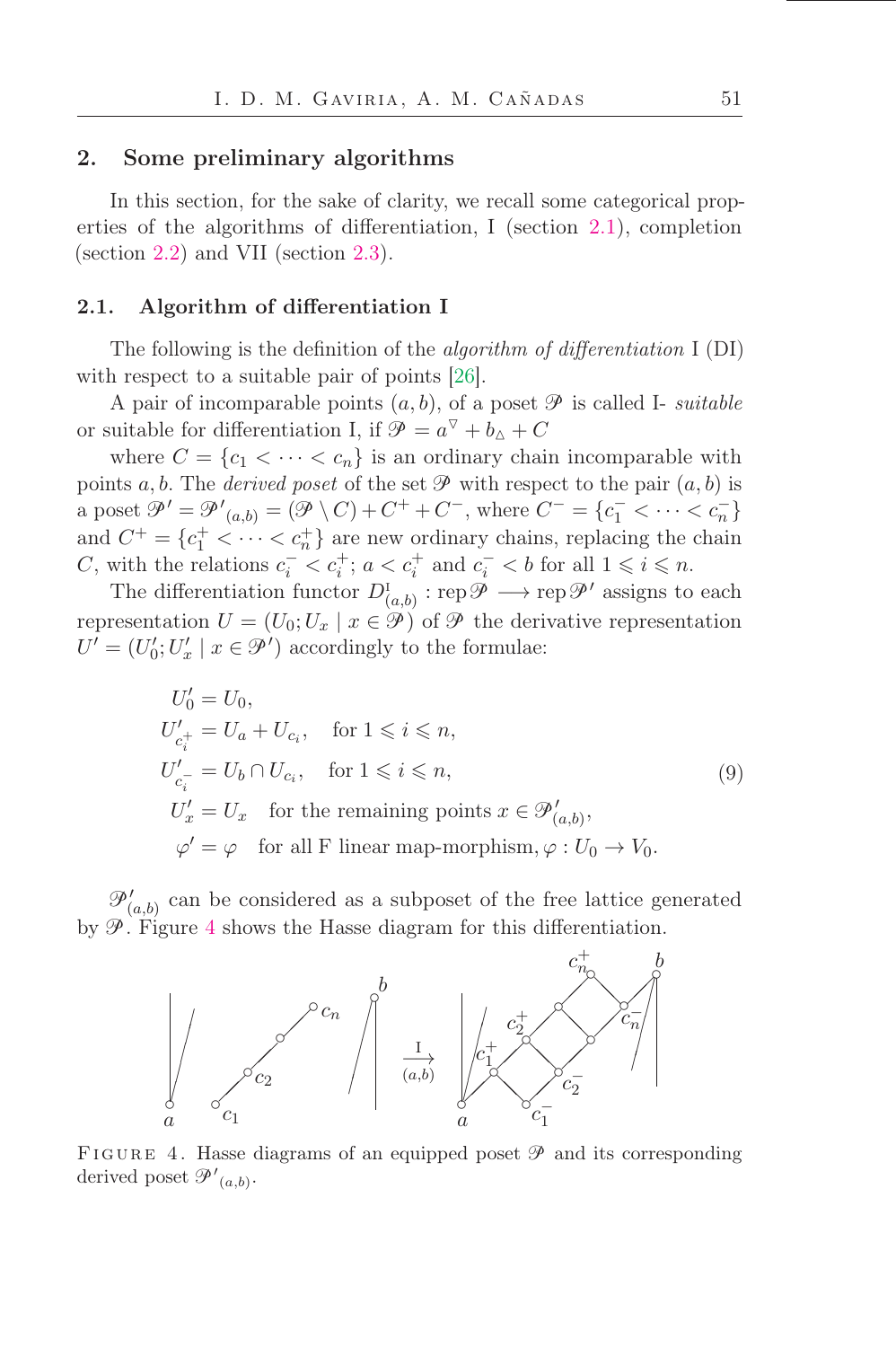Since usually the derived representation  $U'$  is decomposable and contains trivial summands  $P(a)$ , it is convenient to consider (besides  $U'$ ) the *reduced* derived representation  $U^{\downarrow}$  such that  $U' \simeq U^{\downarrow} \oplus P^m(a)$ , where  $m \geqslant 0$  and  $U^{\downarrow}$  is free of direct summands  $P(a)$ . There exist an alternative definition of  $U^{\downarrow}$ , namely,  $U^{\downarrow} = W = (W_0; W_x \mid x \in \mathcal{P})$ , where  $W_0$  is any subspace in  $U_0$  satisfying the conditions  $U_a+W_0=U_0$ ,  $(U_a+U_b)\cap W_0=U_b$ and  $W_x = U'_x \cap W_0^{m(x)}$  $\binom{m(x)}{0}$  for all  $x \in \mathcal{P}$  (here  $m(x) = l_x$  is the multiplicity of a point x). The representation  $U^{\downarrow}$  does not depend (up to isomorphism), on the choice of  $W_0$ .

The inverse (in some sense) operation ↑, called integration, assigns to each representation W of the set  $\mathcal{P}'$  the primitive representation  $W^{\uparrow}$  of the initial set  $\mathscr P$  such that  $(W^{\uparrow})^{\downarrow} \simeq W$  as soon as W contains no direct summands  $P(a)$ .

Zavadskij proved the following result in [\[22\]](#page-48-2), [\[23\]](#page-48-3) and [\[27\]](#page-48-13).

<span id="page-14-1"></span>**Theorem 2.** Let  $\mathcal{P}$  be a poset with a pair of points  $(a, b)$  I-suitable. Then:

(a) The functor  $D^{\mathrm{I}}_{(a,b)} : \mathrm{rep} \mathscr{P} \longrightarrow \mathrm{rep} \mathscr{P'}_{(a,b)},$  defined by formulas [\(9\)](#page-13-3) induces an equivalence of the quotient categories

rep  $\mathscr{P}/\langle P(a), P(a, c_1), \ldots, P(a, c_n) \rangle \stackrel{\sim}{\rightarrow} \text{rep } \mathscr{P'}_{(a,b)}/\langle P(a) \rangle$ .

(b) The operations  $\downarrow$  and  $\uparrow$  induce mutually inverse bijections

Ind  $\mathscr{P} \setminus [P(a), P(a, c_1), \ldots, P(a, c_n)] \rightleftarrows \text{Ind} \mathscr{P}'_{(a,b)} \setminus [P(a)].$ 

**Remark 4.** It should be noted that Zavadskij proved numerals  $(a)$  and  $(b)$ of Lemma [2](#page-14-1) in [\[22,](#page-48-2)[23\]](#page-48-3) for the algorithm of differentiation I and completion, whereas for algorithms  $A_z$ , VII-X he only proved numeral (b) [\[25\]](#page-48-8).

### <span id="page-14-0"></span>2.2. Completion algorithm

In this section, we present the algorithm of completion as Zavadskij defined in  $[23, 25, 26]$  $[23, 25, 26]$  $[23, 25, 26]$  $[23, 25, 26]$ .

A pair of weak points a, b weakly comparable  $a \prec b$  of an equipped poset  $\mathscr P$  will be called *special* if  $\mathscr P = a^{\nabla} + b_{\Delta} + \Sigma$ , where  $\Sigma$  is the interior of the interval  $[a, b]$ .

The following is the definition of the completion algorithm which is a differentiation with respect to a special pair of points  $(a, b)$  of an equipped poset.

The *completion* of  $\mathcal P$  with respect to such special pair  $(a, b)$  is a transition from  $\mathscr P$  to a slightly different equipped poset  $\overline{\mathscr P} = \overline{\mathscr P}_{(a,b)}$ obtained from  $\mathcal P$  by *strengthening* the relation between the points a and b for which we have the following two situations: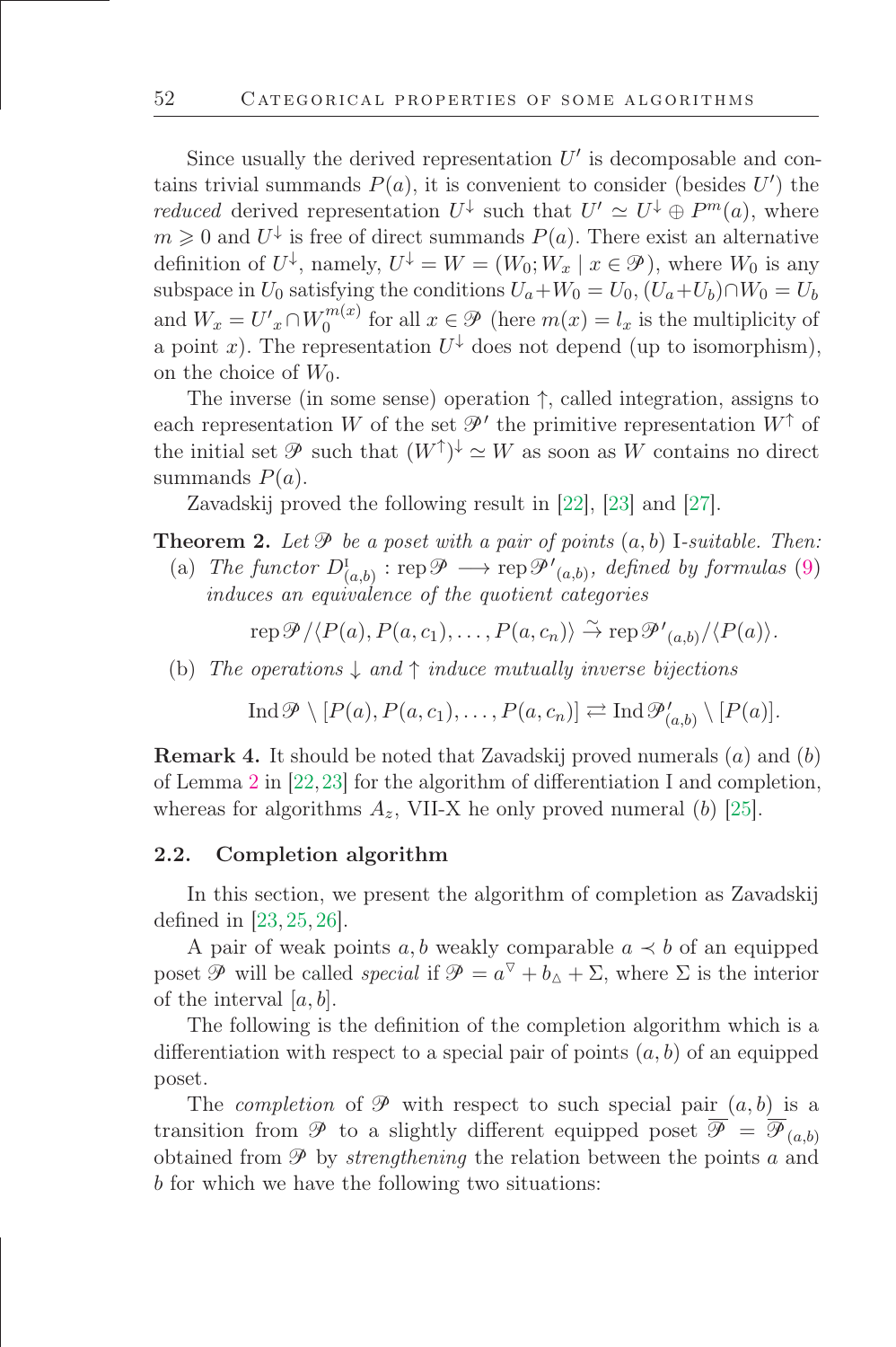- (a)  $\mathcal{P} = a^{\nabla} + b_{\Delta}$ , where a, b are incomparable strong points,
- (b)  $\mathcal{P} = a^{\nabla} + b_{\Delta} + \Sigma$ , where a, b are weak points,  $a \prec b$  and  $\Sigma$  is the interior of the segment  $[a, b]$ .

In both cases the completed equipped poset  $\overline{\mathscr{P}}$  is obtained from  $\mathscr{P}$  by adding the only one strong relation  $a \triangleleft b$ . In the case  $(a)$  this is in fact the classical completion of an ordinary poset (see,  $[23]$ ). In the case  $(b)$ the completion  $a \triangleleft b$  of  $\mathcal P$  conforms to a pair of mutually symmetric completions of the evolvent  $\widehat{\mathcal{P}}$  (i.e., the ordinary poset associated to  $\mathcal{P}$ ) with respect to ordinary special pairs  $(a', b'')$  and  $(a'', b')$ .



FIGURE 5. The diagrams of an equipped poset  $\mathcal P$  and its corresponding completed poset  $\mathscr{P}_{(a,b)}$ .

Let  $D_{(a,b)}: \text{rep}\mathscr{P} \longrightarrow \text{rep}\mathscr{P}_{(a,b)}$  be the functor induced by the algorithm of completion. This functor is defined as follows: for  $U = (U_0; U_x)$  $x \in \mathscr{P}$ )  $\in \operatorname{rep} \mathscr{P}$ ,

$$
\overline{D}_{(a,b)}(U) := \overline{U} = (\overline{U}_0; \overline{U}_x \mid x \in \overline{\mathcal{P}}) \in \operatorname{rep} \overline{\mathcal{P}}_{(a,b)},
$$

where

$$
\overline{U}_0 = U_0,
$$
\n
$$
\overline{U}_b = U_b + F(U_a),
$$
\n
$$
\overline{U}_x = U_x, \text{ for the remaining points } x \in \overline{\mathcal{P}}_{(a,b)},
$$
\n
$$
\overline{\varphi} = \varphi, \text{ for all F linear map-morphism } \varphi : U_0 \longrightarrow V_0.
$$
\n(10)

It is clear that rep  $\overline{\mathscr{P}}$  is a full subcategory of the category rep  $\mathscr{P}$ . Moreover, the following statement holds, see [\[23,](#page-48-3) [25\]](#page-48-8).

<span id="page-15-0"></span>**Lemma 2.** The category rep  $\mathcal P$  coincides with the full subcategory of the category rep  $\mathcal P$  formed by the objects without direct summands of type  $P(a)$ in the case (a), and of type  $T(a)$  in the case (b). Therefore

$$
\operatorname{Ind}\overline{\mathcal{P}}_{(a,b)} = \left\{ \begin{array}{ll} \operatorname{Ind}\mathcal{P} \setminus \{P(a)\} & \text{in the case } (a), \\ \operatorname{Ind}\mathcal{P} \setminus \{T(a)\} & \text{in the case } (b). \end{array} \right.
$$

Regarding the completion functor Cañadas and Zavadskij proved the following results in [\[2\]](#page-47-9) and [\[27\]](#page-48-13) respectively.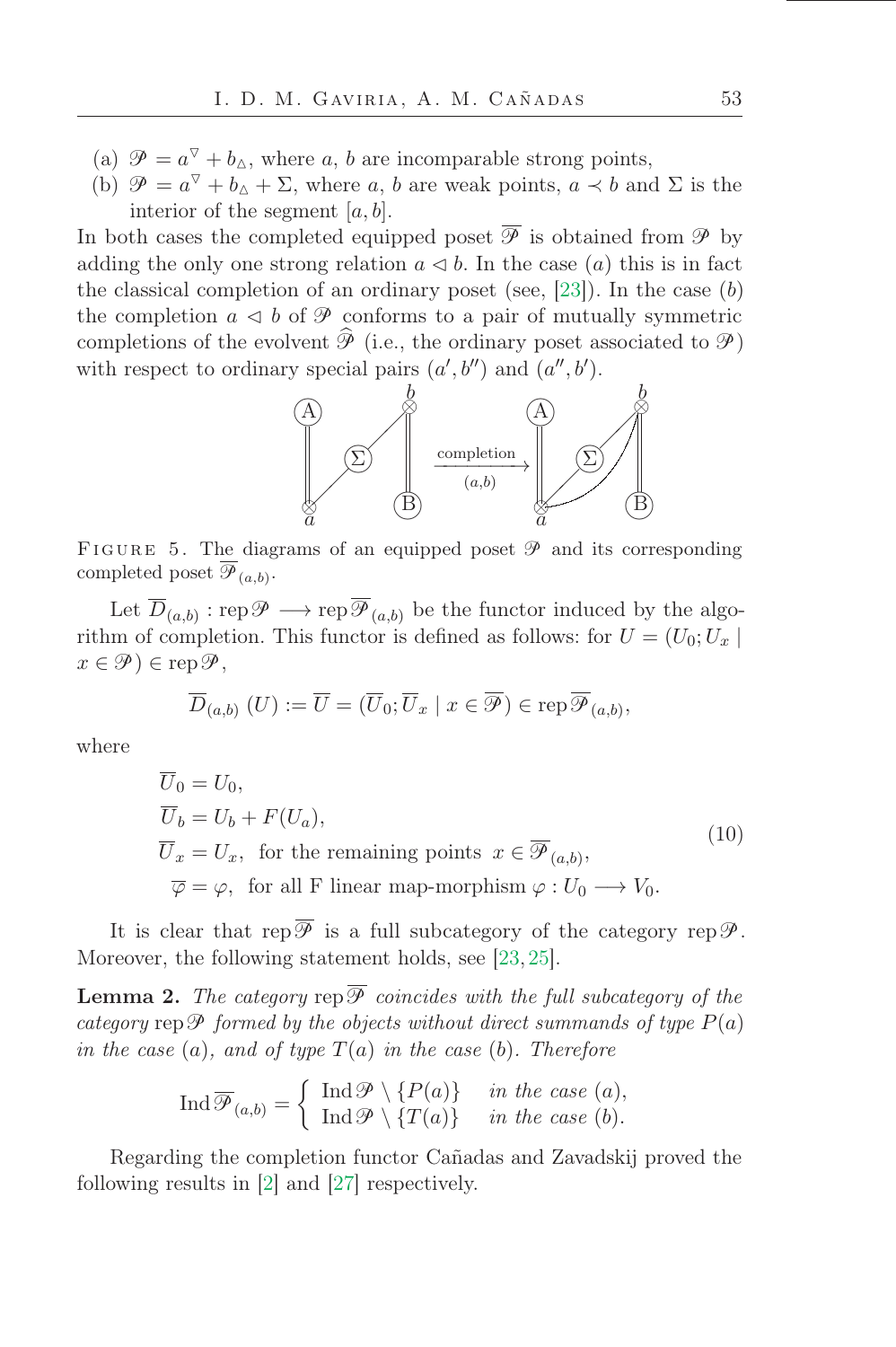<span id="page-16-1"></span>**Lemma 3.** The completion functor  $D_{(a,b)}$  induces the following categorical equivalence of quotient categories.

$$
\operatorname{rep}\overline{\mathscr{P}}/\langle T(a),T(a,b)\rangle \stackrel{\sim}{\to} \operatorname{rep}\overline{\mathscr{P}}/\langle T(a)\rangle.
$$

As a consequence of Lemmas [2](#page-15-0) and [3,](#page-16-1) the following corollary is obtained giving an isomorphism  $(\simeq)$  between Gabriel quivers of the corresponding categories.

**Corollary 1.** Let  $\Gamma(\mathcal{R})$  and  $\Gamma(\overline{\mathcal{R}})$  be, respectively, the Gabriel's quivers of the categories  $\mathcal{R} = \text{rep}\,\mathcal{P}$  and  $\overline{\mathcal{R}} = \text{rep}\,\overline{\mathcal{P}}$ , then

 $\Gamma(\mathcal{R}) \setminus [T(a), T(a, b)] \simeq \Gamma(\overline{\mathcal{R}}) \setminus [T(a)].$ 

# <span id="page-16-0"></span>2.3. Categorical properties of the algorithm of differentiation VII for equipped posets

The differentiation VII is one of the seventeen differentiations developed by Zavadskij to classify (in particular) equipped posets of tame and of finite growth representation type  $[25, 26]$  $[25, 26]$ .

Let  $\mathscr P$  be an equipped poset then a pair of points  $(a, b)$  of the poset  $\mathscr P$  is said to be VII-*suitable* or suitable for differentiation VII, if  $a \in \mathscr P^{\otimes}$ ,  $b \in \mathcal{P}^{\circ}$ ,  $a \parallel b$  and  $\mathcal{P} = a^{\nabla} + b_{\Delta} + C$ , where  $\{c_1 \prec \cdots \prec c_n\}$  is a

completely weak chain (possibly empty) incomparable with the point b, and  $a \prec c_1$  (note that automatically  $a \prec c_n$ ).

The *derived poset*  $\mathcal{P}'_{(a,b)}$  of an equipped poset  $\mathcal{P}$  with respect to a pair  $(a, b)$  of points VII-suitable is an equipped poset defined in such a way that

$$
\mathcal{P}'_{(a,b)} = (\mathcal{P} \setminus \{a+C\}) + \{a^- < a^+\} + C^- + C^+,
$$

where  $a^- \in (\mathcal{P}'_{(a,b)})^{\otimes}, a^+ \in (\mathcal{P}'_{(a,b)})^{\circ}, C^- = \{c_1^- \prec \cdots \prec c_n^-\}$  and  $C^+ =$  $\{c_1^+ \prec \cdots \prec c_n^+\}$  are completely weak chains,  $c_i^- \prec c_i^+$  for all  $i; a^- \prec c_1^-$ ;  $a^+ < c_1^+$ ;  $c_n^- < b$ , and the following conditions hold:

- (1) each of the points  $a^-$ ,  $a^+$ ,  $(c^-_i, c^+_i)$  inherits all the previous order relations of the point a  $(c_i)$  with the points of the subset  $\mathcal{P}\setminus\{a+C\};$
- (2) the order relations in  $\mathcal{P}'_{(a,b)}$  are induced by the relations in its subset  $\mathscr{P} \setminus \{a+C\}$ , and by the relations described above (note that, in particular,  $a^- \prec c_n^-$ ).

The following functor  $D_{(a,b)}^{\text{VII}}$  was given by Zavadskij in [\[25\]](#page-48-8), soon afterwards, it was updated by Rodriguez and Zavadskij in [\[19\]](#page-48-10) by using some short versions of this algorithm via representations of posets with additional lattice relations.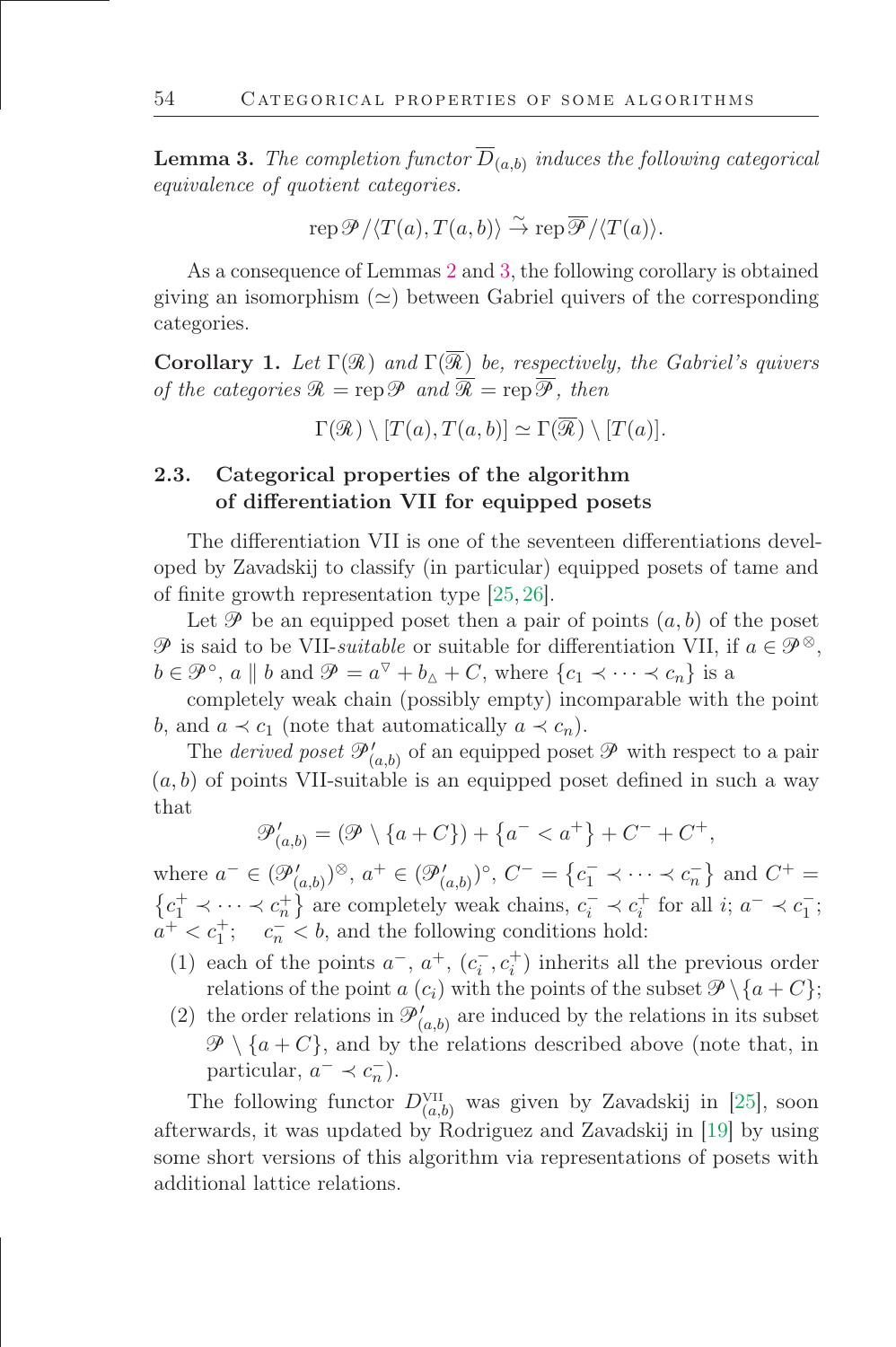

FIGURE 6. Diagrams of an equipped poset  $\mathscr P$  and its derivative poset  $\mathscr P'_{(a,b)}$ .

Let  $\mathscr P$  be an equipped poset with a pair of points  $(a, b)$ , VII-suitable, the following formulas define the *differentiation functor*  $D_{(a,b)}^{\text{VII}}$  : rep  $\mathscr{P} \longrightarrow$ rep  $\mathcal{P}'_{(a,b)}$ , induced by the algorithm of differentiation VII. Thus for a given representation  $U = (U_0; U_x \mid x \in \mathcal{P}) \in \text{rep } \mathcal{P}$ , we get the *derived* representation  $U' = (U'_0; U'_x \mid x \in \mathcal{P}'_{(a,b)})$ , if  $1 \leq i \leq n$ , where:

<span id="page-17-0"></span>
$$
U'_0 = U_0, \qquad U'_{a^-} = U_a \cap U_b, \qquad U'_{a^+} = F(U_a),
$$
  
\n
$$
U'_{c_i^-} = U_{c_i} \cap U_b, \qquad U'_{c_i^+} = U_{c_i} + F(U_a),
$$
  
\n
$$
U'_x = U_x \text{ for the remaining points } x \in \mathcal{P}'_{(a,b)},
$$
  
\n
$$
\varphi' = \varphi, \text{ for all F linear map-morphism } \varphi : U_0 \longrightarrow V_0.
$$
\n(11)

Note that,  $P'(a) = P(a^{+})$  and  $T'(a) = T'(a, c_i) = P^2(a^{+})$ . A representation of  $\mathcal{P}$ , containing no direct summands of the form  $P(a)$ ,  $T(a)$  and  $T(a, c_i)$ , will be called *reduced*. Obviously,  $P^{\downarrow}(a) = T^{\downarrow}(a) = T^{\downarrow}(a, c_i) = 0$ , for all  $1 \leq i \leq n$ . By construction of the *reduced* derivative representation.

The following results were proved by Cañadas, Zavadskij and Zavadskij et al in [\[2\]](#page-47-9), [\[19\]](#page-48-10) and [\[25\]](#page-48-8).

<span id="page-17-2"></span>**Lemma 4.** For each object  $W \in \text{rep } \overline{\mathcal{P}}'$  $\tilde{f}_{(a,b)}$  there exists an object  $U =$  $W^{\uparrow} \in \text{rep}\,\mathscr{P}$  such that  $U' \simeq W \oplus P^m(a^+),$  for some  $m \geqslant 0$ .

Zavadskij proved that  $(W^{\uparrow})^{\downarrow} \simeq W$ ,  $(U^{\downarrow})^{\uparrow} \simeq U$  for each reduced representation U of  $\mathcal P$  and each representation W of  $\overline{\mathcal P'}$  where  $W \simeq$  $U^{\downarrow}$  [\[25\]](#page-48-8).

<span id="page-17-1"></span>**Lemma 5.** Let  $\mathcal{P}$  be an equipped poset with a pair of points  $(a, b)$  VIIsuitable. Then: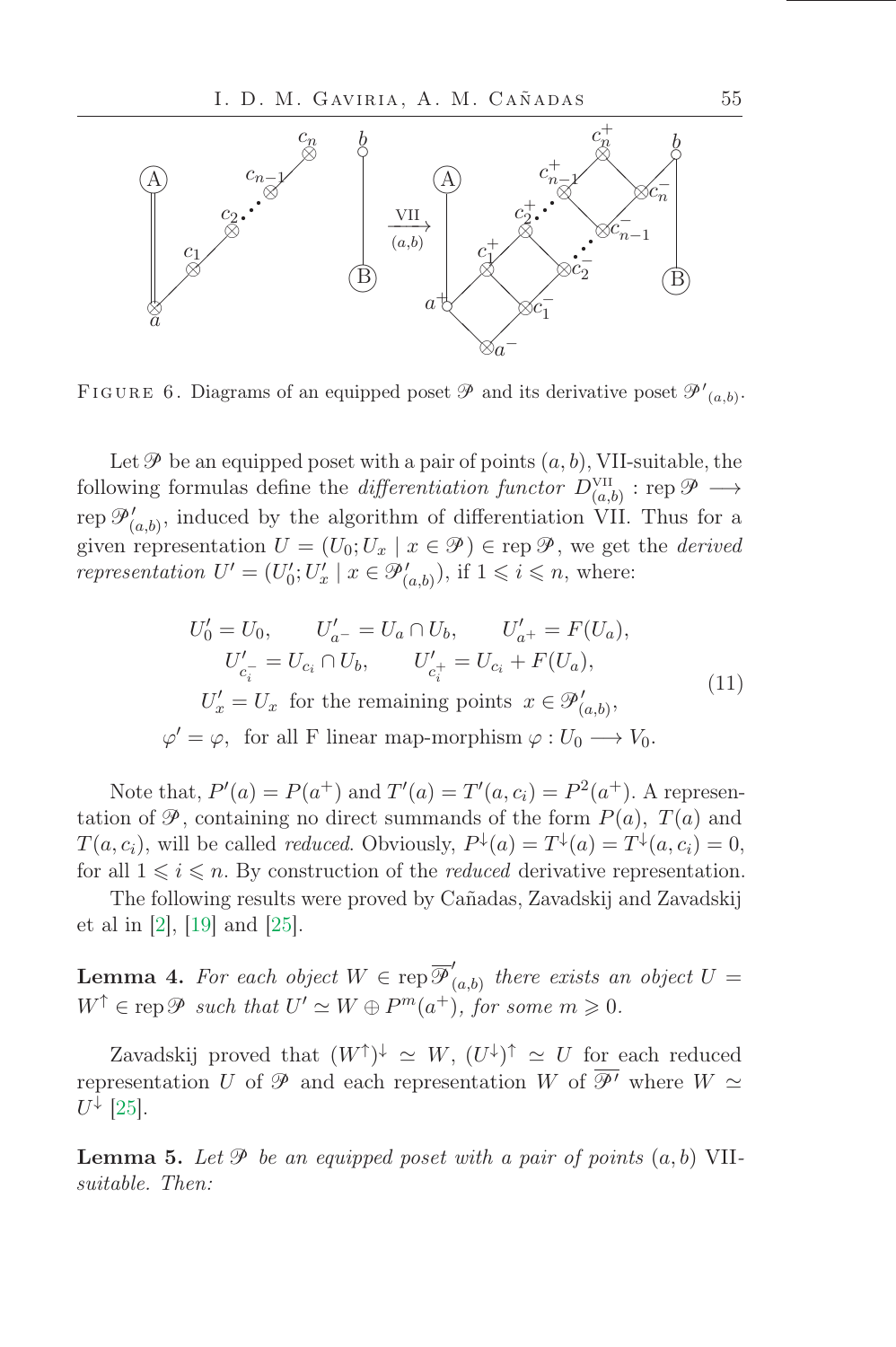(a) The functor  $D_{(a,b)}^{\text{VII}}$ :  $\text{rep}\mathscr{P} \longrightarrow \text{rep}\mathscr{P}'_{(a,b)}$ , defined by formulas [\(11\)](#page-17-0) induces an equivalence of the quotient categories

rep  $\mathcal{P}/\langle T(a), T(a, c_i), P(a) | 1 \leq i \leq n \rangle \stackrel{\sim}{\to} \text{rep } \mathcal{P'}_{(a, b)}/\langle P(a^+) \rangle.$ 

(b) The operations  $\downarrow$  and  $\uparrow$  induce mutually inverse bijections

$$
\operatorname{Ind}\nolimits \mathscr{P} \setminus [T(a), T(a, c_i), P(a) \mid 1 \leq i \leq n] \rightleftarrows \operatorname{Ind}\nolimits \overline{\mathscr{P}}'_{(a,b)} =
$$
  

$$
\operatorname{Ind}\nolimits \mathscr{P}'_{(a,b)} \setminus [P(a^+)].
$$

The following result holds as a consequence of Lemma [5.](#page-17-1)

**Corollary 2.** If  $\Gamma(\mathcal{R})$  and  $\Gamma(\mathcal{R}')$  are the Gabriel's quivers of the categories  $\mathcal{R} = \text{rep}\,\mathcal{P}$  and  $\mathcal{R}' = \text{rep}\,\mathcal{P}'$ , then

$$
\Gamma(\mathcal{R}) \setminus [T(a), T(a, c_i), P(a) | 1 \leq i \leq n] \simeq \Gamma(\mathcal{R}') \setminus [P(a^+)].
$$

**Remark 5.** Henceforth, if X is an F-subspace of a vector space  $U_0$  then, we let  $\lambda_X$  denote a linear combination of the form  $\lambda_{i_1} x_1 + \lambda_{i_2} x_2 + \cdots + \lambda_{i_k} x_k$ for a fixed basis  $\{x_i\} \subset X$  with  $\lambda_{i_j} \in F$ .

## <span id="page-18-0"></span>3. Proof of Theorem [1](#page-2-0)

In this section, we prove that algorithms  $A_z$ , VIII-X induce categorical equivalences between quotient categories of equipped posets.

# 3.1. Some remarks regarding the algorithm of differentiation VII for equipped posets

In this section, it is defined an algorithm  $A_z$  which in some sense can be considered as a generalization of the algorithm of differentiation VII defined by the structure of a chain of  $(F, G)$  subspaces of a given F-vector space  $U_0$ . Actually, algorithm  $A_z$  is a way to obtain equipped posets with a pair of points  $(a, b)$ , VII-suitable for which the set  $(a^{\triangledown})^{\circ} \neq \emptyset$ .

Let us consider the following chain of G-subspaces of a vector space  $U_0$ .

$$
U_{c_0} \subseteq U_{c_1} \subseteq U_{c_2} \subseteq \cdots \subseteq U_{c_{n-1}} \subseteq U_{c_n}, n \geq 1,
$$

which are incomparable with a  $G$ -subspace  $U_b$  such that:

$$
F(U_b)=U_b.
$$

We also consider that, for any  $i, 1 \leq i \leq n$ ,

 $U_{c_i} \subsetneq F(U_{c_i}).$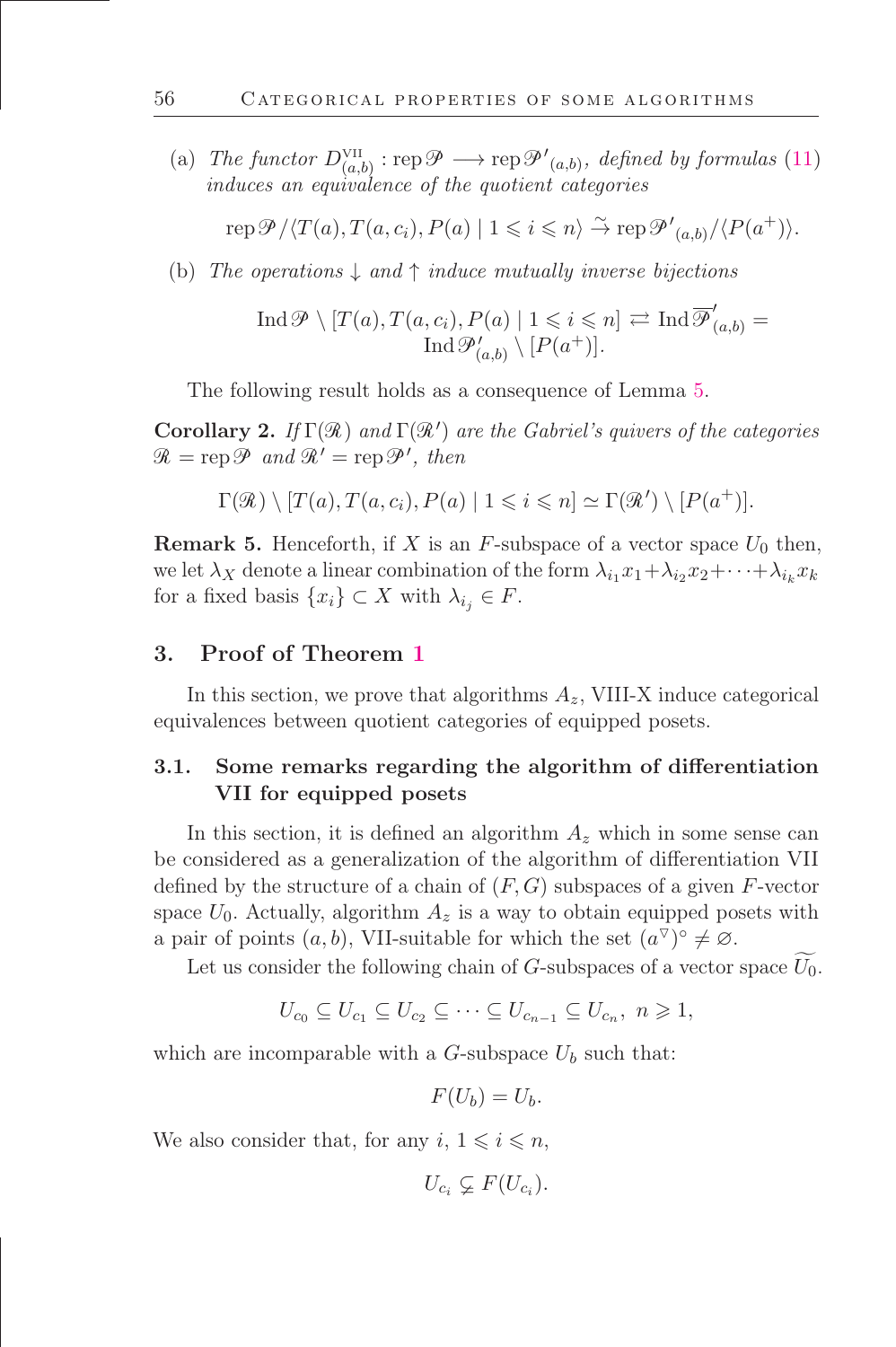Moreover, each *G*-subspace  $U_{c_i}$  can be seen as a sum of subspaces of the form

$$
U_{c_i} = U_{c_{i-1}} \oplus H_i, \qquad H_i = H_i^- \oplus S_i,
$$
  

$$
\widetilde{H_i^-} = \widetilde{H_i^-} \cap U_b \oplus Y_i^-, \qquad S_i = S_i \cap U_b \oplus \overline{S_i},
$$
  
(12)

where  $S_i$  is a complementary subspace of  $H_i^-$  in  $H_i$ , as well as,  $Y_i^$ and  $\overline{S_i}$  are complementary subspaces of  $H_i^- \cap U_b$  and  $S_i \cap U_b$  in  $H_i^-$  and  $S_i$ , respectively.

Another finest way to express  $U_{c_i}$  as a sum of subspaces goes as follows:

<span id="page-19-0"></span>
$$
U_{c_i} = U_{c_{n-1}} \oplus \widetilde{H_i} \cap U_b \oplus S_i \cap U_b \oplus Y_i^- \oplus \sum_{i < j \le n} T_{c_i}^{c_j} \oplus N_i. \tag{13}
$$

In [\(13\)](#page-19-0) the spaces  $\sum_{i < j \leq n} T_{c_i}^{c_j}$  and  $N_i$  are subspaces of  $\overline{S_i}$ . In particular, for  $j$  fixed

$$
T_{c_i}^{c_j} \simeq T^{k_1}(c_i, c_j), \text{ for some } k_1 \geqslant 0,
$$
  

$$
N_i \simeq T^{k_2}(c_i), \text{ for some } k_2 \geqslant 0.
$$
 (14)

The corresponding subspace  $T(c_i)$  associated with an indecomposable representation  $T(c_i, c_j)$  will be denoted  $T(i^j) = (T_1(i^j), T_2(i^j))$ , thus,  $T_1(i^j), T_2(i^j) \subseteq U_{c_j}^{-}.$ 

<span id="page-19-1"></span>We assume that

$$
T(i^j) = (T_1(i^j) \cap U_b, \overline{T_2}(i^j)) + (X_1(i^j), X_2(i^j)),
$$
  
\n
$$
T_1(i^j) = T_1(i^j) \cap U_b \oplus \overline{T_1}(i^j) \oplus X_1(i^j),
$$
  
\n
$$
T_2(i^j) = T_2(i^j) \cap U_b \oplus \overline{T_2}(i^j) \oplus X_2(i^j),
$$
\n(15)

with  $T_2(i^j) \cap U_b = 0 = \overline{T_1}(i^j) = X_k(i^j) \cap U_b, k \in \{1, 2\}.$ 

$$
N_i = (N_{i(1)}, N_{i(2)}) = (P_{i(1)b}, P_{i(2)}) + (Q_{i(1)}, Q_{i(2)}),
$$
  
\n
$$
P_{i(1)b} \subseteq U_b, \qquad Q_{i(1)} \cap U_b = P_{i(2)} \cap U_b = Q_{i(2)} \cap U_b = 0.
$$
 (16)

The algorithm  $A_z$  (adding a subspace  $F(U_z)$ ). In this subsection, it is described the way that a subspace  $U_{c_i}$  changes when adding a subspace  $F(U_z), z \geqslant 0.$ 

Firstly, we note that for  $0 \leq i \leq n-1$  and z fixed  $0 \leq z \leq i$ ,

$$
U_{c_i} + F(U_{c_z}) \subseteq U_{c_{i+1}} + F(U_{c_z}),
$$
  
\n
$$
U_{c_i} \cap U_b + F(U_{c_z}) \subseteq U_{c_{i+1}} \cap U_b + F(U_{c_z}).
$$
\n(17)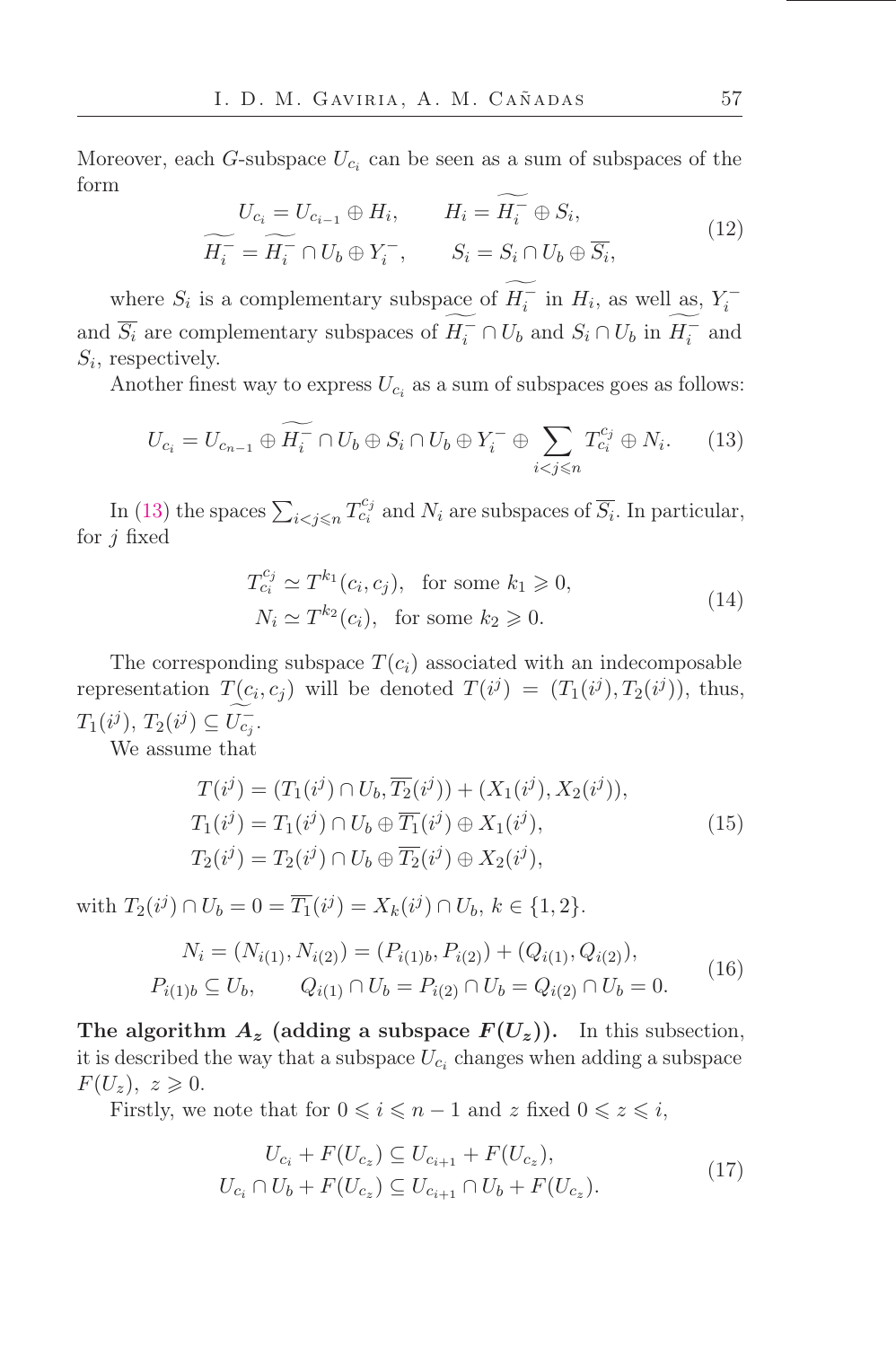and that under these circumstances, the subspaces  $T_1(k^i)$ ,  $T_2(k^i) X_h(k^i) \subseteq$  $U_{c_i}^-$  (see identities [\(15\)](#page-19-1)),  $h \in \{1, 2\}.$ 

The following lattice arises for each  $i, 0 \leq i \leq n - 1$ .



FIGURE 7. The diagram of subspaces associated with  $U_{c_z}$  and  $U_b$ .

Then, the subspaces  $U_{c_i}$ ,  $U_{c_i} \cap U_b$ ,  $U_b$  and  $U_{c_i} + F(U_{c_i})$  build  $(F, G)$ representations of the following equipped posets:



FIGURE 8. The diagram of the algorithm  $A_z$ .

We let  $\hat{\mathcal{P}}_{(c_z,b)}$  denote the equipped poset obtained from the derived poset  $\mathcal{P}'_{(c_2,b)} = (c_0^+)^{\vee} + b_{\Delta} + (c_{z-1}^+)_\lambda$  by adding a lattice relation of the form  $(c_0^+ + c_1^+ + c_2^+ + \cdots + c_{z-1}^+)b = c_{z-1}^+b \subset c_z^-$ , sometimes it is written as  $\mathscr{P}_{(c_z,b)} = (\mathscr{P}'_{(c_z,b)}) \sum_{(c_z,b)}$  where  $\sum_{(c_z,b)}$  consists only of the lattice relation  $c_{z-1}^+b\subset c_z^-$ , and as in [\[2,](#page-47-9)[19\]](#page-48-10) it means that rep $\mathscr{P}_{(c_z,b)}$  is the full subcategory of  $\text{rep}\,\mathscr{P}'_{(c_z,b)}$  whose objects W satisfy the condition

$$
W_{(c_{z-1}^+)_{\lambda}} \cap W_b \subseteq W_{c_z^-}.\tag{18}
$$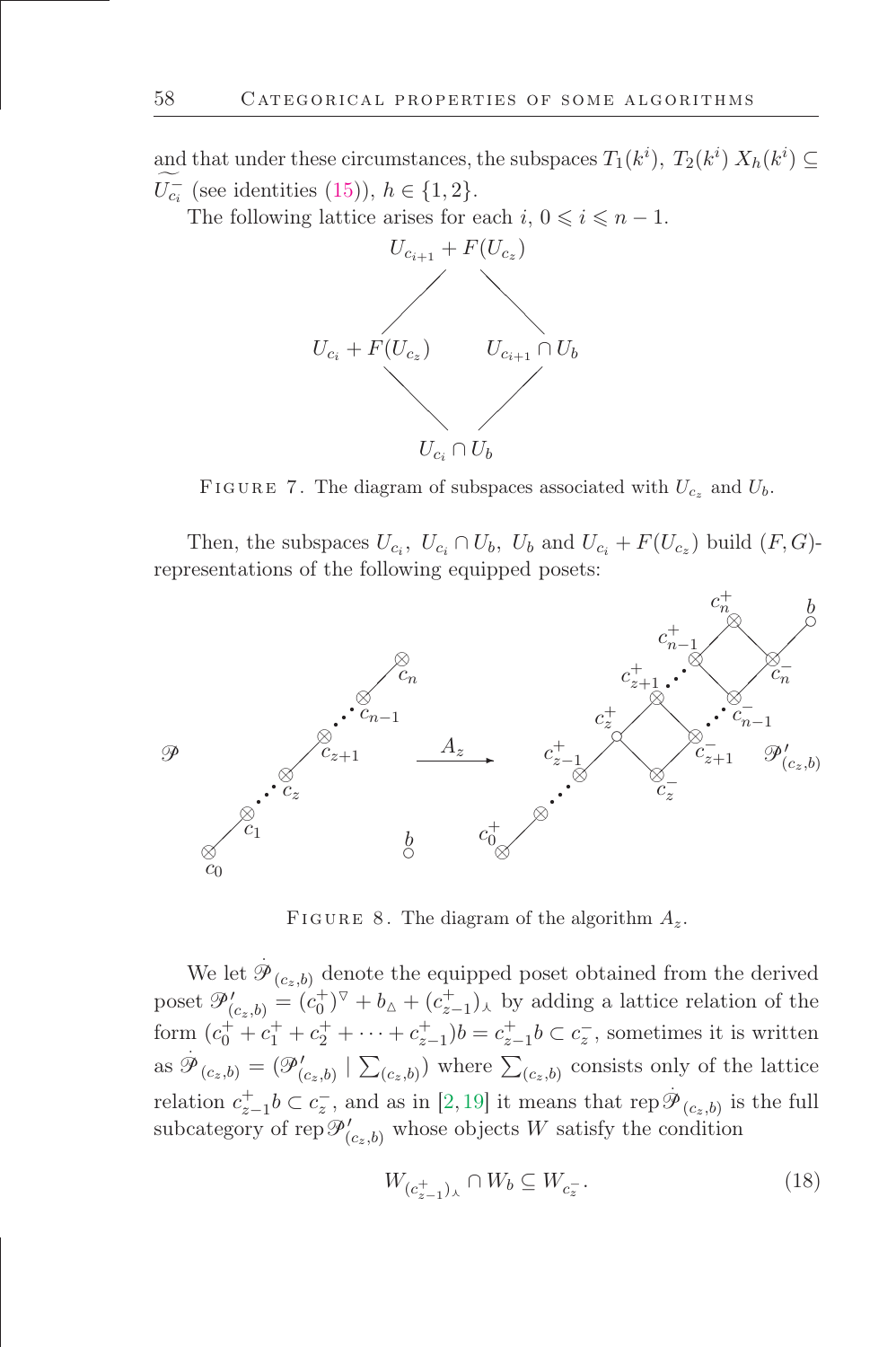Actually, any representation of  $\overrightarrow{\mathcal{G}}$  $\mathscr{P}_{(c_z,b)}$  is obtained via the following assignments of subspaces of  $\widetilde{U_0}$  to the points of  $\mathscr P$  and  $\widetilde{\mathscr D}$  $^{\mathscr{P}}{}_{(c_{z},b)}$ :

$$
U_b \text{ to the point } b,
$$
  
\n
$$
U_{c_i} \text{ to each point } c_i, \ 0 \leq i \leq n,
$$
  
\n
$$
U_{c_i} \cap U_b \text{ to each point } c_i^-, \ z \leq i \leq n,
$$
  
\n
$$
U_{c_i} + F(U_{c_z}) \text{ to each point } c_i^+, \ z \leq i \leq n,
$$
  
\n
$$
U_{c_{z-1}^+} \cap U_b \subseteq U_{c_z^-}.
$$
  
\n(19)

<span id="page-21-0"></span>Keeping without changes the other subspaces or points in the chain, i.e.,  $U_{c_h} = U_{c_h^+}$ ,  $0 \leq h \leq c_{z-1}$ .

Note that by definition  $P'(c_z) = P(c_z^+)$ ,  $T'(c_z, c_i) = T'(c_z) = P^2(c_z^+)$ in rep $\dot{\mathcal{P}}_{(c_z,b)}, i > z$ . Therefore the algorithm  $A_z$  transforms the poset  $\tilde{\mathcal{P}}$ in the new poset  $\overline{9}$  $\mathscr{P}_{(c_z,b)}$ . Also note that the case  $z=0$  corresponds to the algorithm of differentiation VII (see identities [\(11\)](#page-17-0)).

If we denote  $A_z(U) = D_{(c)}^{A_z}$  $\binom{A_z}{(c_z,b)}(U) = U'$ , for z fixed, the output under the algorithm  $A_z$  of the representation  $U \in \text{rep } \mathscr{P}$  [\[2,](#page-47-9)[19\]](#page-48-10), then  $A_z$  becomes a functor which acts on objects and morphisms of category rep  $\mathscr P$  as follows:

<span id="page-21-1"></span>
$$
{}^{'} = D_{(c_z, b)} : \text{rep } \mathcal{P} \longrightarrow \text{rep } \mathcal{P}_{(c_z, b)}
$$
  
\n
$$
U'_0 = U_0
$$
  
\n
$$
U'_{c_i^+} = \begin{cases} U_{c_i} + F(U_{c_z}) & \text{if } i \geq z, \\ U_{c_i} & \text{if } 0 \leq i < z. \end{cases}
$$
  
\n
$$
U'_{c_i^-} = U_{c_i} \cap U_b, \text{ for } i \geq z,
$$
  
\n
$$
\varphi' = \varphi, \text{ for all F linear map-morphism } \varphi : U_0 \to V_0 \in \text{rep } \mathcal{P}.
$$

By construction, we can see that  $D_{(c_z,b)}$  induces a categorical equivalence between quotient categories. In fact, we have the following results for algorithm  $A_z$ .

<span id="page-21-2"></span>**Lemma 6.** Let U and V be two fixed objects in the category rep  $\mathcal{P}, \mathcal{R} :=$ rep $\mathcal{P}(U, V) = \text{Hom}_{F}(U, V), \mathcal{R}' := \text{rep}\,\dot{\mathcal{P}}_{(c_{z}, b)}(U', V') = \text{Hom}_{F}(U', V')$ and let  $\mathcal I$  and  $\mathcal I'$  be the ideals

$$
\mathcal{J}(U,V) = \mathcal{J} = \langle \{P(c_z), T(c_z, c_j), T(c_z), z < j \leq n\} \rangle \subseteq \text{rep}\,\mathcal{P},
$$
  

$$
\mathcal{J}'(U',V') = \mathcal{J}' = \langle \{P(c_z)\} \rangle \subseteq \text{rep}\,\mathcal{P}_{(c_z,b)}.
$$

Then, the following poset of subspaces is a lattice: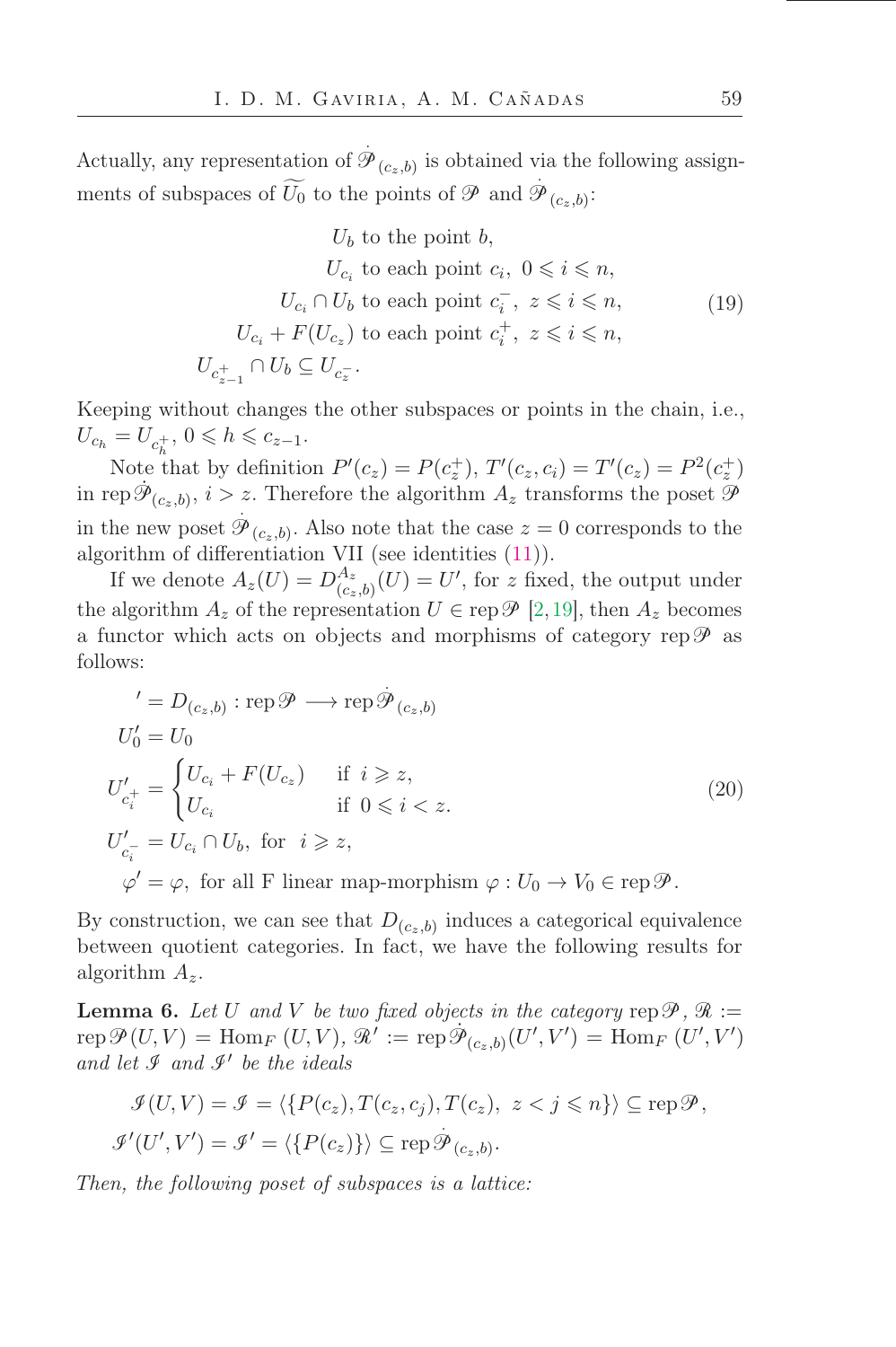

*Proof.* Firstly, we prove that  $\mathcal{R}' = \mathcal{R} + \mathcal{I}'$ . To do that, we choose a morphism  $\psi \in \mathcal{R}'$ . Then

$$
\widetilde{\psi}(U_b) \subseteq V_b,
$$
  
\n
$$
\widetilde{\psi}(U_x) \subseteq V_x, \text{ for any point } x \notin c_x^{\gamma},
$$
  
\n
$$
\widetilde{\psi}(F(U_x)) \subseteq F(V_x), \text{ for any point } x \in \mathcal{P}'_{(c_x, b)},
$$
  
\n
$$
\widetilde{\psi}(U_x^-) \subseteq \widetilde{V_x^-}, \text{ for any point } x \in \mathcal{P}'_{(c_x, b)}.
$$

Note that, in general  $\widetilde{\psi}(U_x) \nsubseteq V_x$ , for any  $x \in \mathcal{P}$ , thus in general  $\psi \notin \mathcal{R}$ .

Let us now to define correction morphisms  $w_0, w_1, w_2, \ldots, w_n$  such that  $\psi - \sum_{i=0}^{n} w_i \in \mathcal{R}$ . To do that, we note that, if  $\lambda \in Y_z^-$  then  $\widetilde{\psi}(\lambda) =$  $\lambda_{\widetilde{V_{c_z}}} + \lambda_{F(H_z)}$ . Throughout the proof, we assume the same notation for cz subspaces of  $U_0$  and  $V_0$  (if not confusion). Thus, if  $w_0 : U_0 \longrightarrow V_0$  is a linear map-morphism such that

$$
\widetilde{w_0}(x) = \begin{cases} \lambda_{F(H_z)} & \text{if } x \in Y_z^-, \\ 0 & \text{otherwise,} \end{cases}
$$

then  $w_0 \in [(U_b + U_{c_{z-1}})^+, V_{c_z}^+]$  and  $(\tilde{\psi} - \tilde{w_0})(H_j) = \tilde{\psi}(H_j)$ , for any  $j > z$ . Suppose now that  $\lambda = (\lambda_1, \lambda_2) \in \sum_{z \leq j \leq n} T_z^j \oplus N_z$ . Then

$$
\widetilde{\psi}(\lambda) = (\psi(\lambda_1), \psi(\lambda_2)), \text{ where}
$$
\n
$$
\psi(\lambda_1) = \lambda_{V_{c_{z-1}}}^1 + \lambda_{\widetilde{H_z} \cap V_b}^1 + \lambda_{S_z \cap V_b}^1 + \lambda_{Y_z}^1 + \lambda_{\sum_{i < j \le n} T_i^j}^1 + \lambda_{N_z}^1,
$$
\n
$$
\psi(\lambda_2) = \lambda_{V_{c_{z-1}}}^2 + \lambda_{\widetilde{H_z} \cap V_b}^2 + \lambda_{S_z \cap V_b}^2 + \lambda_{Y_z}^2 + \lambda_{\sum_{i < j \le n} T_i^j}^2 + \lambda_{N_z}^2.
$$

Note that, for any subspace  $L \in {\overline{T_k}(z^j), X_k(z^j), N_{i(k)}, P_{i(k)}, Q_{i(k)}, k \in$  $\{1,2\}\}\,$ ,  $\lambda_L^1$  and  $\lambda_L^2$  have real and imaginary parts, thus,  $\lambda_L^1$  and  $\lambda_L^2$  can be written in the form:

$$
\lambda_L^1 = (\lambda_L^{1,1}, \lambda_L^{1,2}), \quad \lambda_L^2 = (\lambda_L^{2,1}, \lambda_L^{2,2}).
$$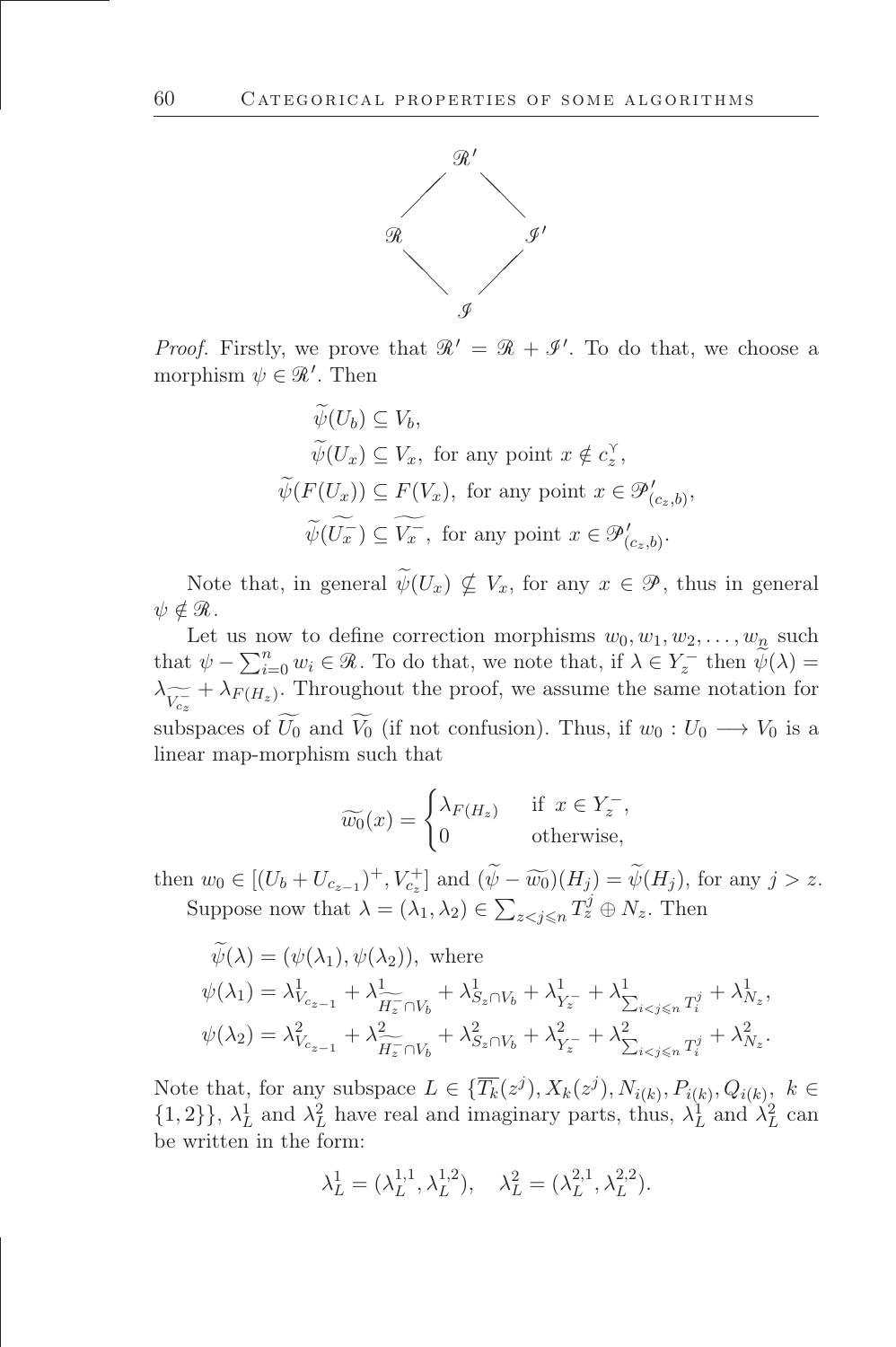Hence, if  $w_1 : U_0 \longrightarrow V_0$  is a linear map-morphism such that

$$
w_1(x) = \begin{cases} (\lambda_L^{2,1} + \frac{1}{\beta}\lambda_L^{1,2}, \lambda_L^{2,2} - \lambda_L^{1,1} - \frac{\alpha}{\beta}\lambda_L^{1,2}) & \text{if } x \in \sum_{j > z} \overline{T_2}(z^j) + N_{z(2)} \\ 0 & \text{otherwise.} \end{cases}
$$

then  $w_1 \in [(U_b + U_{c_z})^- + U_{c_{z-1}}^+, V_{c_z}^+] \subseteq [(U_b + U_{c_z})^-, V_{c_z}^+]$ . And

$$
(\psi - \widetilde{w_1})(x) \in N_z, \text{ for any } x \in P_z,
$$
  
\n
$$
(\widetilde{\psi} - \widetilde{w_1})(x) \in N_z, \text{ for any } x \in Q_z,
$$
  
\n
$$
(\widetilde{\psi} - \widetilde{w_1})(x) \in S_z, \text{ for any } x \in \sum_{z < j} T(z^j),
$$
  
\n
$$
(\widetilde{\psi} - \widetilde{w_1})(x) = \widetilde{\psi}(x), \text{ if } x \in \widetilde{U_{c_z}}.
$$

Therefore

$$
(\widetilde{\psi} - \widetilde{w_0} - \widetilde{w_1})(x) \in \widetilde{V_{c_z}} \text{ if } x \in \widetilde{U_{c_z}}.
$$

For each  $i > z$ , define now a linear map-morphism  $w_i : U_0 \longrightarrow V_0$  such that  $\widetilde{w_i}(H_i) = \lambda_{F(V_{c_z})}, \widetilde{w_i} = 0$ , otherwise. Then  $w_i \in [(U_b + U_{c_{z+i-2}})^- +$  $U_{c_{z+i-3}}^+$ ,  $V_{c_z}^+$ ]. Thus, if  $w = \sum_{i=0}^{n+1} w_i$  then  $(\widetilde{\psi} - \widetilde{w})(U_{c_i}) \subseteq V_{c_i}$ , for  $0 \leq i \leq n$  $(\widetilde{\psi}-\widetilde{w})(U_b) \subseteq V_b$ ,  $(\widetilde{\psi}-\widetilde{w})(U_x) \subseteq V_x$ . Therefore  $\psi - w \in \mathcal{R}$  with

$$
\mathcal{I}' = [U_b^- + U_{c_{z-1}}^+, V_{c_z}^+] + \sum_{i=2}^{n-z+2} [(U_b + U_{c_{z+i-2}})^- + U_{c_{z+i-3}}^+, V_{c_z}^+].
$$

In order to prove that  $\mathcal{R} \cap \mathcal{I}' = \mathcal{I}$ , we note that  $\mathcal{I} \subseteq \mathcal{I}'$  and  $\mathcal{I} \subseteq \mathcal{R}$  by definition. Therefore  $\mathcal{I} \subseteq \mathcal{R} \cap \mathcal{I}'$ . On the other hand, we also note that in R

$$
\langle P(c_z) \rangle = [U_{c_{z-1}}^+ + U_b^-, V_{c_z}^+],
$$
  
\n
$$
\langle T(c_z) \rangle = [U_{c_{z-1}}^+ + (U_b + U_{c_n})^-, V_{c_z}^+],
$$
  
\n
$$
\langle T(c_z, c_j) \rangle = [U_{c_{z-1}}^+ + (U_b + U_{c_j-1})^-, V_{c_z}^+],
$$

then

$$
\mathcal{R} \cap \mathcal{I} = [U_{c_{z-1}}^+ + U_b^-, V_{c_z}^+] \supseteq \mathcal{I}' = [U_b^- + U_{c_{z-1}}^+, V_{c_z}^+]. \square
$$

Since Zavadskij proved the following lemma for DVII (case,  $z = 0$ ) in [\[25\]](#page-48-8). It is enough to establish that the integration procedure holds for any other case (i.e., for  $z \neq 0$ ), but this is guaranteed by the integration process of its short version  $VII_s$ , see [\[2,](#page-47-9) [19\]](#page-48-10).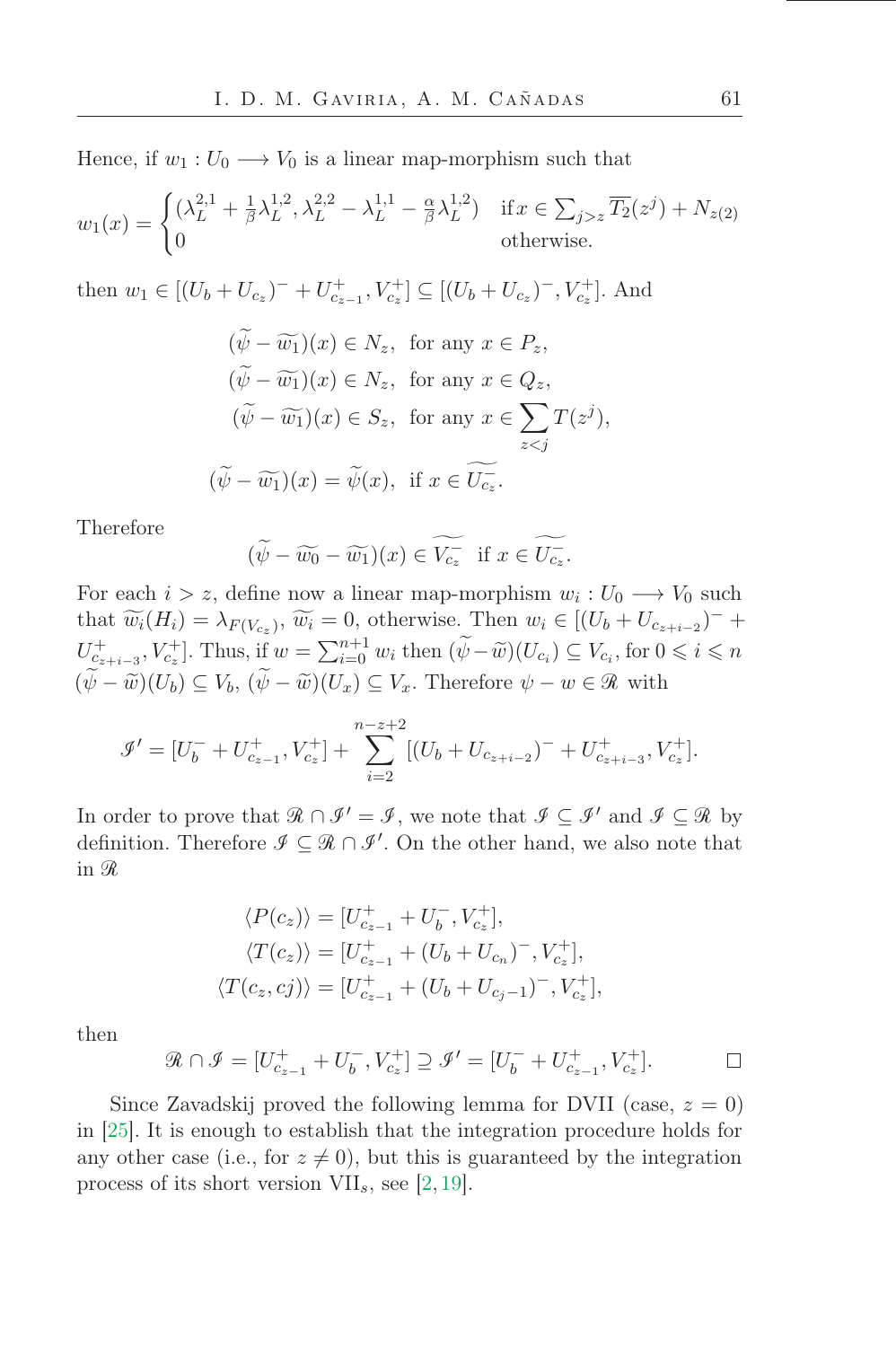<span id="page-24-0"></span>**Lemma 7.** For each representation  $W \in \text{rep} \, \hat{\mathcal{B}}$  $\mathscr{P}_{(c_{z},b)}$  there exists a representation  $W^{\uparrow} \in \text{rep}\,\mathscr{P}$ , such that  $(W^{\uparrow})' \simeq W \oplus P^m(c_z^+)$ , for some  $m \geq 0$ .

Lemmas [6](#page-21-2) and [7](#page-24-0) prove the following result for the algorithm  $A_z$ .

<span id="page-24-1"></span>**Lemma 8.** Let  $\mathcal{P}$  be an equipped poset with a pair of points  $(c_z, b)$   $A_z$ . suitable (as described in Figure 2.9 and assignments [\(19\)](#page-21-0)). Then the functor of differentiation

> $D^{A_z}_{(c_z,b)}: \operatorname{rep}\nolimits \mathscr{P} \longrightarrow \operatorname{rep}\nolimits \tilde{\mathscr{G}}$  ${\mathscr P}_{(c_ z, b)},$

defined by formulas [\(20\)](#page-21-1) induces an equivalence between quotient categories

 $\text{rep}\,\mathscr{P}/\langle P(c_z), T(c_z), T(c_z, c_i) \mid 1 \leqslant i \leqslant n \rangle \simeq \text{rep}\,\mathscr{P}_{(c_z, b)}/\langle P(c_z^+) \rangle.$ 

Lemmas [5,](#page-17-1) [7](#page-24-0) and [8](#page-24-1) establish the following corollary regarding the Gabriel quiver of the corresponding categories involved in the differentiation  $A_{\alpha}$ .

**Corollary 3.** If  $\Gamma(\mathcal{R})$  and  $\Gamma(\mathcal{R}')$  are the Gabriel's quivers of the categories  $\mathcal{R} = \text{rep}\,\mathcal{P} \text{ and } \mathcal{R}' = \text{rep}\,\mathcal{P}$  $\mathscr{P}_{(c_z,b)}$ , then

 $\Gamma(\mathcal{R}) \setminus [P(c_z), T(c_z), T(c_z, c_i) | 1 \leqslant i \leqslant n] \simeq \Gamma(\mathcal{R}') \setminus [P(c_z^+)].$ 

**Remark 6.** Note that, algorithm  $A<sub>z</sub>$  can be also defined for equipped posets with a VII-suitable pair of points. Due that it can be deőned in such a way that no action is allowed for the functor on the subspaces  $U_x$  associated with points  $x \in a^{\nabla} + b_{\Delta}$  in a representation  $U \in \text{rep } \mathscr{P}$ . However, the interesting case happens whenever  $a^{\blacktriangledown} = \varnothing$ .

# 3.2. Categorical properties of the algorithm of differentiation VIII for equipped posets

In this section, we recall the definition of the *algorithm of differentiation* VIII and some of its categorical properties are proved [\[25\]](#page-48-8).

A pair of weakly comparable points  $a \prec b$  of an equipped poset  $\mathscr P$  is suitable for differentiation VIII if  $\mathscr P$  can be written in the form:  $\mathscr{P} = a^{\triangledown} + b_{\triangle} + \Sigma + \{c, a, b\},\$ 

where  $\Sigma$  is the interior of the completely weak interval [a, b] and c is a strong point incomparable with  $[a, b]$ .

The *derived poset* of the set  $\mathcal P$  with respect to such a pair  $(a, b)$  is the equipped poset  $\mathscr{P}' = \mathscr{P}'_{(a,b)}$ ,

which is obtained from  $\mathscr P$  by replacing the point c for a three-point chain  $c^- < c^0 < c^+$ , where  $c^-$ ,  $c^0$  are weak points and  $c^+$  is a strong point,  $a \prec c^0 \prec b$  and the following conditions are satisfied: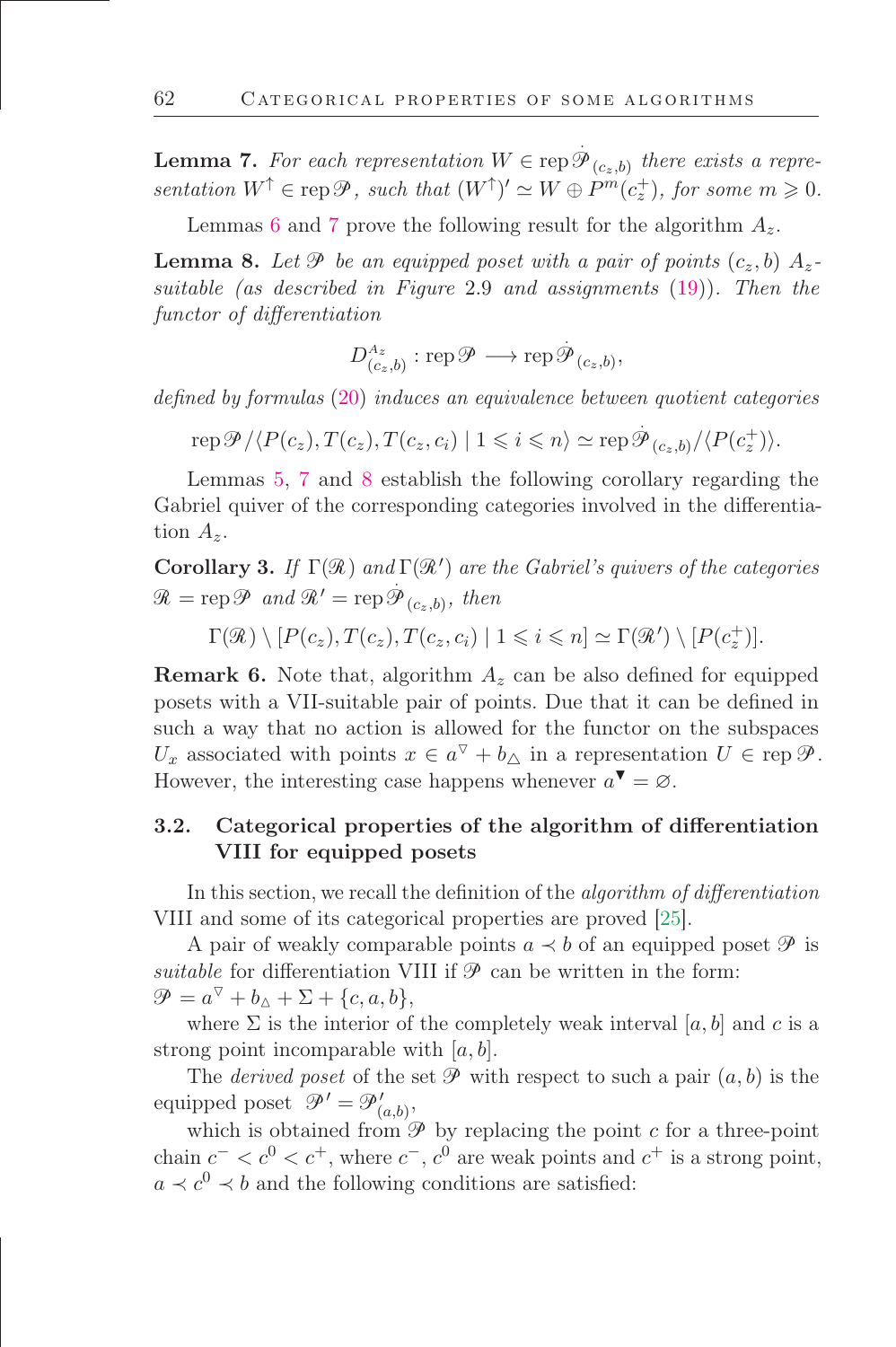- 1) each of three points  $c^-, c^+$  and  $c^0$  inherits all the previous order relations of the point c with the points of  $\mathscr{P} \setminus \{c\};$
- 2) the order relations in the whole set  $\mathcal{P}'_{(a,b)}$  are induced by the initial relations in the subset  $\mathcal{P} \setminus \{c\}$  and by the aforementioned relations.

The diagram in Figure [9](#page-25-1) shows an equipped poset with a pair of points  $(a, b)$ , VIII-suitable and its corresponding derived poset, in this case  $A = a^{\nabla}$  and  $B = b_{\blacktriangle}$ :



<span id="page-25-1"></span>FIGURE 9. Diagrams of an equipped poset  $\mathscr P$  and its corresponding derived poset  $\mathscr{P'}_{(a,b)}$ .

Let  $\mathscr P$  be an equipped poset with a pair of points  $(a, b)$ , VIII-suitable. The following formulas define the *differentiation functor*  $D_{(a,b)}^{\text{VIII}}$  : rep  $\mathscr{P} \longrightarrow$ rep  $\mathcal{P}'_{(a,b)}$ , induced by the algorithm of differentiation VIII. Thus, for a representation given  $U = (U_0; U_x \mid x \in \mathcal{P}) \in \text{rep } \mathcal{P}$ , we get the *derived* representation  $U' = (U'_0; U'_x \mid x \in \mathcal{P}'_{(a,b)})$ , where:

<span id="page-25-0"></span>
$$
U'_0 = U_0, \qquad U'_{c^-} = U_c \cap U_b^-,
$$
  
\n
$$
U'_{c^+} = U_c + F(U_a), \qquad U'_{c^0} = U_a + U_c \cap U_b,
$$
  
\n
$$
U'_x = U_x, \quad \text{for the remaining points } x \in \mathcal{P}',
$$
  
\n
$$
\varphi' = \varphi, \quad \text{for all F linear map} - \text{morphism } \varphi : U_0 \to V_0.
$$
\n(21)

Note that, the following identities hold for indecomposable representations of an equipped poset with a pair of points  $(a, b)$  VIII-suitable.

$$
T'(a) = G'_1(a, c) = G'_2(a, c) = T(a).
$$

Lemmas [9](#page-26-0) and [10](#page-26-1) below were proved by Zavadskij in [\[25\]](#page-48-8).

Let  $U^{\downarrow}$  be a *reduced* (i.e., without direct summands of type  $T(a)$ ,  $G_1(a, c), G_2(a, c)$  representations of a poset  $\mathcal{P}'_{(a, b)}$  for which  $U' = U^{\downarrow} \oplus$  $T^m(a)$ , where  $2m = \dim(U_a^+ + U_b^-)/U_b^-$ . In this case, if  $(E_0, W_0)$  is a  $(U_q^+, U_b^-)$ -cleaving pair, then  $U^{\downarrow} = W$ , where  $W_x = U'_x \cap \widetilde{W}_0$ . In this case,  $U^{\downarrow}$  is a representation of the completed (by the relation  $a \triangleleft b$ ) derived poset  $\overline{\mathscr{P}}_0'$  $C_{(a,b)}$ . Obviously,  $T^{\downarrow}(a) = G_1^{\downarrow}$  $G_1^{\downarrow}(a,c) = G_2^{\downarrow}$  $a_2^{\dagger}(a, c) = 0.$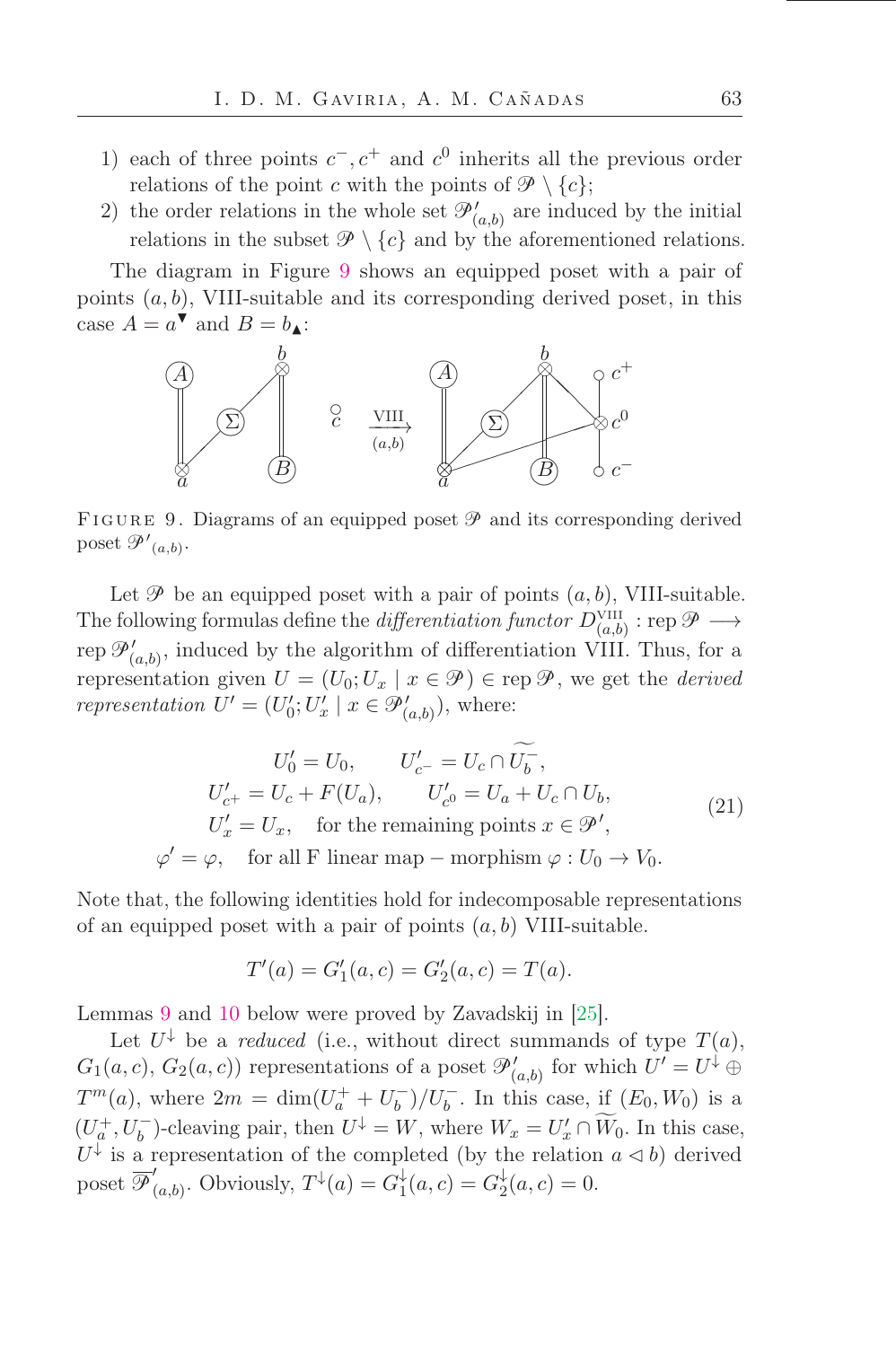<span id="page-26-0"></span>**Lemma 9.** For each representation  $W \in \text{rep } \overline{\mathcal{P}}'$  $(a,b)$  there exists a representation  $W^{\uparrow} \in \text{rep}\,\mathscr{P}$ , such that  $(W^{\uparrow})' \simeq W \oplus T^m(a)$ , for some  $m \geq 0$ .

<span id="page-26-1"></span>**Lemma 10.** In the case of the differentiation VIII, the operations  $\downarrow$  and  $\uparrow$  induce mutually inverse bijections  $\text{Ind}\mathcal{P}\setminus [T(a), G_1(a, c), G_2(a, c)] \rightleftarrows$ Ind  $\overline{\mathscr{P}}'_{(a,b)} = \text{Ind}\mathscr{P}' \setminus [T(a)].$ 

The following lemma characterizes the ideal  $\mathcal{I} = \langle T(a), G_1(a, c),$  $G_2(a, c)$   $\subset$  rep $\mathscr P$ , where  $\mathscr P$  is an equipped poset with a pair of points  $(a, b)$ , VIII-suitable.

<span id="page-26-2"></span>**Lemma 11.** If  $U = (U_0; U_x \mid x \in \mathcal{P})$  and  $V = (V_0; V_x \mid x \in \mathcal{P})$  are representations of an equipped poset  $\mathcal P$  with a pair of points  $(a, b)$ , VIIIsuitable, then the following equivalences hold for a linear map  $\varphi : U_0 \to V_0$ :

- 1)  $\varphi \in \langle T(a) \rangle$  if and only if  $\varphi \in [(U_b + U_c)^-, V_a^+]$ ,  $\widetilde{\varphi}(U_b) \subset V_a$ .
- 2)  $\varphi \in \langle G_1(a,c) \rangle$  if and only if  $\varphi \in [U_b^-, V_a^+]$ ,  $\widetilde{\varphi}(U_b) \subset V_a$ ,  $\widetilde{\varphi}(U_c)$  $\subset V_c$ .

3) 
$$
\varphi \in \langle G_2(a,c) \rangle
$$
 if and only if  $\varphi \in [U_b^-, V_a^- \cap V_c^-]$ ,  $\text{Im}\widetilde{\varphi} \subset V_a^- \cap V_c^-$ .

*Proof.* It is enough to assume  $U_b^+ = U_0 \neq 0$ . We also assume  $V_a^+ \neq 0$ throughout the proof. Furthermore, we adopt the following partitions of spaces  $U_b$  and  $V_a: U_b = U_b^- \oplus N_b$ ;  $V_a = V_a^- \oplus M_a \oplus N_a$ , where  $M_a = \{v =$  $e_{\alpha} + \xi e_{\beta} \in V_a \mid v \in V_b^-$ .

If  $\varphi \in [(U_b + U_c)^-, V_a^+]$  with  $\widetilde{\varphi}(U_b) \subseteq V_a$ , then:  $\widetilde{\varphi}(U_x) \subseteq F(V_a) \subseteq V_x$ , if  $x \in a^{\nabla}$ ;  $\widetilde{\varphi}(U_x) \subseteq \widetilde{\varphi}(U_b) \subseteq V_a \subseteq V_x$ , for any point  $x \in a^{\nabla}$ .

Since  $\tilde{\varphi}(U_c) = 0$ , the arguments described above allow us to conclude that  $\varphi \in \operatorname{rep} \mathscr{P}$ .

This part of the proof can be finished by considering the cases for which  $U_b^- = 0$  or  $N_b = 0$ .

If  $U_b^- = 0$  and  $N_b \neq 0$ , then  $U_0 = N_b^+$  and  $\dim_G N_b = m$ . Therefore, it is possible to define a representation  $W \in \text{rep } \mathscr{P}$  such that  $W_0 = N_b^+$ .

$$
W_x = \begin{cases} F(N_b) & \text{if } x \in a^{\nabla}, \\ N_b & \text{if } x \in a^{\nabla}, \\ 0 & \text{otherwise.} \end{cases}
$$

We also define linear maps  $f_0: N_b^+ \to W_0, f_1: W_0 \to V_0$  such that:  $f_0(v) = v$  for all  $v \in N_b^+$  and  $f_1 = \varphi$ . Since  $W \simeq T_a^m$  then  $\varphi_1 =$  $U \xrightarrow{f_0} W \xrightarrow{g_0} T^m(a) \in \text{rep}\,\mathscr{P}, \quad \varphi_2 = T^m(a) \xrightarrow{g_0^{-1}} W \xrightarrow{f_1} V \in \text{rep}\,\mathscr{P} \quad \text{ and}$  $\varphi_2 \varphi_1 = \varphi$ , where  $g_0 : W \to T^m(a)$  is an isomorphism.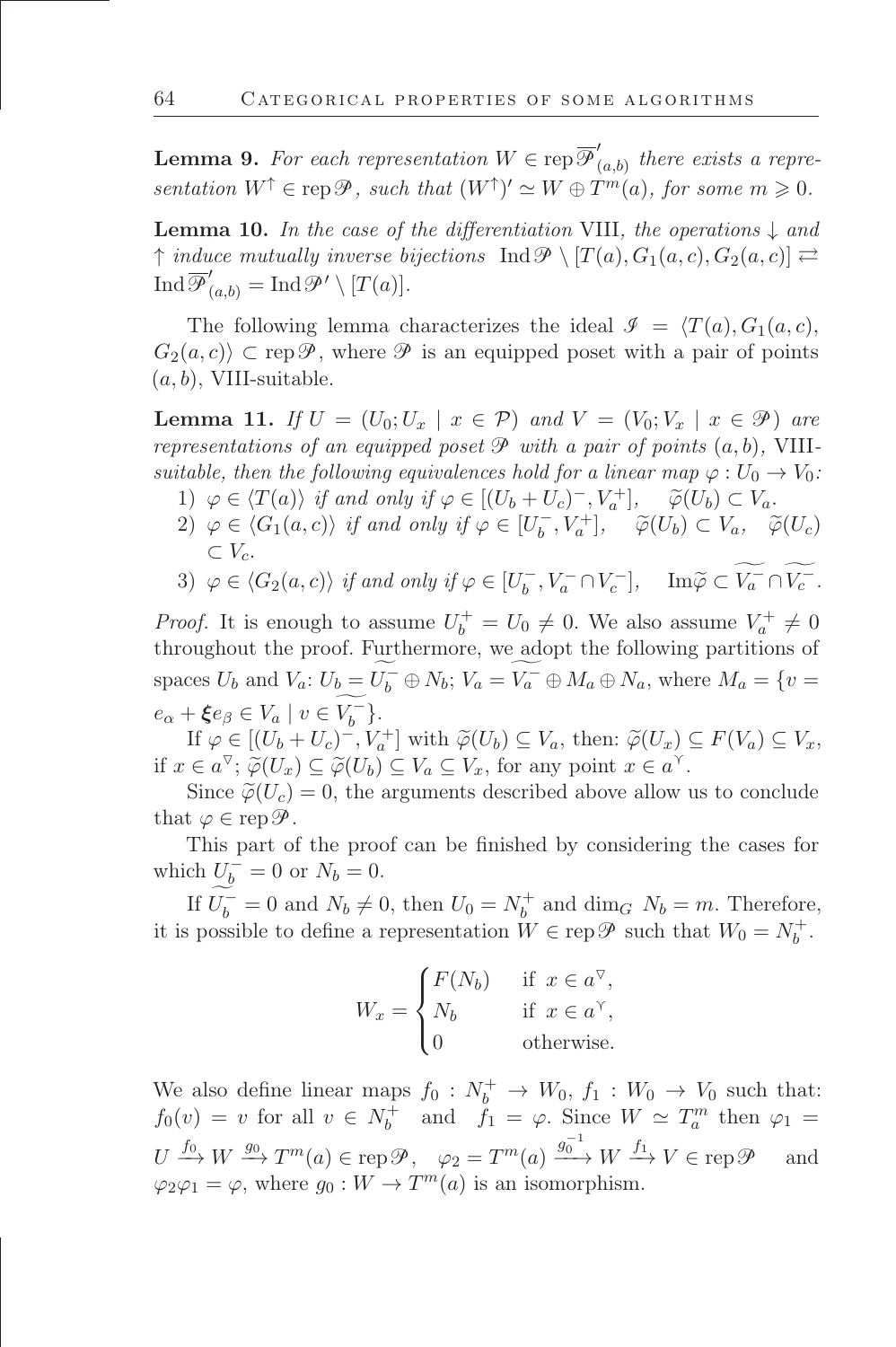In the case  $N_b = 0$ , we observe that  $\varphi = 0$ . Thus  $\varphi \in [(U_b + U_c)^{-}, V_a^{+}]$ and  $\widetilde{\varphi}(U_b) \subseteq V_a$  imply  $\varphi \in \langle T(a) \rangle$ .

On the other hand, if  $\varphi \in \langle T(a) \rangle$  then there exist morphisms  $\varphi_1$ :  $U \to T^m(a) \in \text{rep}\,\mathscr{P}$  and  $\varphi_2: T^m(a) \to V \in \text{rep}\,\mathscr{P}$ , such that  $\varphi = \varphi_2\varphi_1$ . Since,  $\widetilde{\varphi_1}(U_b) \subseteq T_a^m(a)$  then  $\varphi_1((U_b + U_c)^-) \subseteq (T_a^m(a))^-$ , in particular,  $\varphi_1(U_c^+) = \varphi_1(U_b^-) = 0.$  Therefore,  $\varphi((U_b + U_c)^-) = 0$  thus  $(U_b + U_c)^- \subseteq$ Ker  $\varphi$ . Furthermore, since  $T_a^m(a) = T_b^m(a)$  with  $(T_a^m(a))^+ = F^{2m}$  it follows  $\widetilde{\varphi_2}(T^m) \subseteq V_a$ . Therefore,  $\widetilde{\varphi}(U_b) = \widetilde{\varphi_2}(\widetilde{\varphi_1}(U_b)) \subseteq \widetilde{\varphi_2}(T^m) \subseteq V_a$ ,<br>thus lie  $\varphi \in V_a^+$ . With this comment we see that  $\varphi \in V_a^+$ . thus, Im  $\varphi \subseteq V_a^+$ . With this argument, we conclude  $\varphi \in [(U_b + U_c)^-, V_a^+]$ and  $\widetilde{\varphi}(U_b) \subseteq V_a$  if and only if  $\varphi \in \langle T(a) \rangle$ .

Arguments used above with the additional condition  $\widetilde{\varphi}(U_c) \subseteq V_c$  allow us to conclude the second item, i.e.,  $\varphi \in [U_b^-, V_a^+]$  and  $\widetilde{\varphi}(U_b) \subseteq V_a$  if and only if  $\varphi \in \langle G_1(a,c) \rangle$ .

The following arguments prove the third item.

If  $\varphi \in \langle G_2(a,c) \rangle$  then there exist morphisms  $\varphi_1: U \to G_2^m(a,c) \in$ rep  $\mathscr P$  and  $\varphi_2: G_2^m(a,c) \to V \in \operatorname{rep} \mathscr P$ , such that  $\varphi = \varphi_2 \varphi_1$ . Therefore,  $\varphi_2\varphi_1(U_b^-) = \varphi_2(\varphi_1(U_b^-)) = 0$ , due that  $\varphi_1(U_b^-) \subseteq ((G_2^m(a, c))_b)^- = 0$ . Furthermore,  $\widetilde{\varphi}(N_b) = \widetilde{\varphi_2}\widetilde{\varphi_1}(N_b) \subseteq V_a \cap V_c^- = V_a^- \cap V_c^-$  thus  $\text{Im}\varphi \subseteq V_a^- \cap V_c^ V_a^- \cap V_c^-$ .

On the other hand, if  $\varphi \in [U_b^-, V_a^- \cap V_c^-]$  and  $\text{Im} \widetilde{\varphi} \subseteq V_a^- \cap V_c^-$ , then  $\widetilde{\varphi}(U_x) \subseteq V_a^- \cap V_c^- \subseteq F(V_a) \subseteq V_x$  if  $x \in a^{\triangledown}$ .

$$
\widetilde{\varphi}(U_x) \subseteq \widetilde{V_a} \cap \widetilde{V_c} \subseteq V_x \quad \text{if} \quad x \in a^{\gamma}.
$$

Finally,  $\widetilde{\varphi}(U_c) \subseteq V_a^- \cap V_c^- \subseteq V_c$ , therefore,  $\varphi \in \operatorname{rep} \mathcal{P}$ .

Now we can use arguments as above to find out morphisms  $\varphi_1 : U \to$  $G_2^m(a, c), \varphi_2: G_2^m(a, c) \to V \in \text{rep}\,\mathscr{P}, \text{ such that } \varphi = \varphi_2\varphi_1.$  Note that, the representation  $W \simeq G_2^m(a, c)$  defined for the case  $U_b^- = 0$ ,  $N_b \neq 0$  has the form  $(W_0; W_x | x \in \mathcal{P})$ , where  $W_0 = N_b^+$  and

$$
W_x = \begin{cases} F(N_b) & \text{if } x \in a^{\nabla} + c^{\nabla}, \\ N_b & \text{if } x \in a^{\nabla}, \\ 0 & \text{otherwise.} \end{cases}
$$

Therefore,  $\varphi \in [U_b^-, V_a^- \cap V_c^-]$  and  $\text{Im} \widetilde{\varphi} \subseteq V_a^- \cap V_c^-$  if and only if  $\varphi \in \langle G_2(a,c) \rangle$ .  $\Box$ 

The following lemma can be proved by using arguments described in the proof of Lemma [11.](#page-26-2)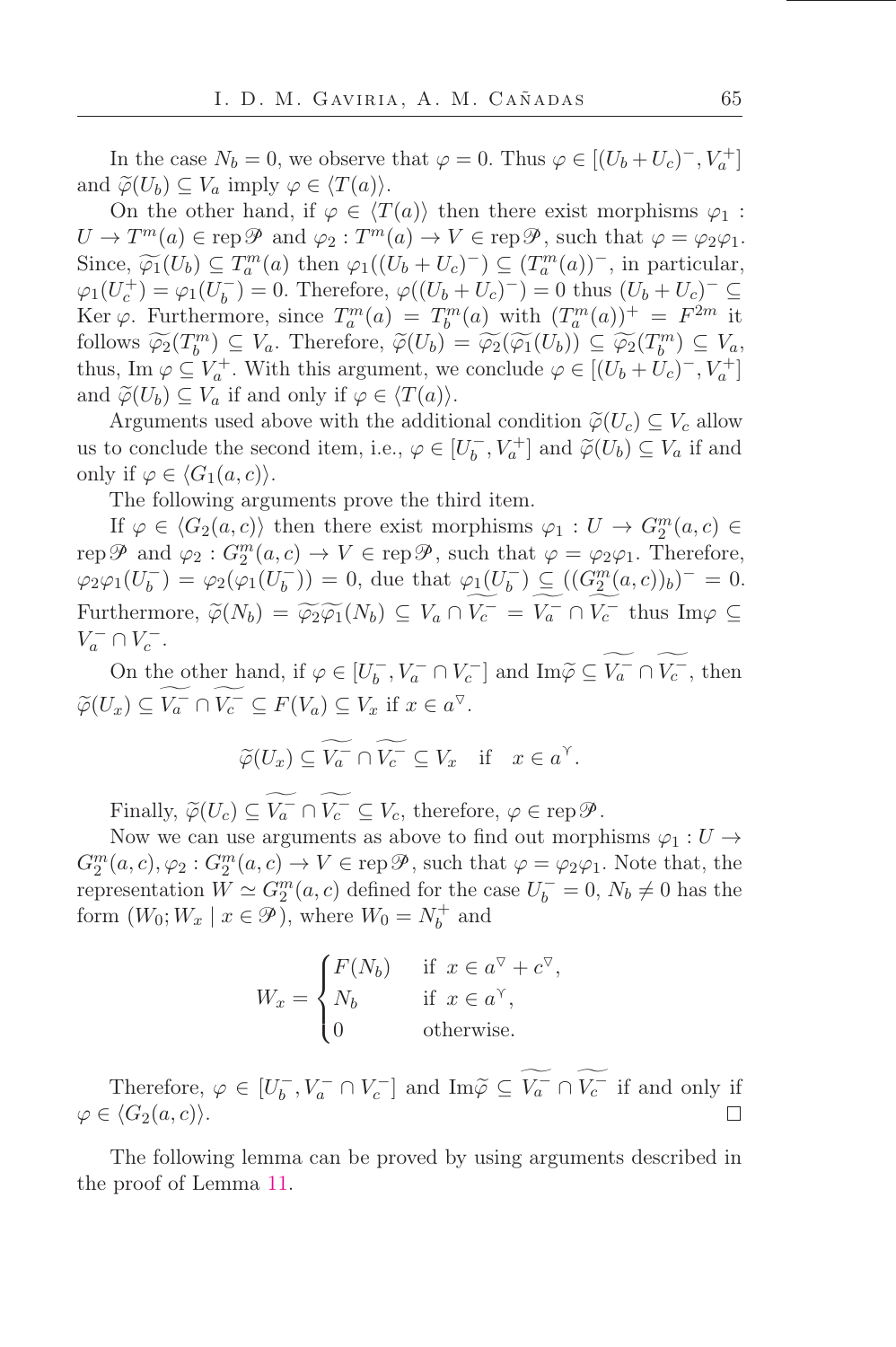<span id="page-28-2"></span>**Lemma 12.** If U' and V' are representations of a poset  $\mathcal{P}'_{(a,b)}$  and  $\varphi$ :  $U_0 \to V_0$  is a linear morphism, then  $\varphi \in [U_b^-, V_a^+]$  and  $\widetilde{\varphi}(U_b) \subseteq V_a$  if and only if  $\varphi \in \langle T(a) \rangle$  in rep  $\mathcal{P}'$ .

<span id="page-28-1"></span>**Remark 7.** Denote by  $\mathcal{R} = \text{rep}\mathcal{P}$  and  $\mathcal{R}' = \text{rep}\mathcal{P}'$  the categories of representations associated with the equipped posets  $\mathscr P$  and  $\mathscr P'_{(a,b)}$ , respectively. Due to the fact that  $\varphi' = \varphi$ , we obtain the natural inclusions  $\mathcal{R}(U,V) \subset \mathcal{R}'(U',V')$  for all objects  $U, V \in \mathcal{R}$ . I denotes the ideal in the category  $\Re$  consisting of morphisms which pass through the objects  $T(a)$ ,  $G_1(a, c)$  and  $G_2(a, c)$ . I' denotes the ideal in the category  $\mathcal{R}'$ consisting of morphisms which pass through the object  $T(a)$ . Taking into account that  $T'(a) = G'_1(a, c) = G'_2(a, c) = T(a)$ , we get also inclusions  $\mathcal{I}(U,V) \subset \mathcal{I}'(U',V')$  for all objects  $U, V \in \mathcal{R}$ . Thus, for each pair of representations  $U, V \in \mathcal{R}$  it is possible to obtain the lattice of subspaces shown in Figure [10.](#page-28-0)



<span id="page-28-0"></span>FIGURE 10. The lattice associated with the ideals  $\mathcal{I}, \mathcal{I}'$  and categories  $\mathcal{R},$  $\mathcal{R}'$  defined by the differentiation VIII.

<span id="page-28-3"></span>**Lemma 13.** Let  $U, V$  be an arbitrary pair of representations in  $\mathcal{R}$ . Then, the following identity holds.

$$
\mathcal{R}(U,V) \cap \mathcal{I}'(U',V') = \mathcal{I}(U,V).
$$

*Proof.* The Remark [7](#page-28-1) allows us to conclude  $\mathcal{I}(U, V) \subseteq \mathcal{R}(U, V) \cap \mathcal{I}'(U', V')$ . So, it is enough to prove  $\mathcal{R}(U, V) \cap \mathcal{I}'(U', V') \subseteq \mathcal{I}(U, V)$  in order to obtain the identity proposed. To do that, we suppose that a morphism  $\psi: U_0 \to V_0 \in \mathcal{R}(U, V) \cap \mathcal{I}'(U', V')$  and define the following partition for the space  $U_0$ :

$$
U_0 = (U_c^+ \cap U_b^-) \oplus T_b^- \oplus (U_c^+ \cap N_b^+) \oplus T_b^+ \oplus T_c^+ \oplus W_0,
$$

where  $T_b^- \subseteq U_b^-$ ,  $T_b^- \cap U_c^+ = 0$ ,  $T_b^+ \subseteq N_b^+$ ,  $T_b^+ \cap U_c^+ = 0$ ,  $T_c^+ \cap U_b^+ = 0$ and  $W_0$  is a complementary subspace in  $U_0$ .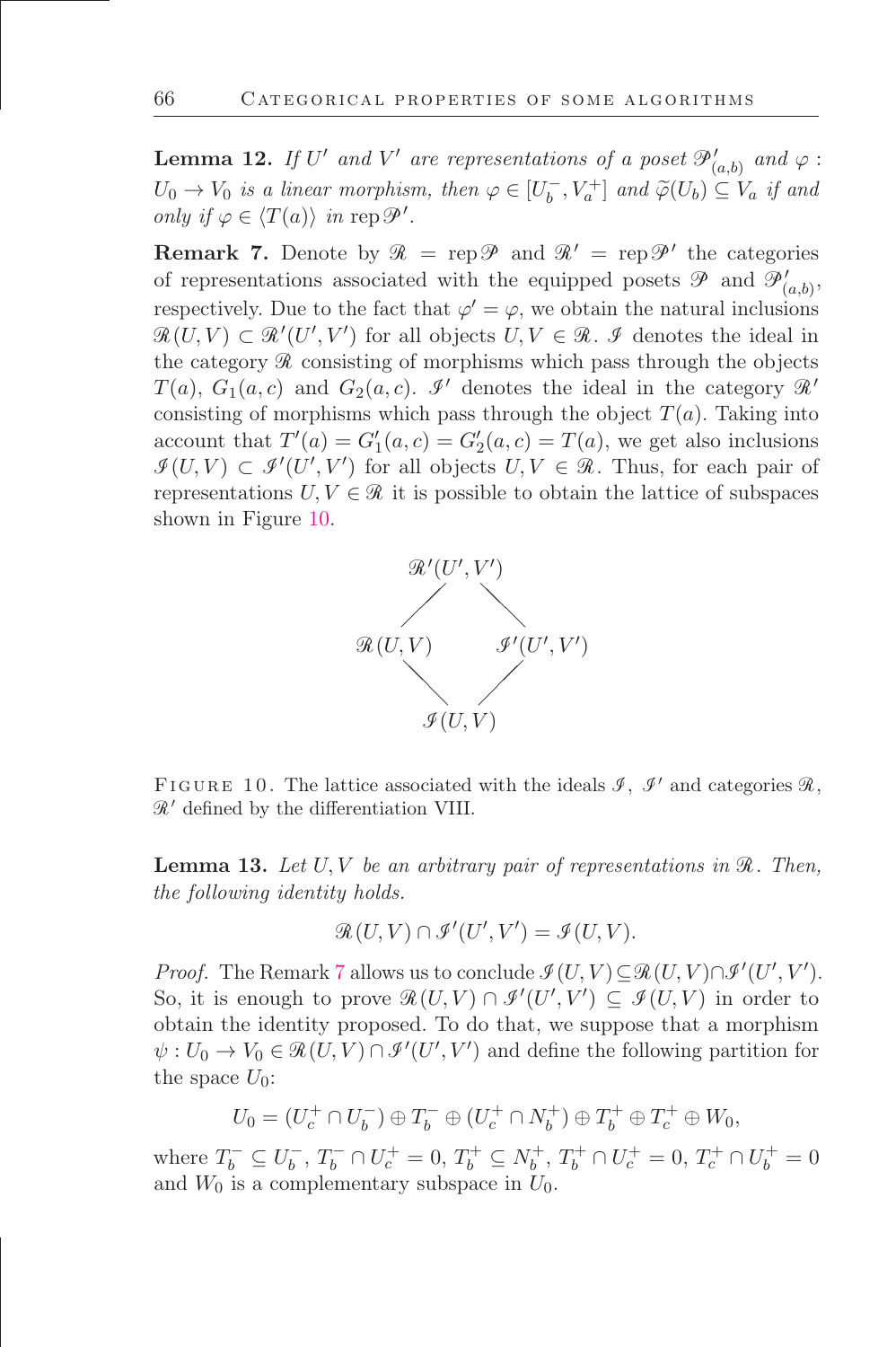Since by Lemma [11,](#page-26-2)  $\text{Im}\psi \subseteq V_a^+$ , we can assume  $V_a^+ = V_0$  and define a partition of the form:

$$
V_a^+ = (V_a^- \cap V_c^-) \oplus T_a^- \oplus (V_c^+ \cap N_a^+) \oplus T_a^+,
$$

where  $T_a^- \subseteq V_a^-$ ,  $T_a^- \cap V_c^+ = 0$ ,  $T_a^+ \subseteq N_a^+$  and  $T_a^+ \cap V_c^+ = 0$ .

Lemma [12](#page-28-2) allows building the following linear maps induced by  $\psi$ , and by the partition of the spaces  $U_0$  and  $V_a^+$ :

$$
\psi_1 = e_{(V_a^- \cap V_c^-)} \psi e_{(U_c^+ \cap N_b^+)}, \qquad \psi_2 = e_{(V_c^- \cap N_a^+)} \psi e_{(U_c^+ \cap N_b^+)}, \qquad (22)
$$

$$
\psi_3 = e_{(V_c^- \cap V_a^-)} \psi e_{(T_b^+)}, \qquad \psi_4 = e_{(T_a^-)} \psi e_{(T_b^+)},
$$
  
\n
$$
\psi_5 = e_{(V_c^- \cap N_a^+)} \psi e_{(T_b^+)}, \qquad \psi_6 = e_{(T_a^+)} \psi e_{(T_b^+)},
$$
\n(23)

$$
\psi_7 = e_{(V_c^- \cap V_a^-)} \psi e_{(T_c^+)}, \qquad \psi_8 = e_{(T_a^-)} \psi e_{(T_c^+)},
$$
  
\n
$$
\psi_9 = e_{(V_c^- \cap N_a^+)} \psi e_{(T_c^+)}, \qquad \psi_{10} = e_{(T_a^+)} \psi e_{(T_c^+)},
$$
\n(24)

$$
\psi_{11} = e_{(V_c^- \cap V_a^-)} \psi e_{(W_0)}, \qquad \psi_{12} = e_{(T_a^-)} \psi e_{(T_c^+)},
$$
  
\n
$$
\psi_{13} = e_{(V_c^- \cap N_a^+)} \psi e_{(W_0)}, \qquad \psi_{14} = e_{(T_a^+)} \psi e_{(W_0)},
$$
\n(25)

Then Lemma [11](#page-26-2) allows concluding that  $\psi_1, \psi_3, \psi_7, \psi_8, \psi_{11} \in \langle G_2(a, c) \rangle$ ,  $\psi_2, \psi_5, \psi_9, \psi_{10} \in \langle G_1(a, c) \rangle$ , and  $\psi_4, \psi_6, \psi_{12}, \psi_{13}, \psi_{14} \in \langle T(a) \rangle$ . As  $\mathcal{I} =$  $\langle T(a), G_1(a, c), G_2(a, c) \rangle_{\mathcal{R}}$ , thus  $\psi = \sum^{14}$  $i=1$  $\psi_i \in \mathcal{I}(U, V)$ . Therefore,

$$
\mathcal{R}(U,V) \cap \mathcal{I}'(U',V') = \mathcal{I}(U,V).
$$

<span id="page-29-0"></span>**Lemma 14.** Let  $U, V$  be an arbitrary pair of representations in  $\mathcal{R}$ . Then, the following identity holds.

$$
\mathcal{R}(U,V) + \mathcal{I}'(U',V') = \mathcal{R}'(U',V').
$$

*Proof.* The Remark [7](#page-28-1) allows us to conclude that  $\mathcal{R}(U, V) + \mathcal{I}'(U', V') \subseteq$  $\mathcal{R}'(U', V')$ . In order to prove the equality, we proceed as follows:

From definition of the functor  $D_{(a,b)}^{\text{VIII}}$ , we can note that for  $\varphi' \in$  $\mathcal{R}'(U', V')$ , and for  $x \in \{A \cup B \cup \Sigma \cup \{a, b\}\} \subset \mathcal{P}, \tilde{\varphi}'(U_x) \subset V_x$ , then  $\widetilde{\varphi}(U_x) \subset V_x$ . Therefore, for  $x \in \mathcal{P} \setminus \{c\}$  and  $\varphi \in \mathcal{R}$ ,  $\widetilde{\varphi}(U_x) \subset V_x$ , and  $\widetilde{\varphi}(U_c) \subset V_c + F(V_a) \nsubseteq V_c$ , then in general  $\varphi \notin \mathcal{R}$  and  $\mathcal{R}'(U', V') \nsubseteq$  $\mathcal{R}(U, V)$ .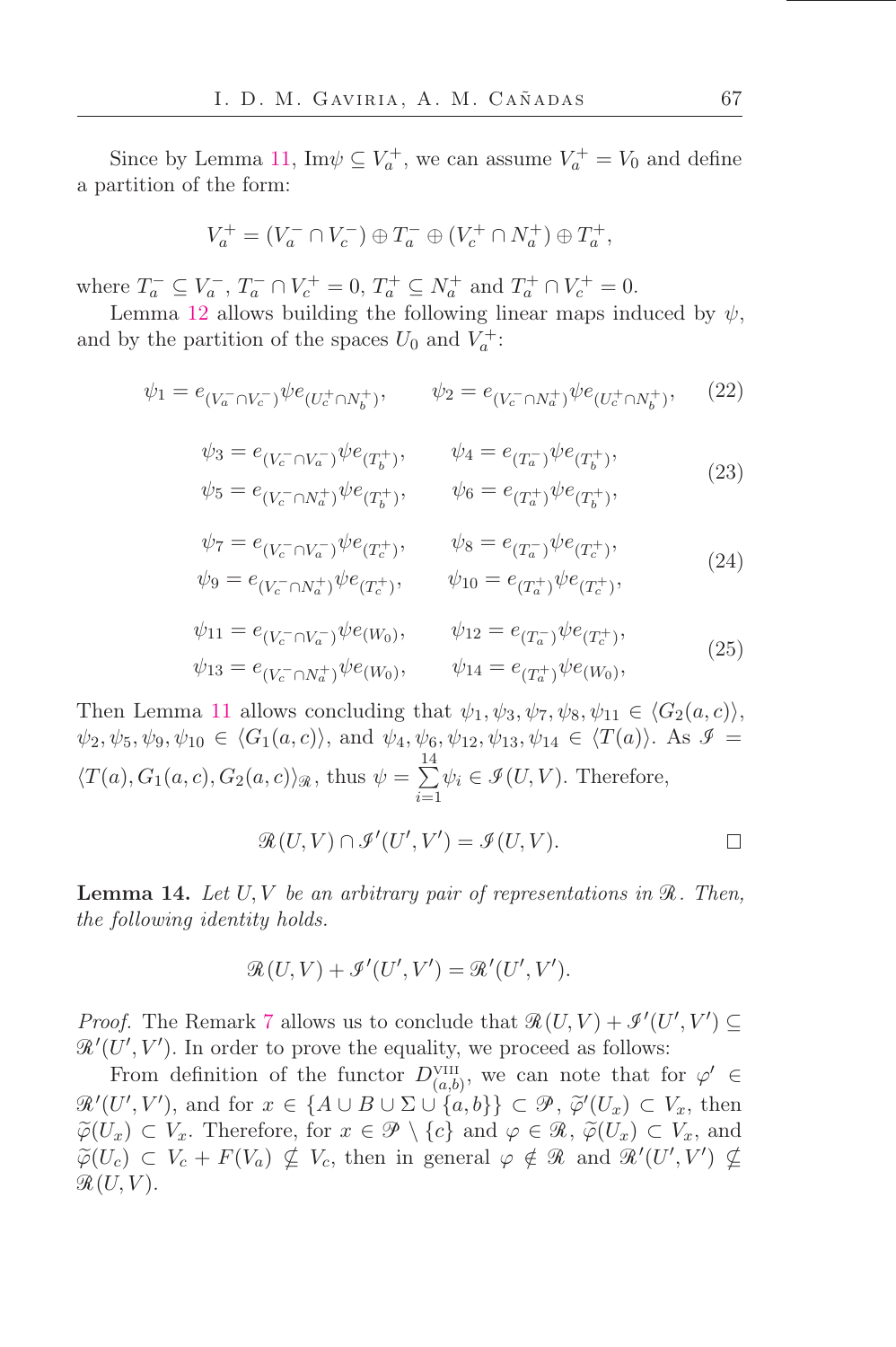The following procedure allows obtaining a morphism  $\varphi \in \mathcal{R}(U, V)$ from a morphism  $\psi \in \mathcal{R}'(U', V')$ . To get this morphism, we need to do a partition of the vector space  $U_0$ , as follows.

$$
U_0 = U_b^- \cap U_c^+ \oplus N_b^+ \cap U_c^+ \oplus T_c^+ \oplus T_b^- \oplus T_b^+ \oplus W_0,
$$

where  $T_b^- \subseteq U_b^-$ ,  $T_b^- \cap U_c^+ = 0$ ,  $T_b^+ \subseteq N_b^+$ ,  $T_b^+ \cap U_c^+ = 0$ ,  $T_c^+ \subseteq U_c^+$ ,  $T_c^+ \cap U_b^+ = 0$ ,  $W_0$  is a complementary subspace of  $T_c^+$  in  $U_0$ . Actually, this partition is induced by the  $(U_c^+, U_b^+)$ -cleaving pair  $(T_c^+, W_0)$ . Furthermore,  $T_b^+ = T_{b_1}^+ \oplus T_{b_2}^+$ .

We assume  $e_{\gamma} \in T_{b_1}^+$ , if there exists  $e_{\delta} \in N_b^+ \cap U_c^+$ , such that  $e_{\gamma} + \xi e_{\delta} \in$  $N_x$  for some  $x \in U_{b_{\lambda} \setminus \{b\}}$ . In this case,  $T_{b_2}^+$  is a complementary subspace.

The following partition of the space  $V_0$  is induced by the  $(V_c^+, V_a^+)$ cleaving pair  $(X_c^+, Y_0)$ .

$$
V_0 = V_a^- \cap V_c^+ \oplus X_a^- \oplus X_c^+ \oplus N_b^+ \cap V_c^+ \oplus X_a^+ \oplus Y_0,
$$

where  $X_a^- \subseteq V_a^-$ ,  $X_c^+ \subseteq V_c^+$ ,  $X_a^+ \subseteq N_a^+$  and  $Y_0$  is a complementary subspace.

Note that  $X_a^+ = (X_a^+)_1 \oplus (X_a^+)_2$ , where if  $N_a = G\{v = e_{\gamma_j} + \xi e_{\delta_j}\}_{1 \leq j \leq k}$ , for some positive integer k, then  $(N_a^+)_1 = F\{e_{\gamma_j}\},\ (N_a^+)_2 = F\{e_{\delta_j}\}.$ 

We use the same notation for any subspace  $N_x$  associated with a point  $x \in \mathcal{P}^{\otimes}$ . Furthermore, if X is a subspace of a F-vector space with a fixed basis  $\{e_1, e_2, \ldots, e_t\}$ , then a vector of the form  $\gamma_1 e_1 + \gamma_2 e_2 + \cdots + \gamma_t e_t$ will be denoted  $\{\gamma_r\}_X$ ,  $1 \leq r \leq t$ . Therefore, if  $v = e_\gamma + \xi e_\delta \in U_0$  and  $\psi: U_0 \to V_0 \in \mathcal{R}'(U', V'),$  then  $\psi(e_{\gamma})$  and  $\psi(e_{\delta})$  can be written in the following form for suitable sets of indexes:

$$
\psi(e_{\gamma}) = \{\gamma_i\}_{V_a^- \cap V_c^-} + \{\delta_j\}_{X_a^-} + \{\gamma_k\}_{X_c^+} + \{\delta_l\}_{N_a^+ \cap V_c^+} + \{\varepsilon_m^1\}_{(X_a^+)_1} \n+ \{\varepsilon_m^2\}_{(X_a^+)_2} + \{\eta_n\}_{Y_0}, \n\psi(e_{\delta}) = \{\gamma_i'\}_{V_a^- \cap V_c^-} + \{\delta_j'\}_{X_a^-} + \{\gamma_k'\}_{X_c^+} + \{\delta_l'\}_{N_a^+ \cap V_c^+} + \{\varepsilon_m'^1\}_{(X_a^+)_1} \n+ \{\varepsilon_m'^2\}_{(X_a^+)_2} + \{\eta_n'\}_{Y_0},
$$

with  $\varepsilon_m^1$ ,  $\varepsilon_m^{\prime 1}$ ,  $\varepsilon_m^2$ ,  $\varepsilon_m^{\prime 2} \in F$ .

Let  $w_1, w_2 : U_0 \to V_0$  be linear maps induced by  $\psi$ , defined in such a way that:

If  $e_\gamma$  is a vector of a fixed basis of  $N_b^+ \cap U_c^+$ , then:

$$
w_1(e_\gamma) = \{\delta_j\}_{X_a^-} + \{\varepsilon_m^1\}_{(X_a^+)_1} + \{\varepsilon_m^2\}_{(X_a^+)_2}.
$$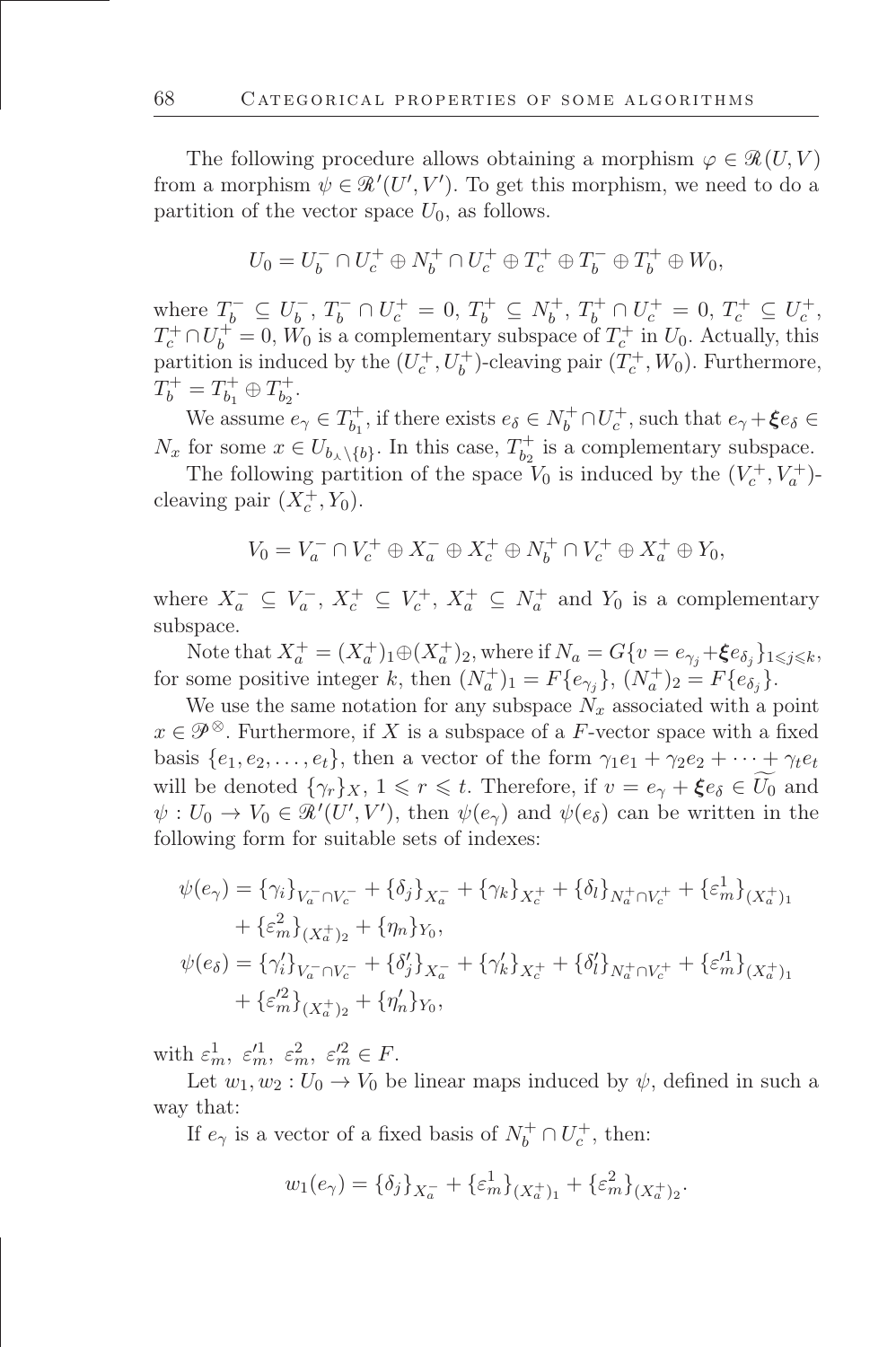If  $v = e_{\gamma} + \xi e_{\delta}$  belongs to a fixed basis of  $N_b$ , with  $e_{\delta} \in T_{b_1}^+$ , then:

$$
w_1(e_\delta) = {\delta'_j}_{X_a^-} + {\varepsilon'_m}_{X_a^+}_{Y_a^+} + {\varepsilon'_m}_{X_a^+}_{Y_a^+}
$$

where if  $\xi^2 + \alpha \xi + \beta = 0$ , then

$$
\varepsilon_m^{\prime 1} = -\frac{1}{\beta} \varepsilon_m^2, \quad \text{for each } m,
$$
  
\n
$$
\varepsilon_m^{\prime 2} = \varepsilon_m^1 + \frac{\alpha}{\beta} \varepsilon_m^2, \quad \text{for each } m,
$$
\n(26)

 $w_1(t) = 0$  for the other basic vectors  $t \in U_0$ .

 $w_2(e_\gamma) = \{\delta_j\}_{X_a^-} + \{\varepsilon_m^1\}_{(X_a^+)_1} + \{\varepsilon_m^2\}_{(X_a^+)_2}$  if  $e_\gamma$  is a vector of a fixed basis of  $T_c^+$ ,

 $w_2(t) = 0$  for the other basic vectors  $t \in U_0$ .

Note that,  $w_1, w_2 : U_0 \to V_0 \in [U_b^-, V_a^+]$ , with  $\widetilde{w_1}(U_b) \subseteq V_a$  and  $\widetilde{w_2}(U_b) \subseteq V_a$ . Thus,  $w = w_1 + w_2 \in \langle T(a) \rangle_{\mathcal{R}}$ , therefore, by Lemma [12,](#page-28-2)  $w \in \mathcal{I}'(U', V').$ 

If  $U = (U_0; U_x \mid x \in \mathcal{P})$  is a representation of an equipped poset  $\mathcal{P}$ , then:

if 
$$
x \in a^{\nabla}
$$
 then  $(\widetilde{\psi} - \widetilde{w})(U_x) = \widetilde{\psi}(U_x) - \widetilde{w}(U_x) \subseteq V_x + F(V_a) = V_x;$   
if  $x \in a^{\nabla}$  then  $(\widetilde{\psi} - \widetilde{w})(U_x) = \widetilde{\psi}(U_x) - \widetilde{w}(U_x) \subseteq U_x + V_a = V_x;$   
if  $x \in b_{\Delta}$  then  $\widetilde{w}(U_x) = 0$  and  $(\widetilde{\psi} - \widetilde{w})(U_x) = \widetilde{\psi}(U_x) \subset V_x.$ 

 $(\tilde{\psi} - \tilde{w})(U_c) = (\tilde{\psi} - \tilde{w})(U_c^+ \cap U_b \oplus N_b^+ \cap U_c^+ \oplus T_c^+) \subseteq V_c$ . Therefore,  $\varphi = \psi - w \in \mathcal{R}(U, V)$ , and  $\psi = \varphi + w \in \mathcal{R}(U, V) + \mathcal{I}'(U', V')$ , hence  $\mathcal{R}'(U',V') = \mathcal{R}(U,V) + \mathcal{I}'(U',V').$  $\Box$ 

<span id="page-31-0"></span>**Lemma 15.** Let  $\mathcal{P}$  be an equipped poset with a pair of points  $(a, b)$ , VIIIsuitable. Then, the functor  $D_{(a,b)}^{\text{VIII}}$ :  $\text{rep}\mathscr{P} \to \text{rep}\mathscr{P}'_{(a,b)}$ , defined by formulas [\(21\)](#page-25-0), induces an equivalence between quotient categories:

 $\mathcal{R}/\mathcal{I} \stackrel{\sim}{\rightarrow} \mathcal{R}'/\mathcal{I}',$ 

where  $\mathcal{R} = \text{rep}\,\mathcal{P},\,\mathcal{R}' = \text{rep}\,\mathcal{P}'_{(a,b)},\,\mathcal{I} = \langle T(a),G_1(a,c),G_2(a,c)\rangle_{\mathcal{R}}$  and  $\mathscr{I}' = \langle T(a) \rangle_{\mathscr{R}}$ .

*Proof.* The density of the functor  $D_{(a,b)}^{\text{VIII}}$  is guaranteed by Lemmas [9](#page-26-0) and [10.](#page-26-1) Besides, Lemmas [13](#page-28-3) and [14](#page-29-0) allow us to conclude that the functor  $D_{(a,b)}^{\text{VIII}}$ is faithful and full, respectively.

The following result holds as a direct consequence of Lemmas [9,](#page-26-0) [10](#page-26-1) and [15.](#page-31-0)

**Corollary 4.** If  $\Gamma(\mathcal{R})$  and  $\Gamma(\mathcal{R}')$  are the Gabriel's quivers of the categories  $\mathcal R$  and  $\mathcal R'$ , then  $\Gamma(\mathcal R) \setminus [T(a), G_1(a, c), G_2(a, c)] \simeq \Gamma(\mathcal R') \setminus [T(a)].$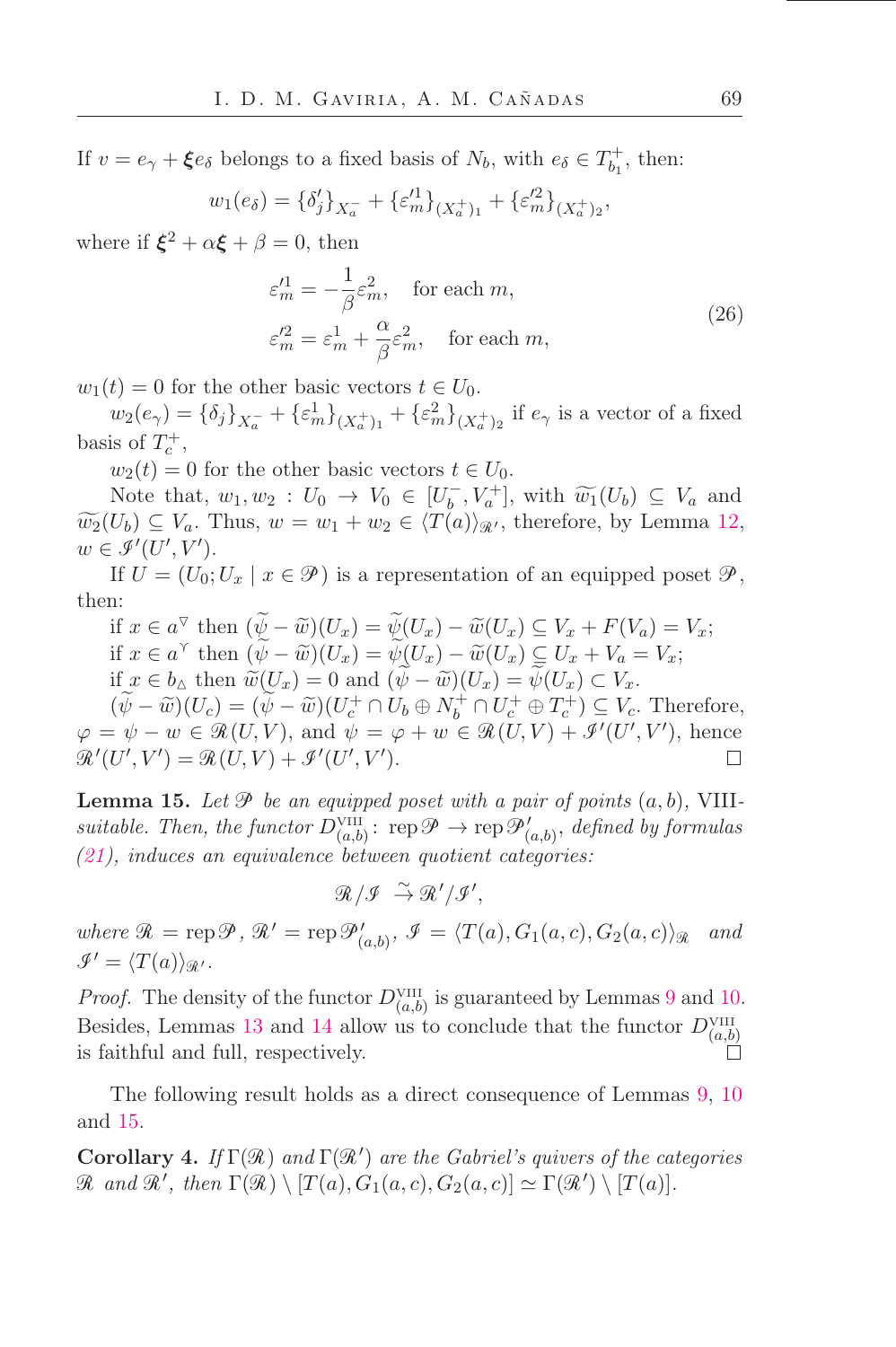# 3.3. Categorical properties of the algorithm of differentiation IX for equipped posets

In this section, we present the definition of the *algorithm* of differentiation IX giving a proof of some of its categorical properties [\[25\]](#page-48-8).

A pair of comparable weak points  $a \prec b$  of an equipped poset  $\mathscr P$  is called IX-suitable if  $\mathcal P$  can be written in the form:

$$
\mathcal{P} = a^{\triangledown} + b_{\triangle} + \Sigma + \{p, a, b\},\
$$

where  $\Sigma$  is the interior of the completely weak interval [a, b] and p is a weak point incomparable with a, and  $p \prec b$  [\[25\]](#page-48-8).

The *derived poset* of the set  $\mathcal{P}$ , with respect to the pair  $(a, b)$ , is the equipped poset  $\mathcal{P}' = \mathcal{P}'_{(a,b)}$ , obtained from  $\mathcal{P}$  by replacing the point p by a weak two-point chain  $p^- \prec p^+$  with the additional relations  $a \prec p^+ \prec b$ and  $p^- \triangleleft b$  (plus all the induced relations). The points  $p^-, p^+$  inherits all the previous order relations of the point p with the points in  $\mathcal{P} \setminus \{p\}.$ 

The following diagram shows an equipped poset with a pair of points  $(a, b)$ , IX-suitable, and its corresponding derived poset:



FIGURE 11. Diagrams of an equipped poset  $\mathscr P$  and its corresponding derived poset  $\mathscr{P}'_{(a,b)}$ .

Let  $\mathscr P$  be an equipped poset with a pair of points  $(a, b)$ , IX-suitable. The following formulas define the *differentiation functor*  $D^{\text{IX}}_{(a,b)}$  : rep  $\mathscr{P} \longrightarrow$ rep  $\mathcal{P}'_{(a,b)}$  induced by the algorithm of differentiation IX. Thus for a given representation  $U = (U_0; U_x \mid x \in \mathcal{P}) \in \text{rep } \mathcal{P}$ , we get the *derived* representation  $U' = (U'_0; U'_x \mid x \in \mathcal{P}'_{(a,b)})$ :

<span id="page-32-0"></span>
$$
U'_0 = U_0, \qquad U'_{p^-} = U_p \cap \widetilde{U_b^-}, \qquad U'_{p^+} = U_p + U_a,
$$
  

$$
U'_x = U_x, \quad \text{for the remaining points.}
$$
  

$$
\varphi' = \varphi, \quad \text{for all } F \text{ linear map-morphism } \varphi : U_0 \to V_0.
$$
 (27)

Note that, for the functor  $D_{(a,b)}^{\text{IX}}$  and for indecomposable representations  $T(a)$  and  $T(a, p)$ , we have  $T'(a) = T'(a, p) = T(a)$ . The following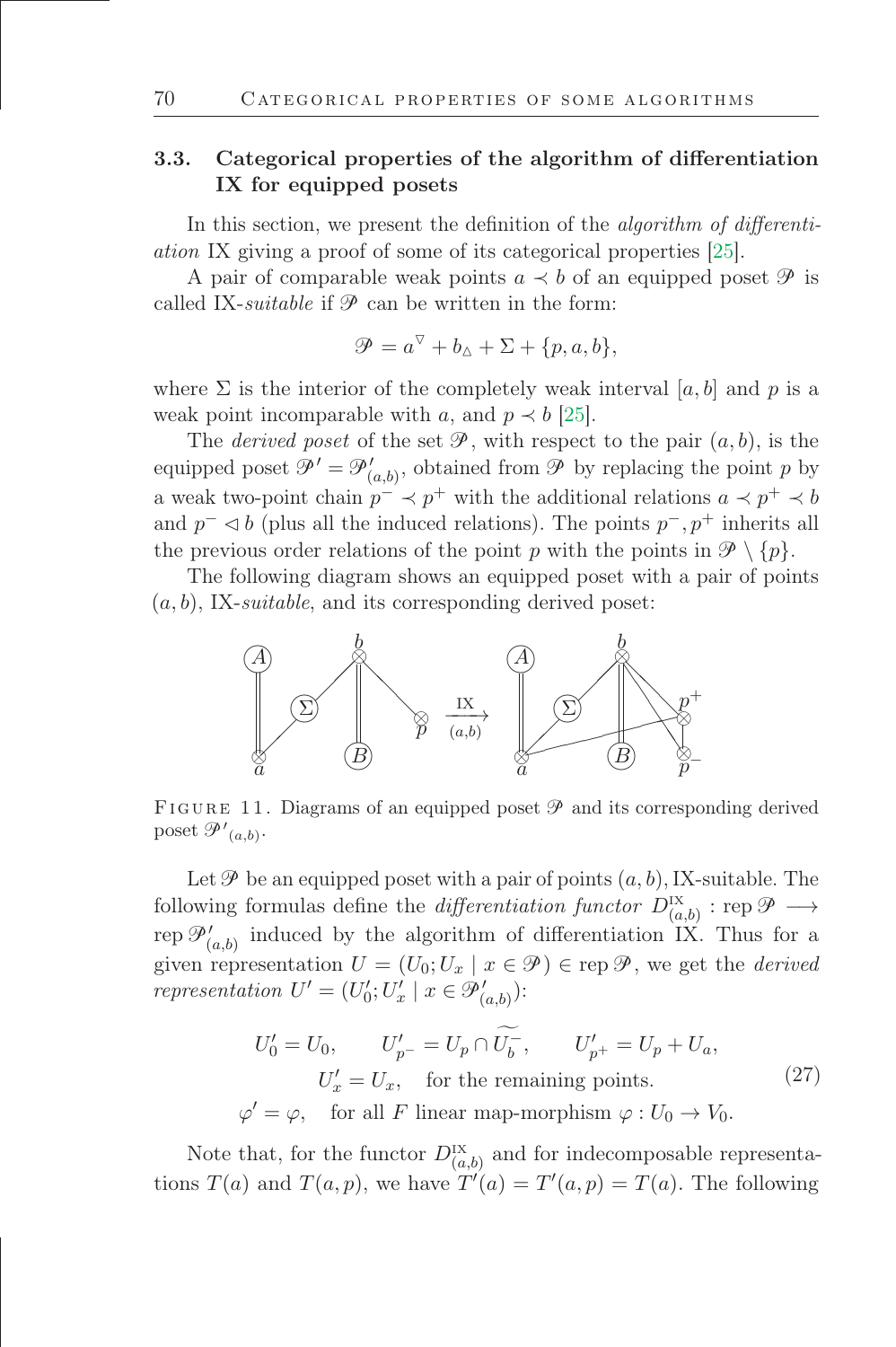arguments were used by Zavadskij in order to describe the integration procedure for the algorithm IX [\[25\]](#page-48-8).

Representations U in rep $\mathscr P$  without direct summands  $T(a)$  and  $T(a, p)$ will be called *reduced*. A reduced representation  $U^{\downarrow}$ , for which  $U' =$  $U^{\downarrow} \oplus T^{m}(a)$ , is defined evidently, analogously to the previous cases. Take some complementing pair of subspaces  $(E_0, W_0)$  in  $U_0$ , with respect to the pair  $(U_a^+, U_b^-)$ , and set  $U^{\downarrow} = W$ , where  $W_x = U'_x \cap W_0$   $(W_x = U'_x \cap \widetilde{W}_0)$ for a strong (weak) point  $x \in \mathcal{P}'$ . Obviously,  $T^{\downarrow}(a) = T^{\downarrow}(a, p) = 0$ .

The representation  $U^{\downarrow}$  does not depend, up to isomorphism, on the choice of  $E_0$  and  $W_0$  and, due to the inclusion  $W_a^+ \subset W_b^-$ , is a representation of the set  $\overline{\mathscr{P}}_0'$  $(a,b)$  completed by the relation  $a \triangleleft b$ .

<span id="page-33-1"></span>**Lemma 16.** For each representation  $W \in \text{rep } \overline{\mathcal{P}}'$  $(a,b)$  there exists a representation  $W^{\uparrow} \in \text{rep}\,\mathscr{P}$  such that  $(W^{\uparrow})' \simeq W \oplus T^m(a)$ , for some  $m \geq 0$ .

<span id="page-33-2"></span>**Lemma 17.** In the case of the differentiation IX, the operations  $\downarrow$  and  $\uparrow$ induce mutually inverse bijections

$$
\operatorname{Ind}\nolimits \mathscr{P} \setminus [T(a), T(a,p)] \rightleftarrows \operatorname{Ind}\nolimits \overline{\mathscr{P}}'_{(a,b)} = \operatorname{Ind}\nolimits \mathscr{P}' \setminus [T(a)].
$$

The following lemma characterizes morphisms which pass through the objects from the ideal  $\mathcal{I} = \langle T(a), T(a, p) \rangle \subset \text{rep}\mathcal{P}$ , where  $\mathcal{P}$  is an equipped poset with a pair of points  $(a, b)$ , IX-suitable. In Lemmas [18,](#page-33-0) [19,](#page-35-0) [20,](#page-35-1) and [21,](#page-36-0) we assume the following partitions for the subspaces  $U_x, x \in a^{\gamma}$ :

 $U_x = U_x^- \oplus M_x \oplus N_x$ , for all  $x \in a^{\gamma} \setminus \{b\}$ ,  $M_x \subset U_b^-$ ,  $M_x \cap U_x^- = 0$ , for all  $x \in a^{\gamma} \setminus \{b\}, \quad M_b = \sum$  $x \in a^{\gamma} \setminus \{b\}$  $M_x$ ,  $U_b^- = \widetilde{H}_b \oplus M_b$ ,  $N_x \cap U_b^- = 0$ , for all  $x \in a^{\gamma}$ .

<span id="page-33-0"></span>**Lemma 18.** If  $U = (U_0; U_x \mid x \in \mathcal{P})$  and  $V = (V_0; V_x \mid x \in \mathcal{P})$  are representations of an equipped poset  $\mathcal P$  with a pair of points  $(a, b)$ , IXsuitable, then the following equivalences hold for a linear map  $\varphi: U_0 \to V_0$ :

1)  $\varphi \in \langle T(a) \rangle$  if and only if  $\varphi \in [H_b, V_a^+]$ ,  $\widetilde{\varphi}(U_b) \subset V_a$ ;<br>(1)  $\leq C(T(a))$ , if  $\leq$  if  $\leq$  if  $V_a^+ \in V_a^+$ 2)  $\varphi \in \langle T(a, p) \rangle$  if and only if  $\varphi \in [H_b, V_a^+ \cap V_p^+]$ ,  $\widetilde{\varphi}(U_b) \subset V_a \cap V_p$ .

*Proof.* In order to prove the first item, it is enough to adapt arguments used to prove the first item of Lemma [11.](#page-26-2) In fact, the same arguments can be used if  $M_b = 0$ .

For the second item, we assume  $U_b^+ = U_0 \neq 0$ . If  $\varphi \in [H_b, V_a^+ \cap V_p^+]$ , with  $\widetilde{\varphi}(U_b) \subseteq V_a \cap V_p$  then: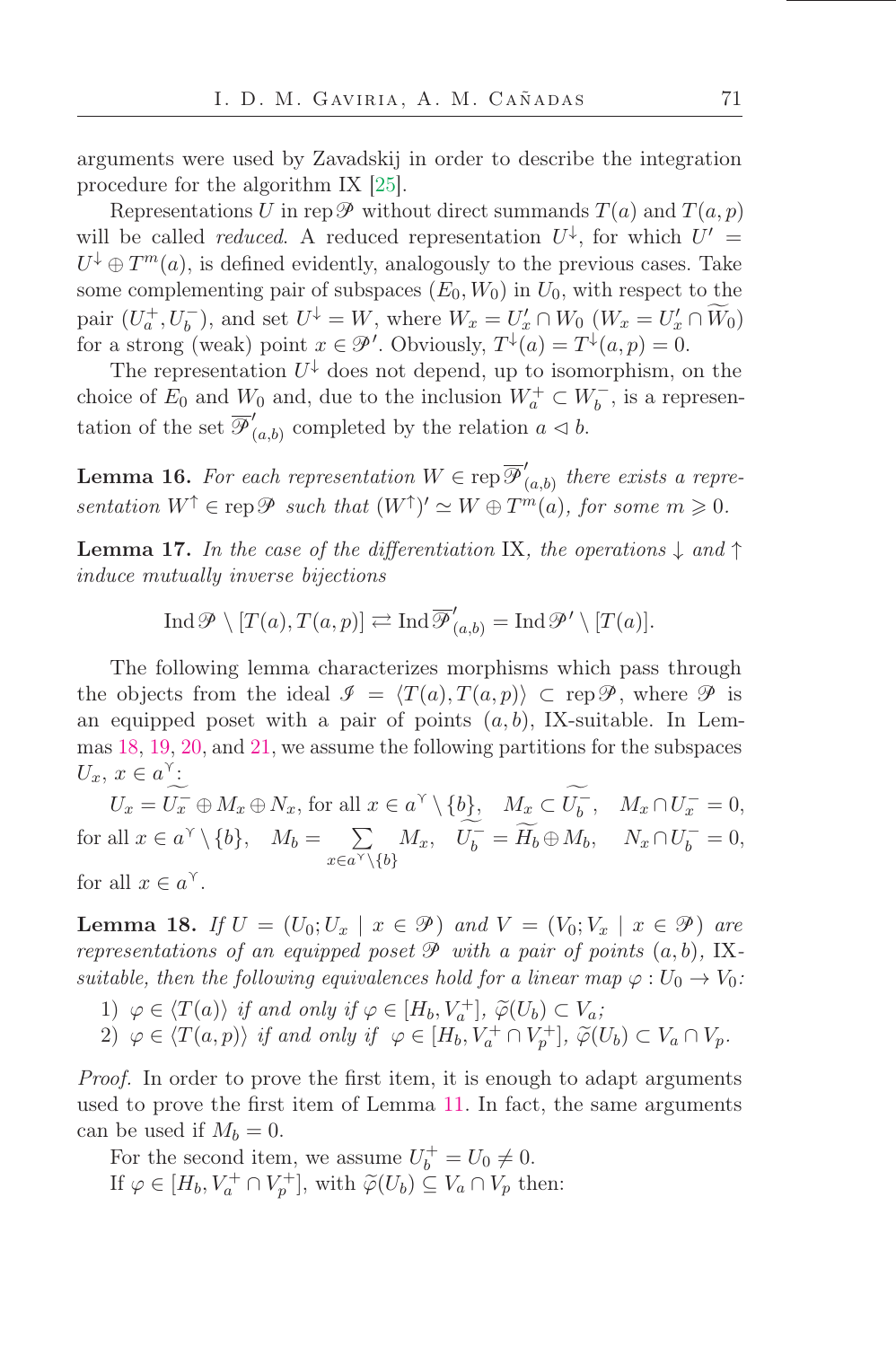$\widetilde{\varphi}(U_x) \subseteq F(V_a) \cap F(V_p) \subseteq F(V_a) \subseteq V_x$ , if  $x \in a^{\nabla}$ ;<br> $\widetilde{\varphi}(U_x) \subseteq \widetilde{\varphi}(U_x) \subseteq V_x \subseteq V_x \subseteq V$ 

 $\widetilde{\varphi}(U_x) \subseteq \widetilde{\varphi}(U_b) \subseteq V_a \cap V_p \subseteq V_a \subseteq V_x$ , for any point  $x \in a^{\gamma}$ .

Since  $\widetilde{\varphi}(U_p) \subseteq \widetilde{\varphi}(U_b) \subseteq V_a \cap V_p \subseteq V_p$ , the arguments described above allow us to conclude that  $\varphi \in \operatorname{rep} \mathscr{P}$ .

This part of the proof can be finished by considering the cases in which  $N_b = 0$  or  $N_b \neq 0$  in  $U_0$ .

If  $U_b^- = 0$  and  $N_b \neq 0$ , then  $U_0 = N_b^+$  and  $\dim_G N_b = m$ , for some  $m > 0$ . Therefore, it is possible to define a representation  $W \in \text{rep}\,\mathscr{P}$  such that  $W_0 = N_b^+$  and

$$
W_x = \begin{cases} F(N_b) & \text{if } x \in a^{\nabla}, \\ N_b & \text{if } x \in b_{\lambda}, \\ 0 & \text{otherwise.} \end{cases}
$$

We also define the linear maps  $f_0: N_b^+ \to W_0$  and  $f_1: W_0 \to V_0$  such that:  $f_0(v) = v$  for all  $v \in N_b^+$  and  $f_1 = \varphi$ .

Since  $W \simeq T^m(a, p)$ , then  $\varphi_1 = U \stackrel{f_0}{\longrightarrow} W \stackrel{g_0}{\longrightarrow} T^m(a, p) \in \text{rep}\mathcal{P}$ ,  $\varphi_2 = T^m(a, p) \stackrel{g_0^{-1}}{\longrightarrow} W \stackrel{f_1}{\longrightarrow} V \in \text{rep}\mathscr{P}$  and  $\varphi_2\varphi_1 = \varphi$ , where  $g_0 : W \to$  $T^m(a, p)$  is an isomorphism.

If  $N_b = M_b = 0$  in  $U_0$  or  $N_a^+ \cap N_p^+ = 0$  in  $V_0$ , we note that  $\varphi = 0$ .

If  $H_b = N_b = 0$  in  $U_0$ , we define a representation  $W = (W_0; W_x | x \in$  $\mathscr{P}$ ) such that  $W_0 = \sum_{x \in b_{\lambda}} M_x^+$  and:

$$
W_x = \begin{cases} F\left(\sum_{x \in b_{\lambda}} M_x\right) & \text{if } x \in a^{\nabla}, \\ \sum_{x \in b_{\lambda}} M_x & \text{if } x \in b_{\lambda}, \\ 0 & \text{otherwise.} \end{cases}
$$

If dim  $\widetilde{W}_0 = m$ , then  $W \simeq T^m(a, p)$ . Therefore, we can apply the arguments used above to find morphisms  $\varphi_1, \varphi_2 \in \text{rep } \mathscr{P}$  such that  $\varphi = \varphi_2 \varphi_1$ .

Thus,  $\varphi \in [H_b, V_a^+ \cap V_p^+]$  and  $\widetilde{\varphi}(U_b) \subseteq V_a \cap V_p$  implies  $\varphi \in \langle T(a, p) \rangle$ . On the other hand, if  $\varphi \in \langle T(a,p) \rangle$ , there exist morphisms  $\varphi_1 : U \to$  $T^m(a,p) \in \text{rep}\mathscr{P}$  and  $\varphi_2: T^m(a,p) \to V \in \text{rep}\mathscr{P}$  such that  $\varphi = \varphi_2\varphi_1$ , for some  $m > 0$ . Since,  $\widetilde{\varphi_1}(U_b) \subseteq T_a^m(a, p)$ , then  $\varphi_1(H_b) \subseteq (T_a^m(a, p))$ , in fact,  $\varphi_1(H_b) = 0$ . Therefore,  $\varphi(H_b) = 0$ , thus  $H_b \subseteq \text{Ker } \varphi$ . Furthermore, since  $T_a^m(a,p) = T_b^m(a,p) = T_p^m(a,p)$  with  $(T_a^m(a,p))^+ = F^{2m}$  it follows  $\widetilde{\varphi_2}(T_b^m) \subseteq V_a \cap V_p$ , therefore  $\widetilde{\varphi}(U_b) = \widetilde{\varphi_2}(\widetilde{\varphi_1}(U_b)) \subseteq \widetilde{\varphi_2}(T_b^m) \subseteq V_a \cap V_p$  and Im  $\varphi \subseteq V_a^+ \cap V_p^+$ . With this argument, we conclude  $\varphi \in [H_b, V_a^+ \cap V_p^+]$ and  $\widetilde{\varphi}(U_b) \subseteq V_a \cap V_p$  if and only if  $\varphi \in \langle T(a, p) \rangle$ . We are done.  $\Box$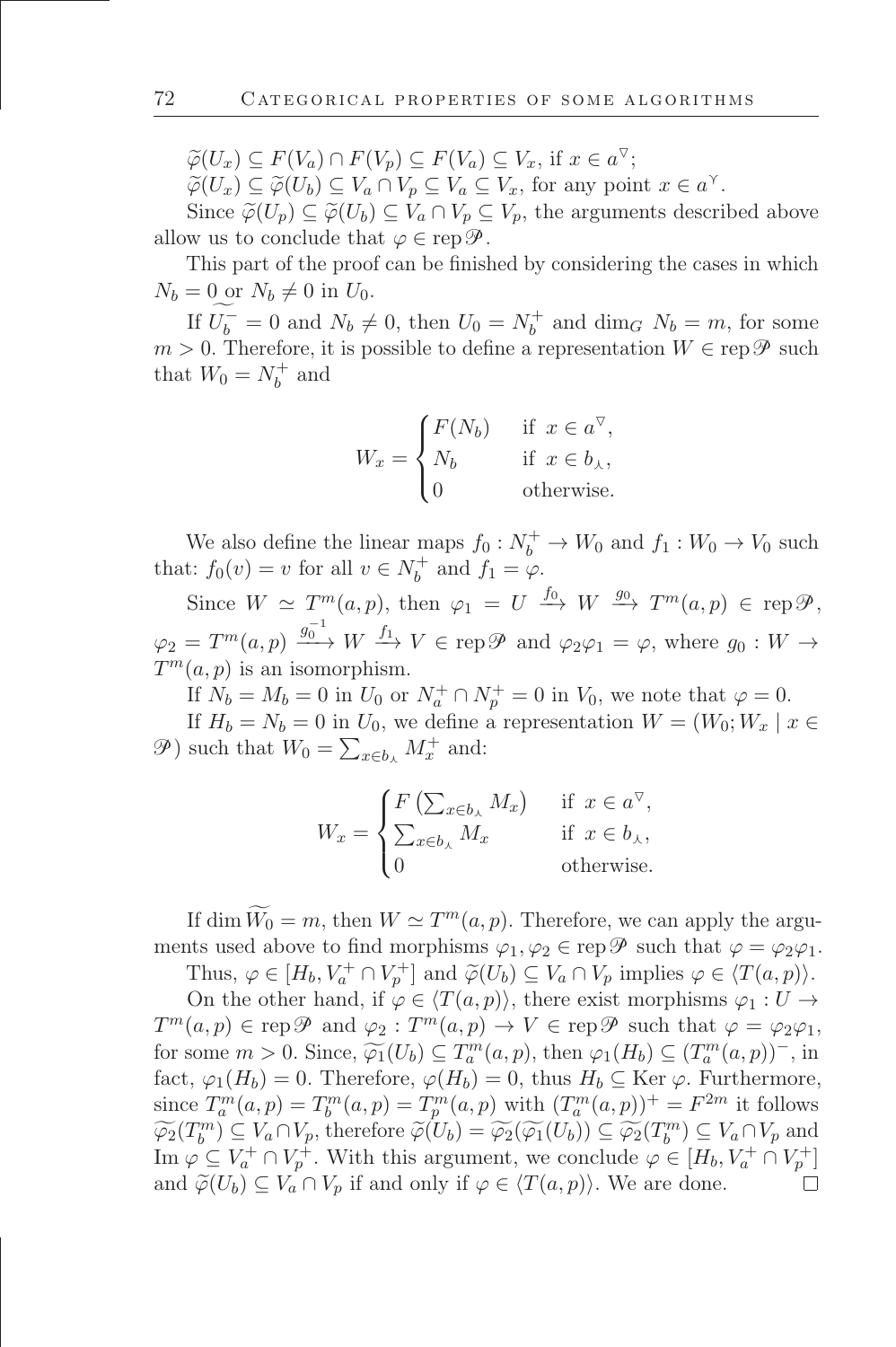The following lemma can be proved by using arguments described in the proof of Lemma [18.](#page-33-0)

<span id="page-35-0"></span>**Lemma 19.** If U' and V' are representations of a poset  $\mathcal{P}'_{(a,b)}$  and  $\varphi$ :  $U_0 \to V_0$  is a linear morphism, then  $\varphi \in [H_b, V_a^+]$  and  $\widetilde{\varphi}(U_b) \subseteq V_a$  if and only if  $\varphi \in \langle T(a) \rangle$  in rep  $\mathscr{P}'$ .

<span id="page-35-3"></span>**Remark 8.** Denote by  $\mathcal{R} = \text{rep}\mathcal{P}$  and  $\mathcal{R}' = \text{rep}\mathcal{P}'$ , the categories of representations associated with the equipped posets  $\mathscr P$  and  $\mathscr P'_{(a,b)}$ , respectively. Due to the fact that  $\varphi' = \varphi$ , we obtain the natural inclusions  $\mathcal{R}(U,V) \subset \mathcal{R}'(U',V')$  for all objects  $U, V \in \mathcal{R}$ .  $\mathcal{I} = \langle T(a), T(a,p) \rangle_{\mathcal{R}}$  and  $\mathcal{I}' = \langle T(a) \rangle_{\mathcal{R}'}$  denote ideals in the category  $\mathcal{R}$  and  $\mathcal{R}'$ , respectively. We get also inclusions  $\mathcal{I}(U, V) \subset \mathcal{I}'(U', V')$  for all objects  $U, V \in \mathcal{R}$ , taking into consideration that  $T'(a) = T'(a, p) = T(a)$ . Thus, for each pair of representations  $U, V \in \mathcal{R}$ , we obtain the diagram of inclusions shown in Figure [12.](#page-35-2)



<span id="page-35-2"></span>FIGURE 12. The lattice associated with the ideals  $\mathcal{I}, \mathcal{I}'$  and categories  $\mathcal{R},$  $\mathcal{R}'$  defined by the differentiation IX.

<span id="page-35-1"></span>**Lemma 20.** Let  $U, V$  be an arbitrary pair of representations in  $\mathcal{R}$ . Then the following identity holds

$$
\mathcal{R}(U,V) \cap \mathcal{I}'(U',V') = \mathcal{I}(U,V).
$$

*Proof.* Let  $U, V$  be arbitrary representations in the category  $\mathcal{R}$ , and let  $\varphi$  be a morphism in  $\mathcal{R}(U, V) \cap \mathcal{I}'(U', V')$ . Then  $\varphi \in [U_b^-, V_a^+]$  with  $\widetilde{\varphi}(U_b) \subseteq V_a$ . Now we define the following partitions of the spaces  $U_0$  and  $V_a^+$  (we assume  $V_0 = V_a^+$ ):

$$
U_0=U_a^-\cap U_p^-\oplus U_a^-\cap N_p^+\oplus T_a^-\oplus T_p^-\oplus (N_a\cap N_p)^+\oplus T_a^+\oplus T_p^+\oplus U_p^-\cap N_a^+\oplus X_0,
$$
  
where  $T_a^-\subseteq U_a^-, T_a^-\cap U_p^+=0, T_p^-\subseteq U_p^-, U_a^+\cap T_p^-=0.$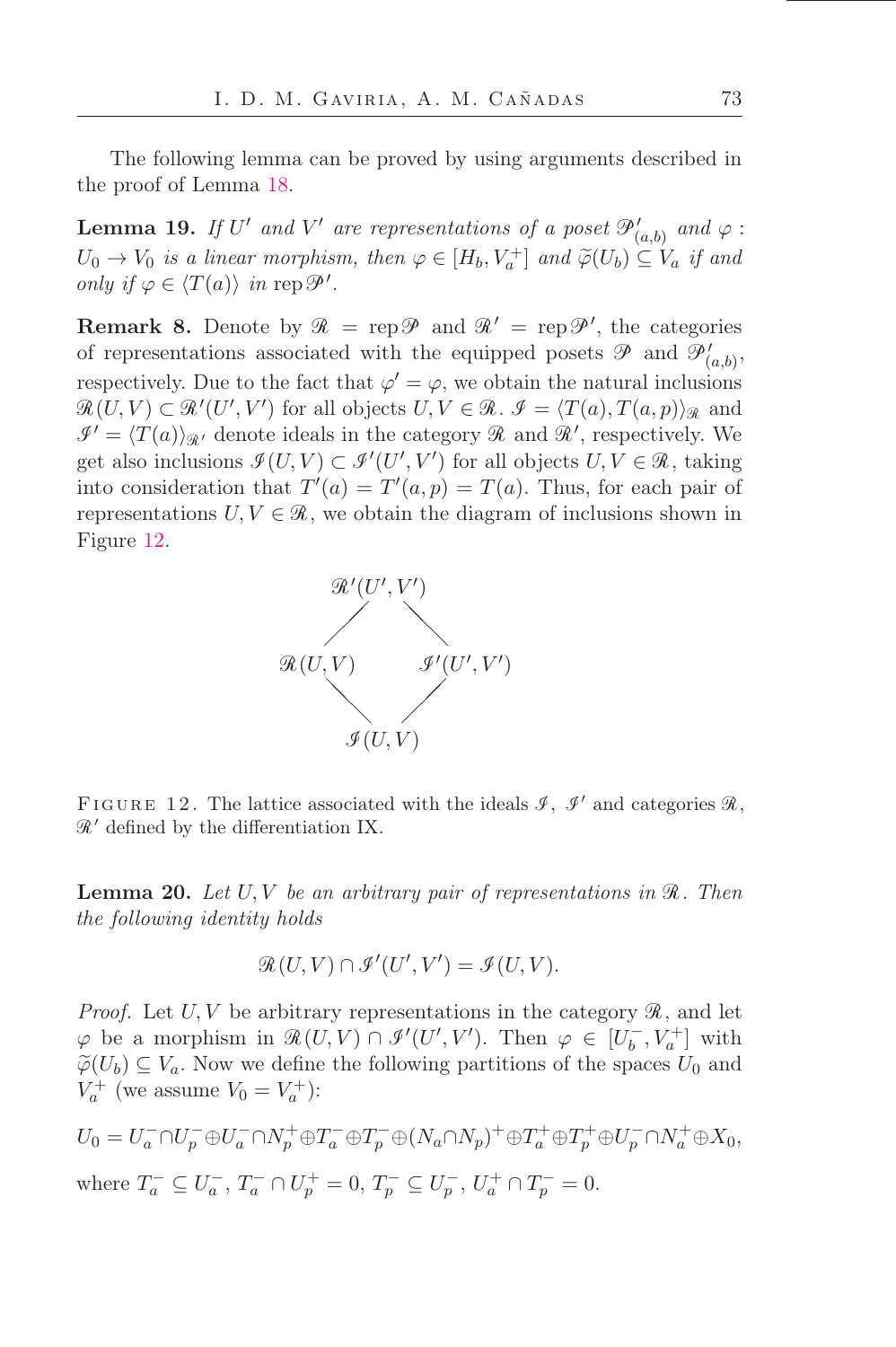$U_a^- \cap T_a = 0, U_p^- \cap T_p = 0, T_a^+ \subseteq N_a^+ \oplus M_a^+, T_p^+ \subseteq N_p^+ \oplus M_p^+$  and  $X_0$  is a complementary subspace in  $U_0$ . Furthermore,  $T_a^+ \cap U_p^+ = 0$  and  $T_p^+ \cap U_a^+ = 0.$ 

Now, we consider the next suitable partition to the space  $V_0$ 

$$
V_0 = V_a^- \cap V_p^- \oplus V_a^- \cap N_p^+ \oplus X_a^- \oplus (N_a \cap N_p)^+ \oplus T_a^+ \oplus Y_0.
$$

The spaces  $T_x^{\pm}$  are defined as for the space  $U_0$ , and  $Y_0$  is a complementary subspace in  $V_0$ .

We assume the notations  $X_1 = T_a^+, X_2 = T_p^+, X_3 = (N_a \cap N_p)^+,$  $X_4 = X_0$ . In  $V_a$ ,  $Y_1 = V_a^- \cap V_p^-, Y_2 = V_a^- \cap N_p^+, Y_3 = X_a^-, Y_4 = (N_a \cap N_p^+),$  $Y_5 = T_a^+ Y_6 = Y_0$ , and  $\varphi_{ij} = e_{Y_j} \varphi e_{X_i}$ . Then

$$
\varphi = \sum_{j=1}^{6} \sum_{i=1}^{4} \varphi_{ij} = \sum_{j=1}^{6} \sum_{i=1}^{4} e_{Y_j} \varphi e_{X_i}.
$$

By Lemma [18,](#page-33-0)  $\varphi_{ij} \in \langle T(a) \rangle_{\mathcal{R}}$  if  $j = 1, \varphi_{ij} \in \langle T(a, p) \rangle_{\mathcal{R}}$  otherwise. Therefore  $\varphi \in \mathcal{I}(U, V)$ , thus  $\mathcal{R}(U, V) \cap \mathcal{I}'(U', V') \subseteq \mathcal{I}(U, V)$ .

The Remark [8](#page-35-3) allows us to conclude  $\mathcal{I}(U, V) \subseteq \mathcal{R}(U, V) \cap \mathcal{I}'(U', V')$ . This result proves the desired identity.

<span id="page-36-0"></span>**Lemma 21.** Let  $U, V$  be an arbitrary pair of representations in  $\mathcal{R}$ . Then, the following identity holds

$$
\mathcal{R}(U,V) + \mathcal{I}'(U',V') = \mathcal{R}'(U',V').
$$

*Proof.* From definition of the functor  $D_{(a,b)}^{IX}$ , we can note that for  $\psi$  in  $\mathscr{R}'(U', V')$ , and for  $x \in \{A \cup B \cup \Sigma \cup \{a, b\}\} \subset \mathscr{P}$ ,  $\psi(U_x) \subset V_x$ , then  $\psi(U_x) \subset V_x$ . Therefore, for  $x \in \mathcal{P} \setminus \{p\}$  and  $\psi \in \mathcal{R}$ ,  $\psi(U_x) \subset V_x$ , since  $\psi(U_p) \subset V_p + V_a \nsubseteq V_p$ , then in general  $\psi \notin \mathcal{R}$  and  $\mathcal{R}'(U', V') \nsubseteq \mathcal{R}(U, V)$ . The following procedure allows us to obtain a morphism  $\varphi \in \mathcal{R}(U, V)$  from a morphism  $\psi \in \mathcal{R}'(U', V')$ . To get this morphism, we assume the same partition, as above for the space  $U_0$ , and define the following partition for the space  $V_0$ :

$$
V_0 = V_a^- \cap V_p^- \oplus V_a^- \cap N_p^+ \oplus X_a^- \oplus (N_a \cap N_p)^+ \oplus X_a^+ \oplus X_p^+ \oplus X_p^- \oplus V_p^- \cap N_a^+ \oplus Y_0
$$

where  $Y_0$  is a complementary subspace in  $V_0$ . The spaces  $X_x$  are defined as the spaces  $T_x$  in  $U_0$ , whereas  $N_a, N_p \subseteq V_0$  are defined as for space U<sub>0</sub>. Furthermore,  $X_p^+ = X_{p_1} \oplus X_{p_2}$   $(X_a^+ = X_{a_1} \oplus X_{a_2})$ , where  $e_{\lambda} \in X_{p_1}$  $(e_{\lambda} \in X_{a_1})$  if and only if there exists  $e_{\zeta} \in M_p^+ \cap V_a^ (e_{\zeta} \in M_a^+ \cap V_p^-)$  such that  $v = e_{\zeta} + \xi e_{\lambda} \in M_p$   $(v = e_{\zeta} + \xi e_{\lambda} \in M_a)$ .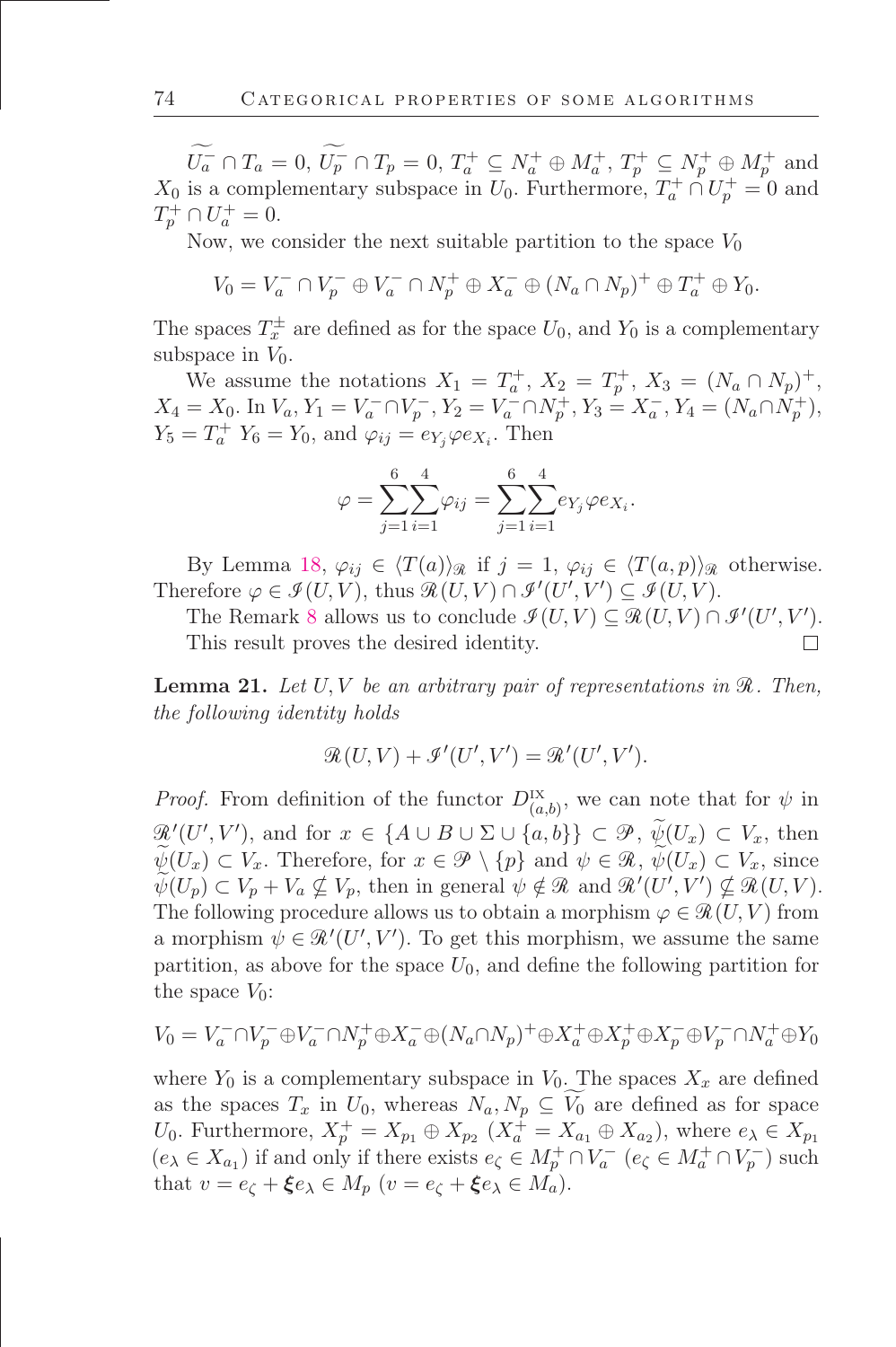If  $N_a = G\{v = e_{\zeta_j} + \xi e_{\lambda_j}\}_{1 \leqslant j \leqslant k}$ , for some positive integer k, then  $(N_a^+)_1 = F\{e_{\zeta_j}\},\ (N_a^+)_2 = F\{e_{\lambda_j}\}.$  We use the same notation for any subspace  $N_x$  associated with a point  $x \in \mathcal{P}^{\otimes}$ . Furthermore, if X is a subspace of a k-vector space with a fixed basis  $\{e_1, e_2, \ldots, e_t\}$ , then a vector of the form  $\zeta_1e_1 + \zeta_2e_2 + \cdots + \zeta_te_t$  will be denoted  $\{\zeta_r\}_X$ ,  $1 \leq r \leq t$ . Therefore, if  $\psi : U_0 \to V_0 \in R'(U', V')$ , then  $\psi(U_a + U_p) \subset V_a + V_p$ ; and for any vector  $e_{\zeta} \in U_p^-$ , we have:

$$
\widetilde{\psi}(e_{\zeta}) = \{\zeta_i\}_{\widetilde{V_a} \cap \widetilde{V_p}} + \{\lambda_j\}_{\widetilde{V_a} \cap F(N_p)} + \{\gamma_k\}_{\widetilde{V_p} \cap F(N_a)} + \{\delta_l\}_{\widetilde{X_a}} + \{\mu_m\}_{\widetilde{X_p}},
$$

for suitable index sets. In fact,  $\widetilde{\psi}(U_p^- \oplus M_p) = \widetilde{\psi}(U_b^- \cap U_p) \subseteq V_p \cap V_b^- \subseteq V_p$ . If  $e_{\zeta} + \xi e_{\lambda} \in N_a \cap N_p$  then:

$$
\psi(e_{\zeta}) = \{\zeta_i\}_{V_a^- \cap V_p^-} + \{\lambda_j^1\}_{V_a^- \cap N_p^+} + \{\delta_l\}_{X_a^-} + \{\gamma_k^1\}_{V_p^- \cap N_a^+} + \{\gamma_k^2\}_{X_{a_1}}
$$
  
+  $\{\varepsilon_n^1\}_{(N_a \cap N_p)^+} + \{\varepsilon_n^2\}_{(N_a \cap N_p)^+} + \{\varpi_l^1\}_{X_{a_2}} + \{\varpi_l^2\}_{X_{a_2}},$   

$$
\psi(e_{\lambda}) = \{\zeta_i'\}_{V_a^- \cap V_p^-} + \{\lambda_j'^1\}_{V_a^- \cap N_p^+} + \{\delta_l'\}_{X_a^-} + \{\gamma_k'^1\}_{V_p^- \cap N_a^+} + \{\gamma_k'^2\}_{X_{a_1}}
$$
  
+  $\{\varepsilon_n'^1\}_{(N_a \cap N_p)^+} + \{\varepsilon_n'^2\}_{(N_a \cap N_p)^+} + \{\varpi_l'^1\}_{X_{a_2}} + \{\varpi_l'^2\}_{X_{a_2}}.$ 

If  $e_{\zeta} \in T_p^+$  then:

$$
\psi(e_{\zeta}) = \{\zeta_i\}_{V_a^- \cap V_p^-} + \{\lambda_j^1\}_{V_a^- \cap N_p^+} + \{\lambda_j^2\}_{X_{p_1}} + \{\delta_l\}_{X_a^-} + \{\mu_m\}_{X_p^-} + \{\gamma_k^1\}_{V_p^- \cap N_a^+} + \{\gamma_k^2\}_{X_{a_1}} + \{\varepsilon_n^1\}_{(N_a \cap N_p)^+} + \{\varepsilon_n^2\}_{(N_a \cap N_p)^+} + \{\varpi_l^1\}_{X_{a_2}} + \{\varpi_l^2\}_{X_{a_2}} + \{\nu_s^1\}_{X_{p_2}} + \{\nu_s^2\}_{X_{p_2}}.
$$

We define the F-linear morphisms  $w_1$  and  $w_2$ , as follows:

$$
w_1: U_0 \to V_0,
$$

such that, for all basic vector  $e_{\theta} \in (N_a \cap N_p)^+$ ,  $w_1(e_{\theta}) = {\lambda_j^1}_{V_a^- \cap N_p^+}$  ${\{\delta_l\}_{\chi_a^-} + {\{\gamma_k^1\}_{V_p^- \cap N_a^+}} + {\{\gamma_k^2\}_{X_{a_1}}} + {\{\varpi_l^1\}_{X_{a_2}}} + {\{\varpi_l^2\}_{X_{a_2}}}, w_1(t) = 0$ , for the other basic vectors t in  $U_0$ .

$$
w_2: U_0 \to V_0,
$$

such that, for all basic vector  $e_{\theta} \in T_p^+$ ,  $w_2(e_{\theta}) = {\delta_l}_{X_a^-} + {\gamma_k^2}_{X_{a_1}} +$  ${\lbrace \varpi_t^1 \rbrace_{X_{a_2}} + {\lbrace \varpi_t^2 \rbrace_{X_{a_2}}}, w_2(t) = 0, \text{ for the other basic vectors } t \in U_0. \text{ Thus, if}$  $w = w_1 + w_2$  then  $w \in [H_b, V_a^+]$  and  $\widetilde{w}(U_b) \subset V_a$ . Therefore,  $w \in \mathcal{I}'(U', V')$ by Lemma [19.](#page-35-0)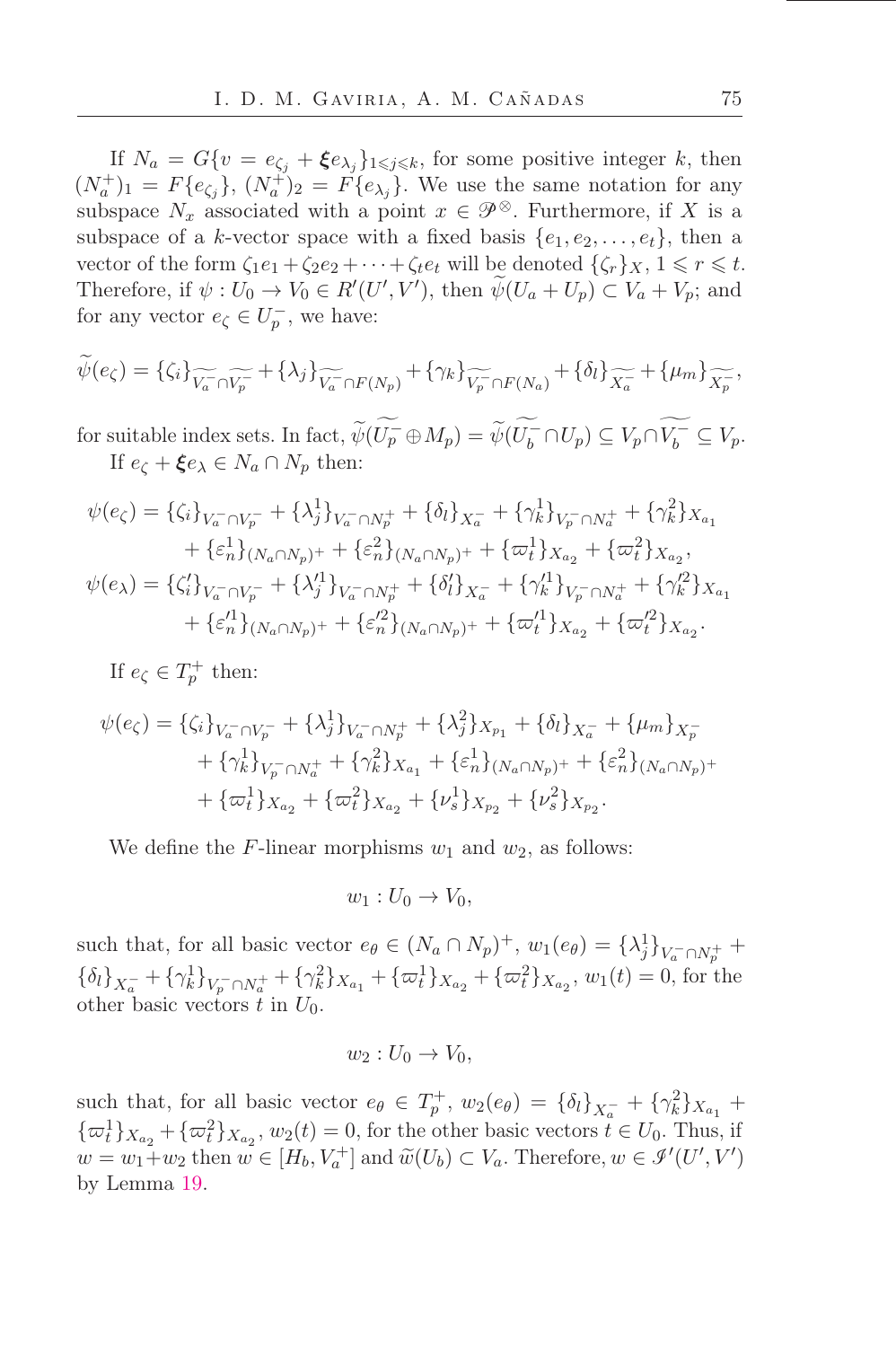Note that,  
\n
$$
(\tilde{\psi} - \tilde{w})(U_x) \subseteq F(V_a) \oplus V_x = V_x
$$
 if  $x \in a^{\nabla}$ ;  
\n $(\psi - \tilde{w})(U_x) \subseteq V_x + V_a = V_x$ , if  $x \in a^{\nabla}$ ;  
\n $(\tilde{\psi} - \tilde{w})(U_p^{\nabla} \oplus M_p) \subseteq V_b^{\nabla} \cap V_p \subseteq V_p$ .  
\nIf a basic vector  $v = e_{\zeta} + \xi e_{\lambda} \in N_a \cap N_p \subseteq U_b$ , then:

$$
(\widetilde{\psi} - \widetilde{w})(v) = \{\zeta_i\}_{V_a^- \cap V_p^-} + \{\varepsilon_n^1\}_{(N_a \cap N_p)^+} + \{\varepsilon_n^2\}_{(N_a \cap N_p)^+} + \xi(\{\zeta_i'\}_{V_a^- \cap V_p^-} + \varepsilon_n'^1\}_{(N_a \cap N_p)^+} + \{\varepsilon_n'^2\}_{(N_a \cap N_p)^+}) \in V_p.
$$

For a basic vector  $v = e_{\zeta} + \xi e_{\lambda} \in T_p$ , we have:

$$
\begin{split}\n(\widetilde{\psi} - \widetilde{w})(v) &= \{\zeta_i\}_{V_a^- \cap V_p^-} + \{\lambda_j^1\}_{V_a^- \cap N_p^+} + \{\lambda_j^2\}_{X_{p_1}} + \{\mu_m\}_{X_p^-} \\
&\quad + \{\gamma_k^1\}_{V_p^- \cap N_a^+} + \{\varepsilon_n^1\}_{(N_a \cap N_p)^+} + \{\varepsilon_n^2\}_{(N_a \cap N_p)^+} + \{\nu_s^1\}_{X_{p_2}} + \{\nu_s^2\}_{X_{p_2}} \\
&\quad + \xi\left(\{\zeta_i'\}_{V_a^- \cap V_p^-} + \{\lambda_j'^1\}_{V_a^- \cap N_p^+} + \{\lambda_j'^2\}_{X_{p_1}} + \{\mu_m'\}_{X_p^-} \\
&\quad + \{\gamma_k'^1\}_{V_p^- \cap N_a^+} + \{\varepsilon_n'^1\}_{(N_a \cap N_p)^+} + \{\varepsilon_n'^2\}_{(N_a \cap N_p)^+} \\
&\quad + \{\nu_s'^1\}_{X_{p_2}} + \{\nu_s'^2\}_{X_{p_2}}\right) \in V_p.\n\end{split}
$$

Therefore,  $(\widetilde{\psi} - \widetilde{w})(U_p) \subseteq V_p$  and  $\varphi = \psi - w \in \mathcal{R}(U, V)$ . Thus,  $\psi =$  $\varphi + w \in \mathcal{R}(U, V) + \mathcal{I}'(U', V'),$  hence  $\mathcal{R}'(U', V') \subseteq \mathcal{R}(U, V) + \mathcal{I}'(U', V').$ 

The Remark [8](#page-35-3) allows us to conclude that  $\mathcal{R}(U, V) + \mathcal{I}'(U', V') \subseteq$  $\mathcal{R}'(U', V')$  with this inclusion, we are done.

Since Zavadskij proved in [\[25\]](#page-48-8) that  $\text{Ind}\,\mathscr{P}\setminus [T(a), T(a, p)] \rightleftarrows \text{Ind}\,\overline{\mathscr{P}}'$ Ind $\mathcal{P}' \setminus [T(a)]$ . Then we have automatically the following fact from Lemmas [16,](#page-33-1) [17,](#page-33-2) [20,](#page-35-1) and [21:](#page-36-0)

<span id="page-38-0"></span>**Lemma 22.** Let  $\mathcal{P}$  be an equipped poset with a pair of points  $(a, b)$ , IXsuitable. Then, the functor  $D_{(a,b)}^{IX}$ :  $\text{rep}\mathscr{P}\to \text{rep}\mathscr{P}'_{(a,b)}$ , defined by formulas [\(27\)](#page-32-0), induces an equivalence between quotient categories:

 $\mathcal{R}/\mathcal{I} \stackrel{\sim}{\rightarrow} \mathcal{R}'/\mathcal{I}'$ 

where  $\mathcal{R} = \text{rep}\,\mathcal{P},\,\mathcal{R}' = \text{rep}\,\mathcal{P}'_{(a,b)},\,\mathcal{I} = \langle T(a), T(a,p) \rangle_{\mathcal{R}}$  and  $\mathcal{I}' =$  $\langle T(a)\rangle_{\mathscr{R}}$ .

The following corollary holds as a consequence of Lemma [22.](#page-38-0)

Corollary 5. If  $\Gamma(\mathcal{R})$  and  $\Gamma(\mathcal{R}')$ , are the Gabriel's quivers of the categories  $\mathcal R$  and  $\mathcal R'$ , then  $\Gamma(\mathcal R) \setminus [T(a), T(a,p)] \simeq \Gamma(\mathcal R') \setminus [T(a)].$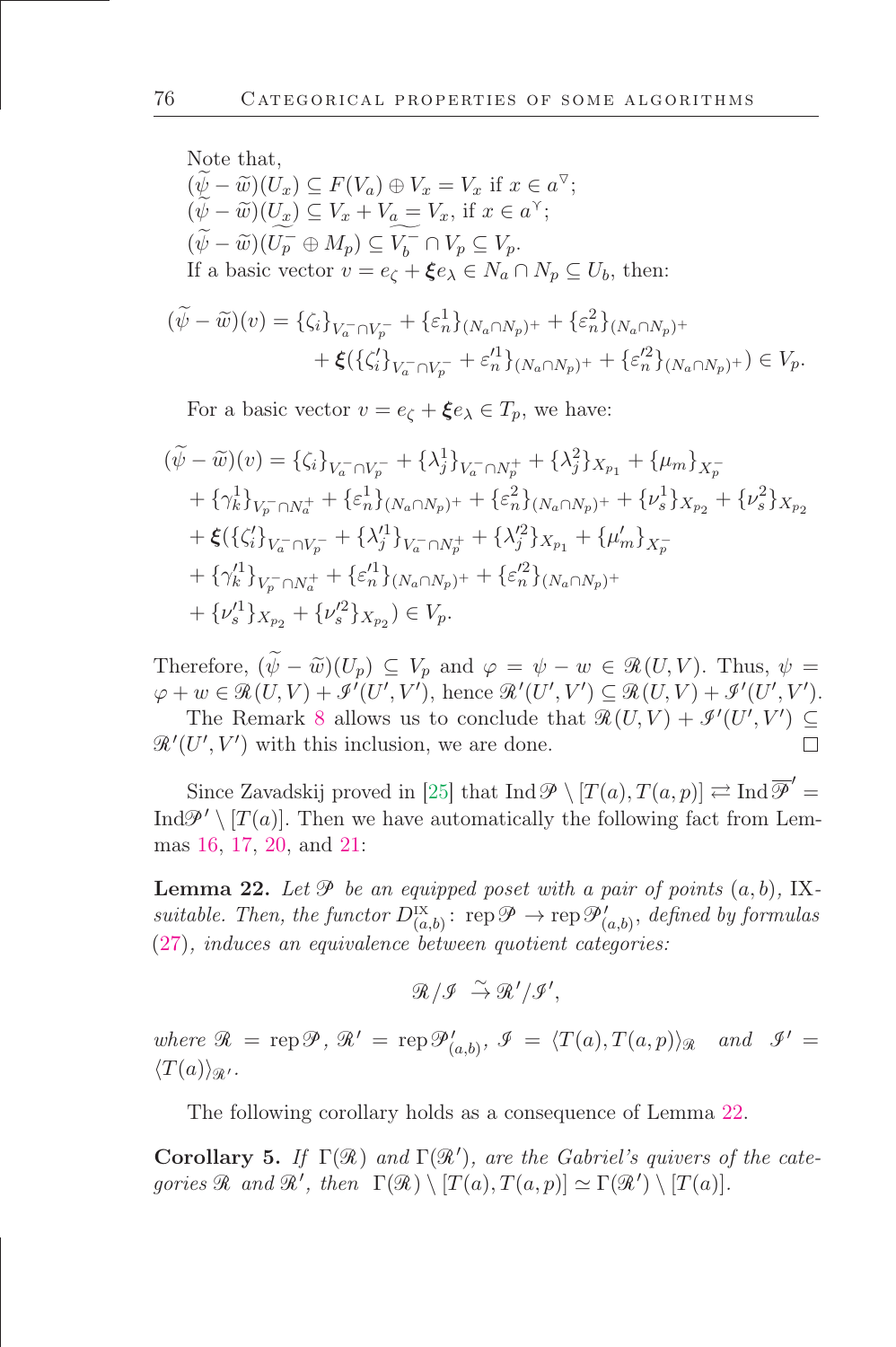## 3.4. Categorical properties of the algorithm of differentiation X for equipped posets with involution

Let  $(\mathscr{P}, \Phi) = \mathscr{P}$  be an equipped poset with involution  $*$  and  $\Phi$  be the set of all the equivalence classes of its points with respect to this involution. We denote by  $rep(\mathscr{P}, \Phi)$  the category of all the representations of  $(\mathscr{P}, \Phi)$  or simply by rep  $\mathscr{P}$  if there is no doubt about the involution and their classes [\[8,](#page-47-15) [24,](#page-48-6) [25\]](#page-48-8).

Let  $U = (U_0; U_\kappa \mid \kappa \in \Phi)$  be a representation in rep  $\mathcal{P}$ . If  $x \neq x^*$  then  $x \sim x^*$  and we assume the notation  $(x, x^*)$  for a class  $\kappa \in \Phi$ .

Let  $(F, G)$  be the pair of fields we are working on. Let  $U_0$  be some finite-dimensional F-vector space,  $U_0$  its complexification and  $\kappa \in \Phi$  be some class. We assume the notation,  $U_0^{\kappa}$   $(\tilde{U}_0^{\kappa})$  for direct sum of  $|\kappa|$ -copies of  $U_0$  ( $\tilde{U}_0$ ) numbered by the points  $x \in \kappa$ . In this case, the copy of  $U_0$  $(\tilde{U}_0)$  in  $U_0^{\kappa}$   $(\tilde{U}_0^{\kappa})$  corresponding to a point x is denoted by  $U_{\mathcal{Q}}^x$   $(\tilde{U}_0^x)$  and usually is identified with  $U_0$  ( $\tilde{U}_0$ ). So,  $U_0^{\kappa} = U_{\underline{0}}^x = U_0$  ( $\tilde{U}_0^{\kappa} = \tilde{U}_0^x = \tilde{U}_0$ ) if x is small (weak) and  $U_0^{\kappa} = U_0^x \oplus U_0^{x^*} = U_0^2$  ( $\tilde{U}_0^{\kappa} = \tilde{U}_0^x \oplus \tilde{U}_0^{x^*} = \tilde{U}_0^2$ ) if x is big (biweak).

For each class  $\kappa \in \Phi$  and each point  $x \in \kappa$ , we consider natural injections and projections:

$$
i_x: U_0 = U_0^x \longrightarrow U_0^{\kappa}
$$
 if  $x$  is a small or big point,  
\n
$$
i_x: \widetilde{U}_0 = \widetilde{U}_0^x \longrightarrow \widetilde{U}_0^{\kappa}
$$
 if  $x$  is a weak or biwek point,  
\n
$$
\pi_x: U_0^{\kappa} \longrightarrow U_0^x = U_0
$$
 if  $x$  is a small or big point,  
\n
$$
\pi_x: \widetilde{U}_0^{\kappa} \longrightarrow \widetilde{U}_0^x = \widetilde{U}_0
$$
 if  $x$  is a weak or biweak point. (28)

Choosing a subspace  $U_{\kappa} \subset U_0^{\kappa}$   $(U_{\kappa} \subset \tilde{U}_0^{\kappa})$  if  $\kappa$  correspond to a small or big (weak or biweak) point, we attach to it two subspaces in  $U_0$  ( $\tilde{U}_0$ ) of the form:

$$
U_x^- := i_x^{-1}(U_\kappa), \quad U_x^+ := \pi_x(U_\kappa). \tag{29}
$$

Identifying  $U_0^x$   $(\widetilde{U}_0^x)$  with  $U_0$   $(\widetilde{U}_0)$ , we also can assume  $U_x^- = U_{\kappa} \cap U_0^x$  $(U_x^- = U_{\kappa} \cap \tilde{U}_0^x)$ . Let x be a small or weak point, then  $\kappa = \{x\}$ . Therefore  $U_x^- = U_x^+$ , for which points x we will omit the notations  $\pm$  and write simply  $U_x$ , for a big point a set  $U_x^+ = \{ s \in U_0 \mid (s, t) \in U_{(x, x^*)} \}.$ 

Let  $\underline{U_{\kappa}} = \sum i_y(U_x^+) = \sum e_{xy}(U_{(x,x^*)})$ , where  $x < y$  and  $y \in \kappa$ . The dimension of a representation U is the vector  $\underline{\dim} U = (h_0, h_\kappa)_{\kappa \in \Phi}$ , where  $h_0 = \dim U_0$  over the field F and  $h_{\kappa} = \dim (U_{\kappa}/U_{\kappa})$  over the field G.

Zavadskij defined the *algorithm of differentiation*  $X$  in [\[25\]](#page-48-8), afterwards, he presented in [\[28\]](#page-48-9) the following modified version of this differentiation: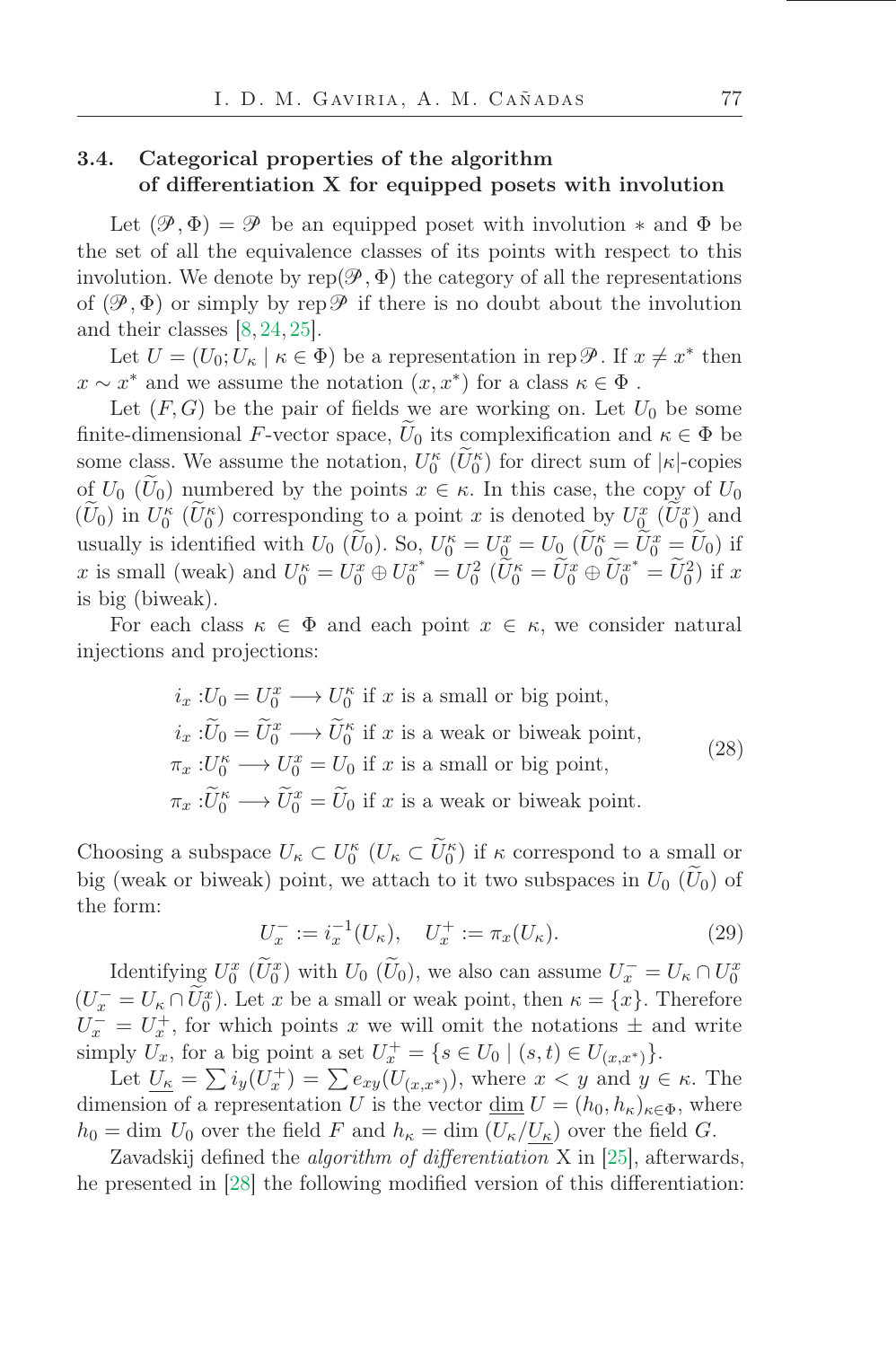A pair of incomparable points  $(a, b)$  in  $\mathcal{P}$  where a is big (i.e.  $a \neq a^*$ ) and b is weak is called X-*suitable* (i.e. suitable for differentiation  $X$ ), if  $\mathscr{P} = a^{\triangledown} + b_{\triangle}$ .

The *derived equipped poset* with involution  $(\mathcal{P}', \Phi') = \mathcal{P}'$ , with respect to the pair  $(a, b)$  is obtained from  $(\mathcal{P}, \Phi)$  in the following way:

- (a) the point  $a^*$  is replaced by a three-point chain  $a^* < q < a_0$ , where  $a^*$ ,  $a_0$  are big points and  $q$  is weak;
- (b) the point b is replaced by a two-point chain  $b_0 < b$ , where  $b_0$  is big and b is weak;
- (c) an order relation  $a < b_0$  is added;
- (d)  $\Phi'$  is obtained from  $\Phi$  by adding two new classes: a non-trivial one  $\{a_0, b_0\}$  and a trivial one  $\{q\}.$

Naturally, all the order relations induced by those in  $\mathscr P$  and by those aforementioned are added as well.

Figure [13](#page-40-0) shows an equipped poset with involution  $(\mathscr{P}, \Phi)$  with a pair of points  $(a, b)$  X-suitable and its corresponding derived poset  $(\mathscr{P}', \Phi')$ .



<span id="page-40-0"></span>FIGURE 13. Diagrams of equipped posets with involution  $(\mathscr{P}, \Phi)$  and  $(\mathscr{P}', \Phi')$ .

Set  $A = a^{\nabla}, B = b_{\blacktriangle}$  in  $\mathcal{P}$  and  $\hat{a} = a^{\nabla}, B' = \mathcal{P}' \setminus a^{\nabla}$  in  $\mathcal{P}'$ . Let  $U = (U_0; U_\kappa | \kappa \in \Phi)$  be a representation of the set  $(\mathscr{P}, \Phi)$ , where  $U_0$  is a finite-dimensional F-space. Consider an ordered sum  $U_0^2 = U_0 \oplus U_0$ , we can define the *coupling* of a sequence of n subspaces  $X_1, \ldots, X_n \subset U_0^2$ being a subspace in  $U_0^2$  of the form:

$$
[X_1 - X_2 - \cdots - X_n] = \{(t_0, t_n) \mid (t_{i-1}, t_i) \in X_i \text{ for some } t_i\}.
$$

<span id="page-40-1"></span>The categories  $\mathcal{R}_{\Phi}$  and  $\mathcal{R}'_{\Phi'}$  are described as follows:

$$
\mathcal{R}_{\Phi} = \{ \text{rep}(\mathcal{P}, \Phi) \mid U_A^- = U_a^+ \subset U_b^+, \ U_b^- = U_B^+ \}, \n\mathcal{R}_{\Phi'}' = \{ \text{rep}(\mathcal{P}', \Phi') \mid U_a^+ \subset U_{B'}^+, \ U_{a_0}^- = U_q^+, \ U_b^- = U_{b_0}^+ \}.
$$
\n(30)

Let  $\mathscr P$  be an equipped poset with involution, and a pair of points  $(a, b)$ , Xsuitable. The following formulas define the *differentiation functor*  $D^{\rm X}_{(a,b)}$ :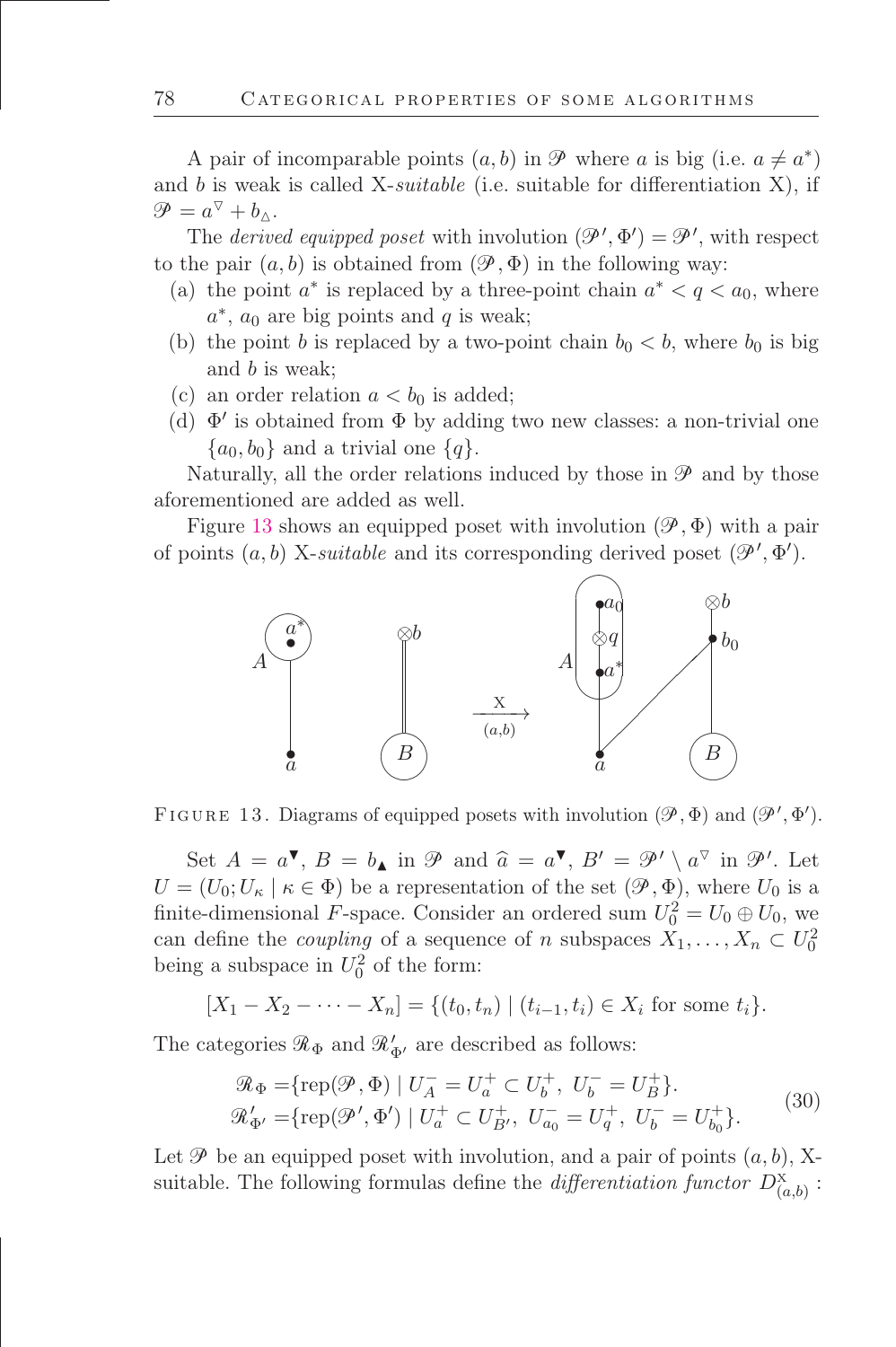$\mathcal{R}_{\Phi} \longrightarrow \mathcal{R}'_{\Phi'}$  induced by the algorithm of differentiation X. Thus, for a given representation  $U = (U_0; U_\kappa \mid \kappa \in \Phi) \in \mathcal{R}_{\Phi}$ , we define the *derived* representation  $U' = (U'_0; U'_\kappa \mid \kappa \in \Phi')$  in such a way that

<span id="page-41-0"></span>
$$
U'_0 = U_0, \qquad U'_b = U_b + U_a^+,
$$
  
\n
$$
U'_{(a_0,b_0)} = [U_{(a^*,a)} - U_b] + (0, U_a^+), \qquad U'_q = [U_{(a^*,a)} - U_b - U_{(a,a^*)}],
$$
  
\n
$$
U'_{(a,a^*)} = U_{(a,a^*)} \cap (U_B^+, U_0),
$$
  
\n
$$
U'_\kappa = U_\kappa \quad \text{for the remaining classes } \kappa \in \Phi',
$$
  
\n
$$
\varphi' = \varphi \quad \text{for all F linear map} - \text{morphism } \varphi : U_0 \to V_0.
$$
  
\n(31)

Following [\[28\]](#page-48-9), if  $(E_0, W_0)$  is a  $(U_a^+, U_B^+)$ -cleaving pair of  $U_0$ , then the *reduced* derived representation  $U^{\downarrow}$  is defined (uniquely up to isomorphism) by the equality  $U' = U^{\downarrow} \oplus P^m(\widehat{a})$ , where  $m = \dim E_0 = \dim(U_a^+, U_B^+)/U_B^+$ its evident form is  $U^{\downarrow} = W$ , with  $W_0$  taken from the cleaving pair and  $W_{\kappa} = U_{\kappa}' \cap W_0^{\kappa}.$ 

Obviously,  $G'_1(b, a) = P(\hat{a}) \oplus P(b_0)$  and  $G'_2(b, a) = P^2(\hat{a})$ , hence  $G_1^\downarrow$  $_1^{\downarrow}(b, a) = P(b_0)$  and  $G_2^{\downarrow}$  $a_2^*(b, a) = 0.$ 

Let W be an object in  $\mathcal{R}'_{\Phi'}$ . To construct the *primitive object*  $W^{\uparrow} \in \mathcal{R}_{\Phi}$ , we represent the spaces  $W_{(a_0,b_0)}$ ,  $W_q$  and  $W_b$ , respectively, in the form

$$
W_{(a_0,b_0)} = \underline{W}_{(a_0,b_0)} \oplus F_1, \quad F_1 = \{ (f_{11}, f'_{11}), \dots, (f_{1p_1}, f'_{1p_1}) \};
$$
  
\n
$$
W_q = \widetilde{W_{a^*}} \oplus F_2, \quad F_2 = \{ (f_{21}, f'_{21}), \dots, (f_{2p_2}, f'_{2p_2}) \};
$$
  
\n
$$
W_b = \widehat{W_{b_0}^+} \oplus H;
$$

where  $F_i$  and H are some complements with the choosen bases for  $F_i$ . Consider a new  $F$ -space  $E_0$  with a base

$$
\{e_{11},\ldots,e_{1p_1}\}\cup\{e_{21},e'_{21},\ldots,e_{2p_2},e'_{2p_2}\}\
$$

of dimension  $m = p_1 + 2p_2$ . Then, set  $W^{\uparrow} = (U_0; U_{\kappa} | \kappa \in \Phi)$  where

$$
U_0 = W_0 \oplus E_0;
$$
  
\n
$$
\dot{U}_\kappa = W_\kappa \oplus E_0^{\kappa \cap A} \text{ for } \kappa \neq \{a, a^*\}, \{b\};
$$
  
\n
$$
\dot{U}_{(a,a^*)} = W_{(a,a^*)} + \{(e_{11}, f_{11}), \dots, (e_{1p_1}, f_{1p_1})\} + \{(e_{2j}, f_{2j}), (e'_{2j}, f'_{2j}) : j = 1, \dots, p_2\};
$$
  
\n
$$
\dot{U}_b = \widetilde{W}_{B'}^+ + \{(e_{11}, f'_{11}), \dots, (e_{1p_1}, f'_{1p_1})\} + H.
$$
\n(32)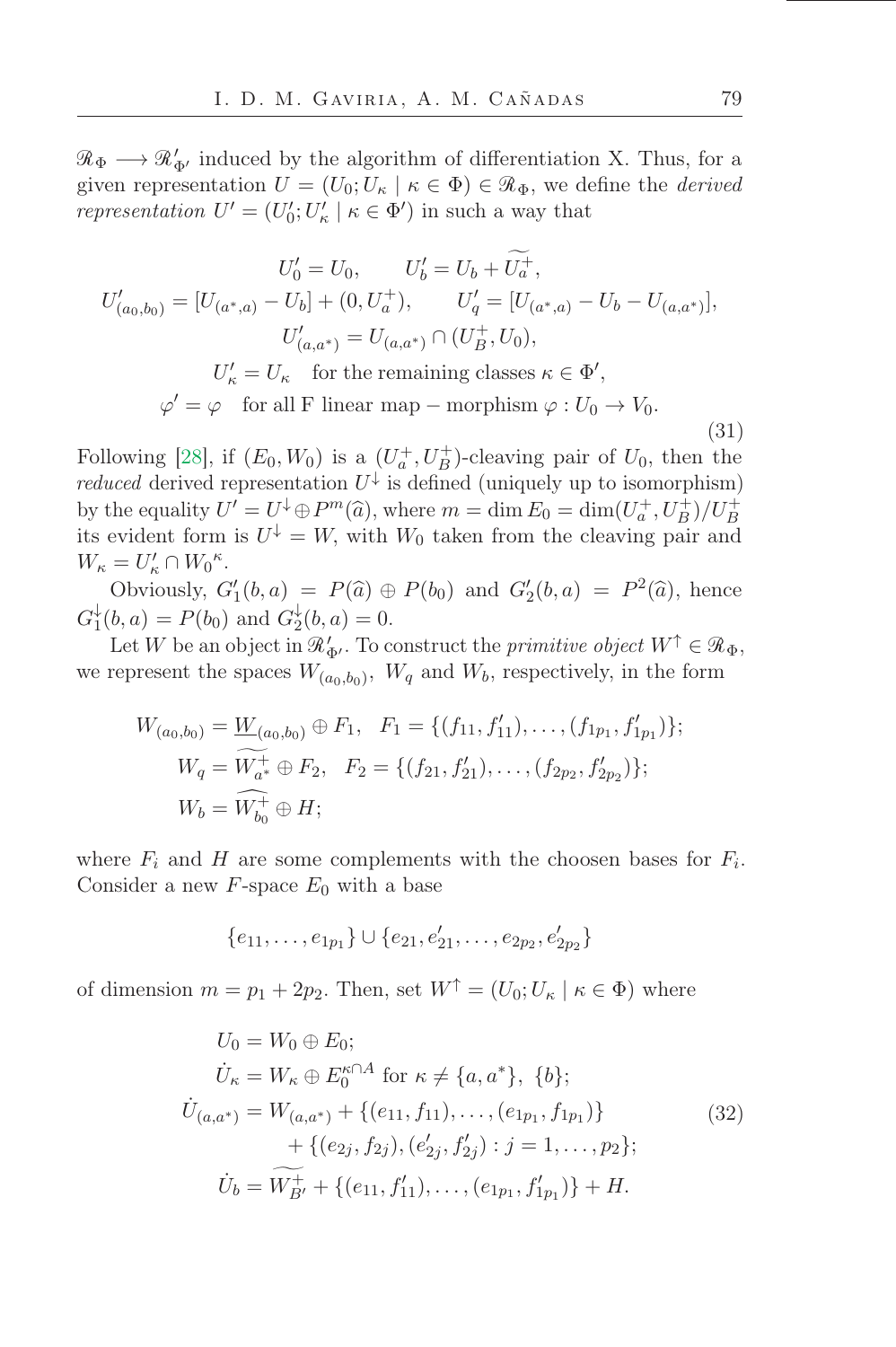The desired isomorphisms  $(U^{\downarrow})^{\uparrow} \simeq U$ , for a reduced object  $U \in \mathcal{R}_{\Phi}$ (without direct summands  $G_2(b, a)$ ) and  $(W^{\uparrow})^{\downarrow} \simeq W$ , for a reduced object  $W \in \mathcal{R}_{\Phi'}$  (without direct summands  $P(\hat{a})$ ) hold. Then the following two lemmas are given as a consequence of the previous construction of the primitive object (also called the integration process).

<span id="page-42-1"></span>**Lemma 23.** For each representation  $W \in \mathcal{R}'_{\Phi'}$ , there exists a representation  $W^{\uparrow} \in \mathcal{R}_{\Phi}$  such that  $(W^{\uparrow})' \simeq W \oplus P^m(\widehat{a})$ , for some  $m \geq 0$ .

<span id="page-42-2"></span>**Lemma 24.** In the case of the differentiation X, the operations  $\downarrow$  and  $\uparrow$ induce mutually inverse bijections

$$
\operatorname{Ind} \mathcal{R}_{\Phi} \setminus [G_2(b, a)] \rightleftarrows \operatorname{Ind} \mathcal{R}'_{\Phi'} \setminus [P(\widehat{a})].
$$

<span id="page-42-0"></span>**Remark 9.** Let  $\mathcal{R}_{\Phi}$  and  $\mathcal{R}'_{\Phi'}$  be the categories described in the equation [\(30\)](#page-40-1), associated with the equipped posets with involution  $\mathcal{P}$  and  $\mathcal{P}'_{(a,b)}$ , respectively. Due to the fact that  $\varphi' = \varphi$ , we obtain the natural inclusions  $\mathcal{R}_{\Phi}(U,V) \subset \mathcal{R}_{\Phi'}'(U',V')$  for all objects  $U, V \in \mathcal{R}_{\Phi}$ . Let  $\mathcal{I} = \langle G_2(b,a) \rangle_{\mathcal{R}_{\Phi}}$ and  $\mathcal{I}' = \langle P(\hat{a}) \rangle_{\mathcal{R}'_{\Phi'}}$  be ideals in the category  $\mathcal{R}_{\Phi}$  and  $\mathcal{R}'_{\Phi'}$ , respectively. We get also inclusions  $\mathcal{I}(U, V) \subset \mathcal{I}'(U', V')$  for all objects  $U, V \in \mathcal{R}_{\Phi}$ , taking into consideration that  $G'_{2}(b, a) = P^{2}(\hat{a})$ . Thus, for each pair of representations  $U, V \in \mathcal{R}_{\Phi}$ , we obtain the following diagram of inclusions



FIGURE 14. The lattice associated with the ideals  $\mathcal{I}, \mathcal{I}'$  and vector spaces  $\mathcal{R}_{\Phi}(U,V), \mathcal{R}'_{\Phi'}(U',V')$  defined by differentiation X.

The following lemmas allow us to establish that the differentiation X induces a categorical equivalence.

<span id="page-42-3"></span>**Lemma 25.** Let U and V be arbitrary representations in  $\mathcal{R}_{\Phi}$ . Then the following identities hold

$$
\mathscr{R}_\Phi(U,V)+\mathscr{I}'(U',V')=\mathscr{R}'_{\Phi'}(U',V')
$$

and

$$
\mathcal{R}_{\Phi}(U,V) \cap \mathcal{I}'(U',V') = \mathcal{I}(U,V).
$$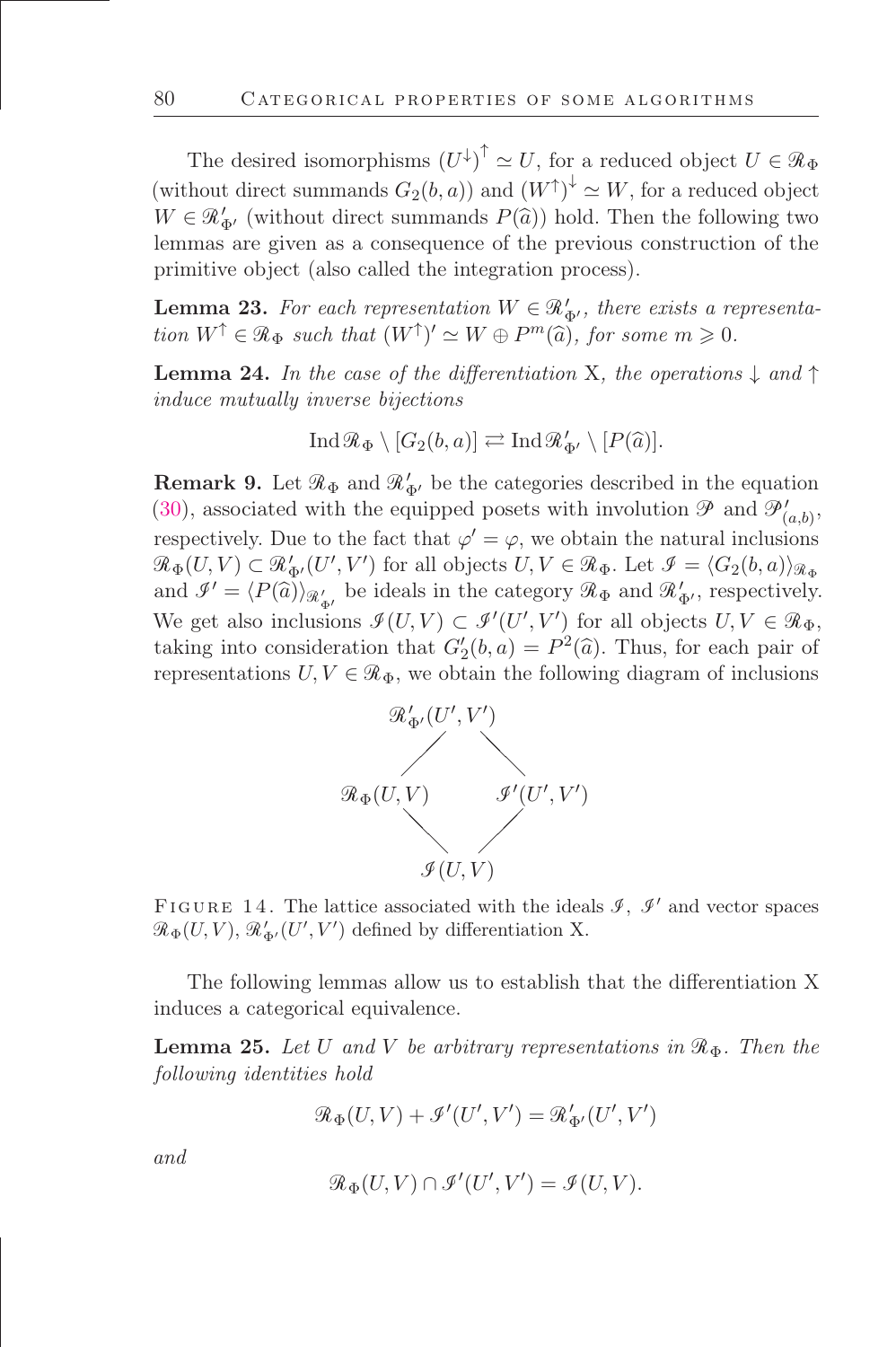*Proof.* The inclusions  $\mathcal{R}_{\Phi}(U, V) + \mathcal{I}'(U', V') \subseteq \mathcal{R}'_{\Phi'}(U', V')$  and  $\mathcal{I}(U, V) \subseteq$  $\mathcal{R}_{\Phi}(U,V) \cap \mathcal{I}'(U',V')$  follow from Remark [9.](#page-42-0) Thus, it suffices to prove  $\mathcal{R}_{\Phi}(U,V) + \mathcal{I}'(U',V') \subseteq \mathcal{R}'_{\Phi'}(U',V') \text{ and } \mathcal{R}_{\Phi}(U,V) \cap \mathcal{I}'(U',V') \subseteq$  $\mathcal{I}(U, V)$  in order to obtain the identities.

Firstly, we prove that  $\mathcal{R}_{\Phi}(U, V) + \mathcal{I}'(U', V') \subseteq \mathcal{R}'_{\Phi'}(U', V')$ , with  $\mathcal{I}' = [U^+_B + (U'_a)^+, (V'_A)^-]$ . We note that in general, if  $(x, y) \in U_{(a,a^*)}$  and  $(r, s) \in U_b$ , then not necessarily  $(\psi(x), \psi(y)) \in V_{(a,a^*)}$  and  $(\psi(r), \psi(s)) \in$ V<sub>b</sub>. However, for any  $(x, y) \in U_{(a,a^*)} \cap (U_B^+, U_0)$  it holds that  $(\psi(x), \psi(y))$  $\in V_{(a,a^*)} \cap (V_B^+, V_0) \subset V_{(a,a^*)}$ , provided that  $\psi: U_0 \longrightarrow V_0 \in \mathcal{R}'_{\Phi'}(U', V')$ . Thus, for any pair of vectors of the form  $(x, y) \in U_{(a,a^*)}$ , it is necessary to define a linear map-morphism which can be used to adjust the corresponding images to subspaces  $V_{(a,a^*)}$  and  $V_b$ . To do that, we consider the following partitions of the vector spaces  $U_0^2$  and  $V_0^2$ 

$$
U_0^2 = U_{(a,a^*)} \cap U_b^- \oplus U_{(a,a^*)} \cap N_b \oplus T_{(a,a^*)} \oplus T_b \oplus T_0,
$$
  
\n
$$
\widetilde{U_{\pm}} \oplus N_{\pm} N_{\pm} \qquad \qquad (1, \infty)
$$

where  $U_b = U_b^- \oplus N_b$ ,  $N_b = \langle (1, \xi)^t \rangle_G$ ,  $N_{b_1} = \langle (1, 0)^t \rangle_F$ ,  $N_{b_2} = \langle (0, 1)^t \rangle_F$ , then  $N_b^+ = N_{b_1} + N_{b_2}$ ,

$$
U_{(a,a^*)} \cap U_b^- \subseteq U'_{(a,a^*)}, \qquad U_a^+ = U_a^+ \cap U_B^+ \oplus M_B,
$$
  

$$
T_b = \widetilde{T_b^-} \oplus H_b, \qquad \widetilde{T_b^-} \subseteq \widetilde{U_b^-}, \ H_b \subset N_b, \qquad U_{a^*} = U_a^+ \oplus L_{a^*},
$$

where  $T_{(a,a^*)}$ ,  $T_b$  and  $T_0$  are complementary subspaces of  $U_0^2 = U_{(a,a^*)} \cap$  $U_b^-\oplus U_{(a,a^*)}\cap N_b$  and  $U_{(a,a^*)}$  +  $U_b$  in  $U_{(a,a^*)}$ ,  $U_b$  and  $U_0^2$ , respectively. The same notation is keeping for subspace  $V_0^2$  and the corresponding partition.

Now, we consider the following cases.

(i) Suppose that  $(x, y) \in U_{(a,a^*)} \cap (U_B^+, U_0)$ . Then  $(\psi(x), \psi(y)) \in$  $V'_{(a,a^*)} = V_{(a,a^*)} \cap (V_B^+, V_0) \subset V_{(a,a^*)}.$ 

(ii) If  $(x, y) \in T_{(a,a^*)}$ , then there exists  $z \in U_b^+$  such that  $(z, x) \in U_b$ . Thus,  $(y, z) \in U'_{(a_0, b_0)}, y \notin U_b^+$  and  $(\psi(y), \psi(z)) \in V'_{(a_0, b_0)}$ . Assume that vectors  $\{ (t_i^j)$  $i_1, t_{i_2}^j$  :  $1 \leqslant j \leqslant k$  constitute a basis of  $[U_{(a,a^*)} - U_b]$  and that  $\{t_a^L\}$  :  $a\leqslant L\leqslant m$  is a basis of subspace  $V_a^+ .$  In this case,  $\lambda_{V_a^+}$  denotes a linear combination of the form  $\sum_{h=1}^{m} \lambda_h t_a^h$ ,  $\lambda_h \in G$ . Therefore,

$$
(\psi(y), \psi(z)) = \sum_{j=1}^{k} \lambda_j (t_{i_1}^j, t_{i_2}^j) + (0, \lambda_{V_a^+}),
$$
  

$$
\psi(y) = \sum_{j=1}^{k} \lambda_j t_{i_1}^j, \qquad \psi(z) = \sum_{j=1}^{k} \lambda_j t_{i_2}^j + \lambda_{V_a^+}.
$$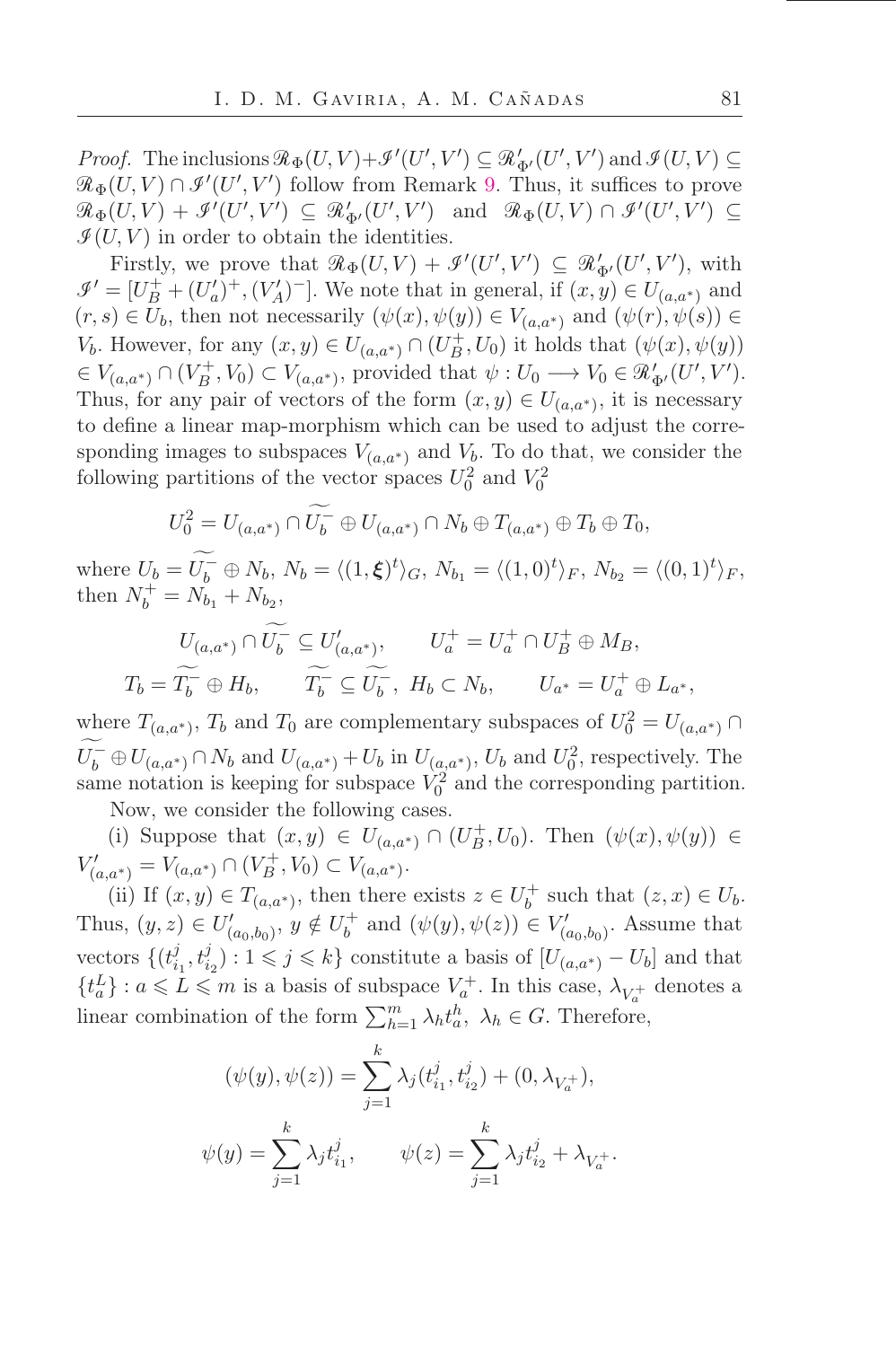Then, there exists a unique vector s such that  $(\psi(y), s) \in V_{(a^*, a)}$  and  $(s, \psi(z) - \lambda_{V_a^+}) \in V_b$ , where  $y \notin V_b^+$ . Thus, if the F-linear map-morphism  $w_1: U_0 \longrightarrow V_0$  is defined in such a way that

$$
w_1(x) = \begin{cases} \psi(x) - s, & \text{if } x \in M_B, \\ 0, & \text{otherwise}; \end{cases}
$$

then  $w_1 \in [U^+_B + (U'_a)^+, (V'_A)^-]$ . Note that,  $\psi(U^-_{A'}) \subseteq V^-_{A'}$  besides, if  $(x, y) \in T_{(a,a^*)}$  then

$$
((\psi - w_1)(x), (\psi - w_1)(y)) = (\psi(x) - \psi(x) + s, \psi(y)) = (s, \psi(y)) \in V_{(a, a^*)}.
$$

(iii) If  $(x, y) \in H_b$ , it holds that

$$
(\psi(x), \psi(y)) = \left(\sum_{j=1}^k \delta_j t_{i_1}^j, \sum_{j=1}^k \delta_j t_{i_2}^j + \lambda_{V_a^+}\right).
$$

If  $w_2: U_0 \longrightarrow V_0$  is a linear map-morphism such that

$$
w_2(y) = \begin{cases} \lambda_{V_a^+}, & \text{if } y \in H_b^+, \\ 0, & \text{otherwise}, \end{cases}
$$

then  $w_2 \in [U_B^+ + (U_a')^+, (V_A')^-]$ . Note that,  $\widetilde{\psi}(U_b^-) \subseteq V_b^-$ , and for  $(x, y) \in$  $H_b$ , it holds that

$$
((\psi - w_2)(x), (\psi - w_2)(y)) = \left(\psi(x), \sum_{j=1}^k \delta_j t_{i_2}^j + \lambda_{V_a^+} - \lambda_{V_a^+}\right)
$$

$$
= \left(\sum_{j=1}^k \delta_j t_{i_1}^j, \sum_{j=1}^k \delta_j t_{i_2}^j\right) \in V_b.
$$

(iv) Suppose now, that  $(x, y) \in U_{(a,a^*)} \cap N_b$ , with  $y \in L_{a^*}$ . Then  $(y, x) \in U_{(a^*, a)}$  and  $(x, y) \in U_b$ . Thus,  $(y, y) \in U'_{(a_0, b_0)}$  and  $(\psi(y), \psi(y)) \in$  $V'_{(a_0,b_0)}, (\psi(x), \psi(y)) \in V'_{b}.$ 

$$
(\psi(x), \psi(y)) = \left(\sum_{j=1}^{k} \gamma_j t_{i_1}^j, \sum_{j=1}^{k} \gamma_j t_{i_2}^j + \lambda_{V_a^+}\right)
$$

with  $\left(\sum_{j=1}^k \gamma_j t_i^j\right)$  $i_1^j, \sum_{j=1}^k \gamma_j t_i^j$  $(\psi(y), \psi(y) - \lambda_{V_q^+}) \in [V_{(a^*, a)} V_b$ . Hence, there exist  $t_1$  such that  $(t_1 \text{ unique})$   $(\psi(y), t_1) \in V_{(a^*, a)}$  and  $(t_1, \psi(y) - \lambda_{V_a^+}) \in V_b$ , we write (in V)

$$
V_{(a,a^*)} \cap \widetilde{U_b^-} = T_1, \qquad V_{(a,a^*)} \cap \widetilde{N_b} = T_2, \qquad T_{(a,a^*)} = T_3,
$$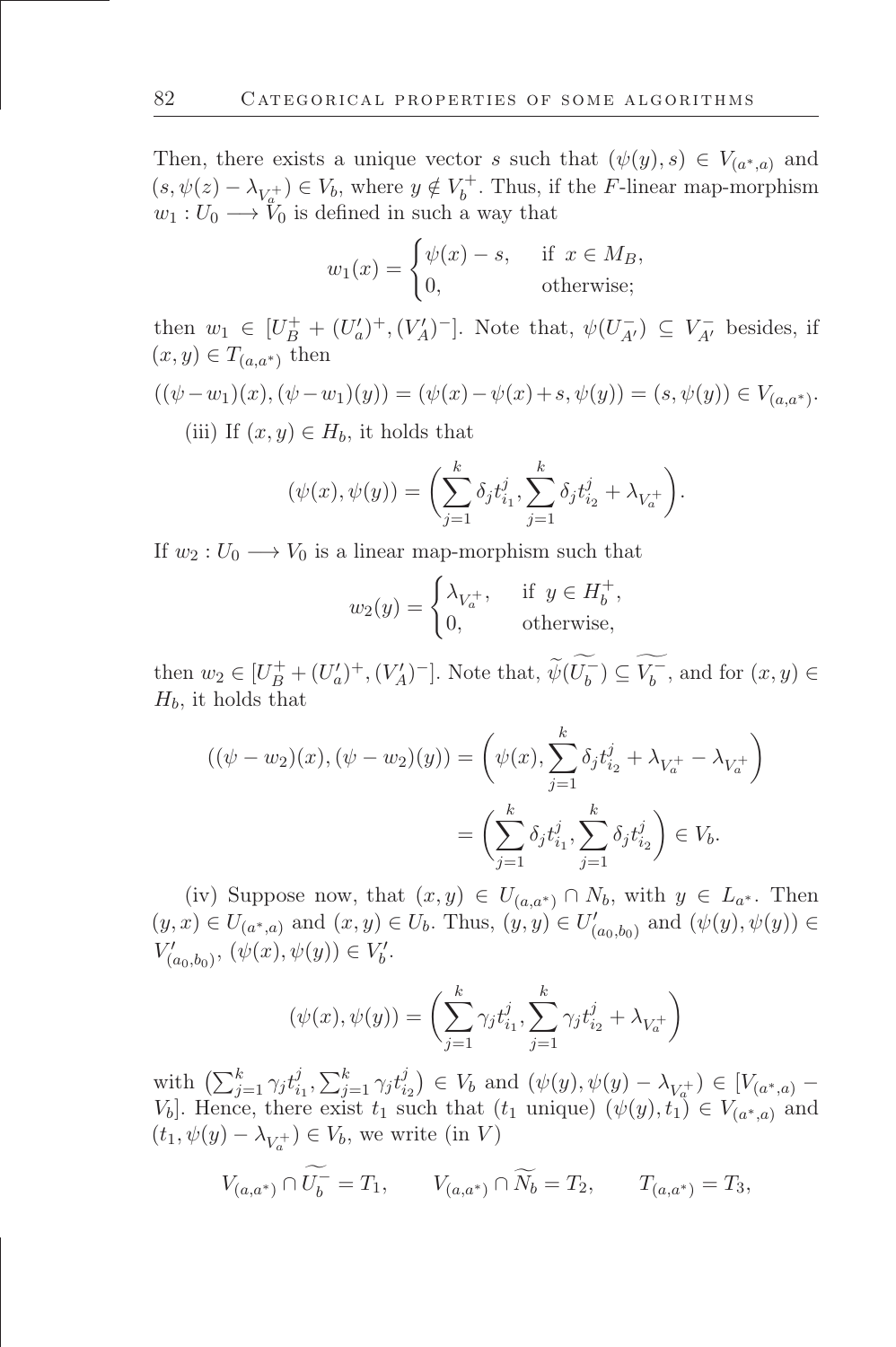then  $(t_1, \psi(y)) = \lambda_{T_1} + \lambda_{T_2} + \lambda_{T_3}$ , where

$$
\lambda_{T_1} = (r_1^1, r_1^2), \qquad \lambda_{T_2} = (r_2^1, r_2^2), \qquad \lambda_{T_3} = (r_3^1, r_3^2),
$$

 $r_i^1 \in \text{Re } T_i$ ;  $r_i^2 \in \text{Im } T_i$  are linear combinations of all elements of the basis of the corresponding subspace (Re  $T_i$  = real part of  $T_i$ , Im  $T_i$  = imaginary part of  $T_i$ ). Define the linear map-morphism  $w_3: U_0 \longrightarrow V_0$  such that

$$
w_3(x) = \begin{cases} \psi(x) - r_1^1 - r_2^1 & \text{if } x \in M_b, \\ \psi(x) - r_1^2 - r_2^2 & \text{if } x \in L_{a^*} \cap N_b^+, \\ 0 & \text{otherwise.} \end{cases}
$$

Then

$$
(\psi^{\kappa} - w^{\kappa})(x, y) = ((\psi - w)(x), (\psi - w)(y))
$$
  
=  $(\psi(x) - \psi(x) + r_1^1 + r_2^1, \psi(y) - \psi(y) + r_1^2 + r_2^2)$   
 $\in V_{(a,a^*)} \cap V_b^- + V_{(a,a^*)} \cap N_b \text{ if } x \in M_b \text{ and } y \in L_{a^*}.$ 

Thus  $(\psi^{\kappa} - w^{\kappa})(x, y) \in V_{(a,a^*)} \cap V_b$ , with  $w_3 \in [U_B^+ + (U_a')^+, (V_A')^-]$ .

(v) Define  $w = w_1 + w_2 + w_3 \in [U_B^+ + (U_a')^+, (V_A')^-]$ . It is easy to see that  $[U_B^+ + (U_a')^+, (V_A')^-] \simeq \langle P(a^{\blacktriangledown}) \rangle_{\mathcal{R}}$ . Then, by construction, the linear morphism  $(\psi^{\kappa} - w^{\kappa})(U_{\kappa}) \subseteq V_{\kappa}$ , for any class  $k \in \Phi$ . In particular,  $(\psi^{\kappa} - w^{\kappa})(U_{(a,a^*)}) = (\psi - w)^{\kappa}(U_{(a,a^*)}) \subseteq V_{(a,a^*)}$  and  $(\psi - \tilde{w})(U_b) =$  $(\psi - w)(U_b) \subseteq V_b$ . Therefore,  $\varphi = \psi - w \in \mathcal{R}_{\Phi}(U, V)$ , which proves that  $\psi \in \mathcal{R}_{\Phi}(U,V) + \mathcal{I}'(U',V'), \text{ thus } \mathcal{R}_{\Phi}(U,V) + \mathcal{I}'(U',V') = \mathcal{R}'_{\Phi'}(U',V').$ 

In order to prove that  $\mathcal{R}_{\Phi}(U, V) \cap \mathcal{I}'(U', V') \subseteq \mathcal{I}(U, V)$ , with  $\mathcal{I} =$  $[U_B^+, V_A^-]$ , (it is easy to see that  $[U_B^+, V_A^-] \simeq \langle G_2(b, a) \rangle_{\mathcal{R}_{\Phi}}$ ), we take a morphism  $\varphi \in \mathcal{R}_{\Phi}(U, V) \cap \mathcal{I}'(U', V')$ . Then as  $\varphi \in \mathcal{I}'(U', V')$ ,  $\varphi$  can be factored through morphisms  $\varphi_1: U' \longrightarrow P^m(\widehat{a})$  and  $\varphi_2: P^m(\widehat{a}) \longrightarrow V'$ that pass through sums of the representation  $P(\hat{a})$ . Thus  $\varphi = \varphi_2 \varphi_1$  with  $\varphi = \varphi_1$ , and  $\varphi_2 = id$ . Note that since  $P_a^+ = P_B = 0$  then  $\varphi_2 \varphi_1(U_B^+) = 0$ , besides we have that  $\text{Im }\varphi \subset (V_A')^-$  provided that  $\varphi \in [U_B^+ + (U_a')^+, (V_A')^-]$ . Then Im  $\varphi \subset V_A^-$ , therefore  $\varphi \in [U_B^+, V_A^-] = \mathcal{I}(U, \tilde{V})$  and with this argument, we are done.  $\Box$ 

<span id="page-45-0"></span>**Lemma 26.** Let  $\mathcal{P}$  be an equipped poset with involution, with a pair of points  $(a, b)$ , X-suitable. Then, the functor  $D^{\rm x}_{(a,b)}$ :  $\mathcal{R}_{\Phi} \longrightarrow \mathcal{R}'_{\Phi'}$ , defined by formulas [\(31\)](#page-41-0), induces an equivalence between quotient categories

$$
\mathcal{R}_\Phi/\mathcal{I} \ \stackrel{\sim}{\rightarrow} \mathcal{R}'_{\Phi'}/\mathcal{I}'\,,
$$

where  $\mathcal{I} = \langle G_2(b, a) \rangle_{\mathcal{R}_{\Phi}}$  and  $\mathcal{I}' = \langle P(\widehat{a}) \rangle_{\mathcal{R}'_{\Phi'}}$ .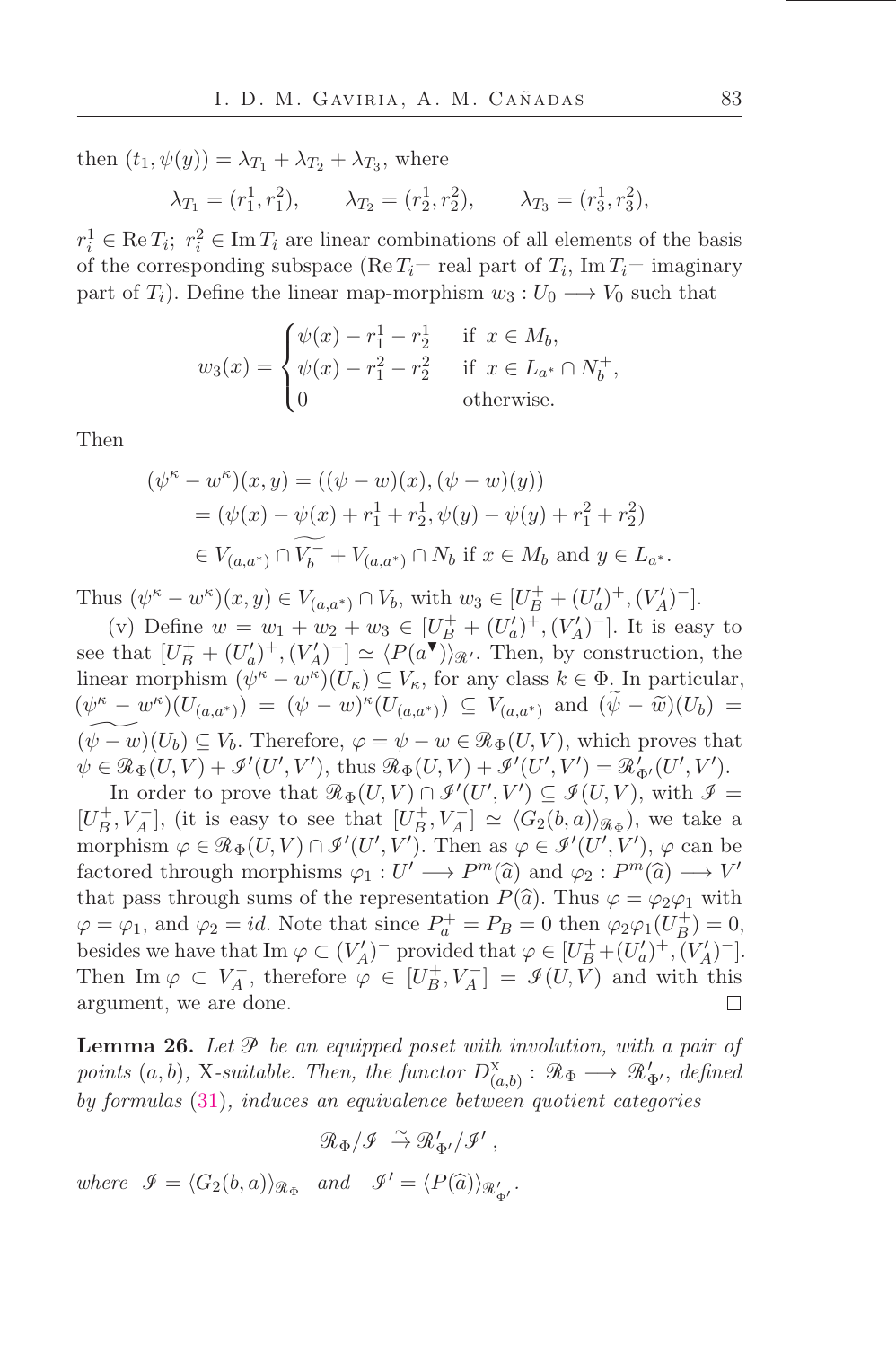*Proof.* The density of the functor  $D^{\mathsf{X}}_{(a,b)}$  is guaranteed by Lemmas [23](#page-42-1) and [24.](#page-42-2) Lemma [25](#page-42-3) allows us to conclude that the functor  $D_{(a,b)}^{\mathbf{x}}$  is faithful and full.  $\Box$ 

As a consequence of Lemmas [23,](#page-42-1) [24](#page-42-2) and [26,](#page-45-0) we obtain the following corollary regarding the Gabriel quiver of the corresponding categories.

**Corollary 6.** If  $\Gamma(\mathcal{R}_{\Phi})$  and  $\Gamma(\mathcal{R}_{\Phi'})$  are the Gabriel quivers of the categories  $\mathcal{R}_{\Phi}$  and  $\mathcal{R}'_{\Phi'}$ , then  $\Gamma(\mathcal{R}_{\Phi}) \setminus [G_2(b, a)] \simeq \Gamma(\mathcal{R}'_{\Phi'}) \setminus [P(\widehat{a})]$ .

**Remark [1](#page-2-0)0.** The main Theorem 1 is proved by Lemmas  $4, 5, 7$  $4, 5, 7$  $4, 5, 7$  $4, 5, 7$ –[10,](#page-26-1) [15](#page-31-0)–17,  $22 - 24$  $22 - 24$  and [26.](#page-45-0)

Remark 11 (Historical remark; a relationship between the theory of representation of equipped posets and Krawtchouk matrices). It is worth recalling the way that Zavadskij rediscovered the famous Krawtchouk matrices in his paper [\[28\]](#page-48-9). In such a work, he defined for two rings  $A, B$ and an  $(A, B)$ -bimodule W the  $_A W_B$ -matrix problem which consists of reducing to some canonical form one rectangular matrix M over W by elementary transformations of its rows over A and columns over B.

The particular case when  $A = F$  is a field admitting quadratic extensions  $G_1, G_2$  (which may coincide) in the algebraic closure  $\overline{F}$  the  $G_1 \underset{F}{\otimes} G_2$ -problem is called the *biquadratic matrix problem* (which in general is still an open problem) over the triple  $(G_1, F, G_2)$ , the problem is named homogeneous whenever  $G_1 \simeq G_2$ . Zavadskij proved that the  $G \underset{F}{\otimes} G$ -problem is equivalent to the  $(1, \sigma)$ -pencil problem over  $G$ , where  $\sigma(a+\xi b)=a-\xi b.$ 

In the page 43 of [\[28\]](#page-48-9) Zavadskij wrote the following sentence to justify the use of matrices of type  $\Theta$  in his description of the indecomposable representations of the  $G \underset{F}{\otimes} G$ -bimodule:

łBefore to prove Theorem 17, we need to introduce an integer matrix sequence  $\Theta_n$  which expresses in a perfect way a precise relationship between polynomial invariants for the  $G \otimes G$ -problem and the  $(1, \sigma)$ -pencil problem".

Section 8 of that work is devoted to give many properties of matrices  $\Theta_n$ which now we know were introduced in the late 1920s by Krawtchouk [\[10\]](#page-47-16). In the current notation for Krawtchouk matrices  $\Theta_{n+1} = K^{(n)}$  where  $\Theta_n^{i,j} = \sum_k (-1)^k {j-1 \choose k}$  $\binom{-1}{k}\binom{n-j}{i-k-1}.$ 

He also wrote that the problem of classifying indecomposable representations of the critical equipped poset  $M_1 = \{ \otimes \otimes \}$  can be reduced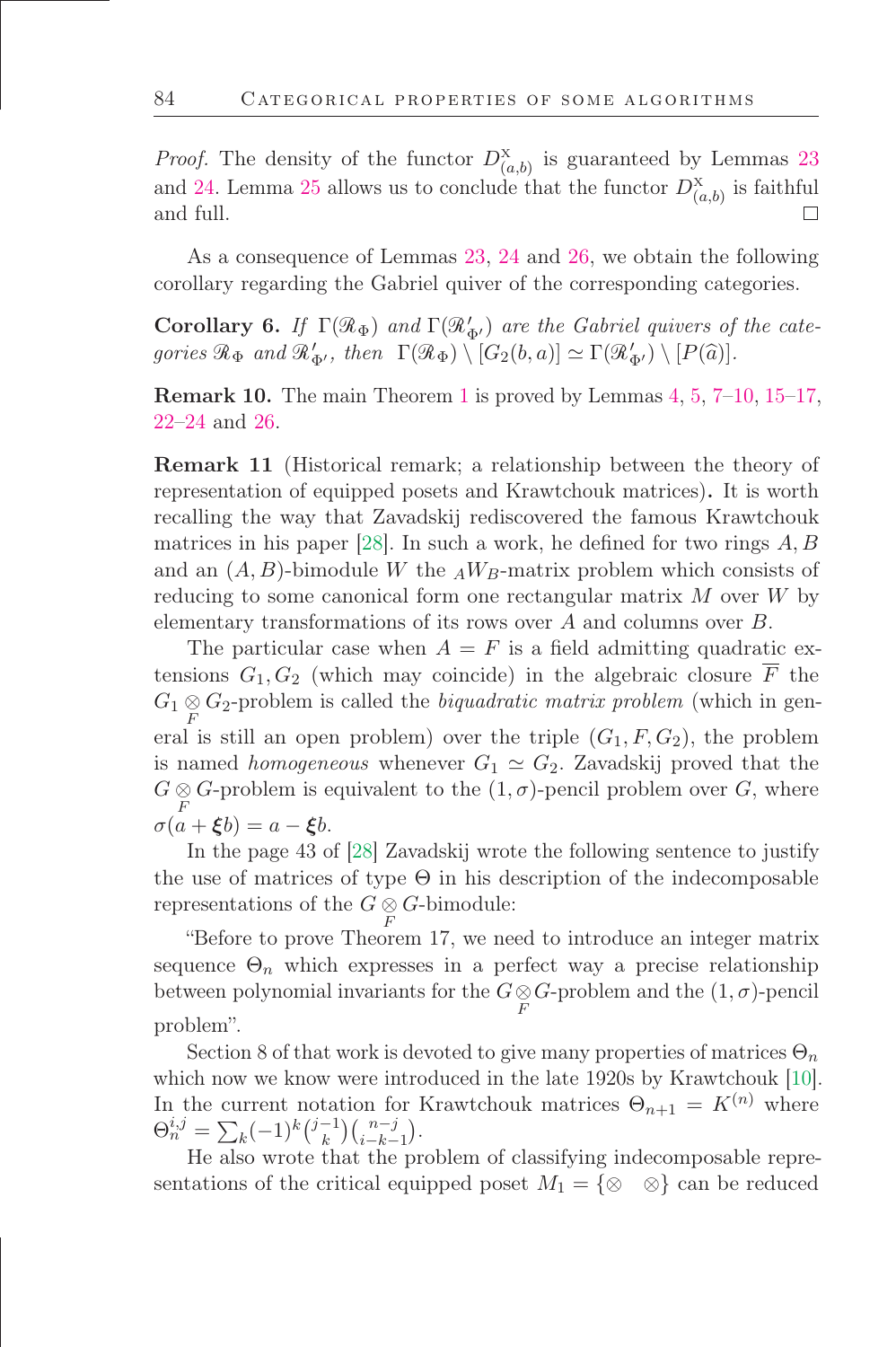to the  $\mathbb{C} \otimes \mathbb{C}$ -problem and therefore to the  $(1, \sigma)$ -pencil problem over the complex field  $\mathbb{C}$ .

### References

- <span id="page-47-7"></span>[1] V.M. Bondarenko and A.G. Zavadskij, Posets with an equivalence relation of tame type and of finite growth, Can. Math. Soc. Conf. Proc.  $11$  (1991), 67–88.
- <span id="page-47-9"></span>[2] A.M. Cañadas, Descripción categórica de algunos algoritmos de diferenciación, (Dissertation) Universidad Nacional de Colombia (2007), 157p.
- <span id="page-47-14"></span>[3] A.M. Cañadas, Morphisms in categories of representations of equipped posets, JP Journal of Algebra, Number Theory and Applications  $25$  (2012), no. 2, 145–176.
- <span id="page-47-10"></span>[4] A.M. Cañadas, Some categorical properties of the algorithm of differentiation VII for equipped posets, JP Journal of Algebra, Number Theory and Applications 25  $(2012)$ , no. 2, 177–213.
- <span id="page-47-13"></span>[5] A.M. Cañadas, The school of Kiev in Colombia; the legacy of Alexander Zavadskij, São Paulo Journal of Mathematical Sciences 7 (2013), no. 1, 105–126.
- <span id="page-47-11"></span>[6] A.M. Cañadas, I.D.M. Gaviria, and P.F.F. Espinosa, Categorical properties of the algorithm of differentiation D-VIII for equipped posets, JP Journal of Algebra, Number Theory and Applications  $29$  (2013), no. 2, 133–156.
- <span id="page-47-12"></span>[7] A.M. Cañadas, I.D.M. Gaviria, and P.F.F. Espinosa, On the algorithm of differentiation D-IX for equipped posets, JP Journal of Algebra, Number Theory and Applications 29 (2013), no. 2, 157–173.
- <span id="page-47-15"></span>[8] A.M. Cañadas and A.G. Zavadskij, Categorical description of some differentiation algorithms, Journal of Algebra and Its Applications  $5$  (2006), no. 5, 629–652.
- <span id="page-47-8"></span>[9] A.M. Cañadas and V.C. Vargas, On the apparatus of differentiation DI-DV for posets, São Paulo Journal of Mathematical Sciences  $9$  (2019), no. 1, 249–286.
- <span id="page-47-16"></span>[10] P. Feinsilver and J. Kocik, Krawtchouk Polynomials and Krawtchouk Matrices, Recent Advances in Applied Probability (2005), 115–141.
- <span id="page-47-3"></span>[11] P. Gabriel, Représentations indécomposables des ensemblés ordonnés, Semin. P. Dubreil, 26 annee 1972/73, Algebre, Expose 13 (1973), 301–304.
- <span id="page-47-2"></span>[12] M.M. Kleiner, *Partially ordered sets of finite type*, Zap. Nauchn. Semin. LOMI 28  $(1972), 32–41$  (in Russian); English transl., J. Sov. Math 3 (1975), no. 5, 607–615.
- <span id="page-47-1"></span>[13] L.A. Nazarova and A.V. Roiter, Representations of partially ordered sets, Zap. Nauchn. Semin. LOMI 28 (1972), 5-31 (in Russian); English transl., J. Sov. Math. 3  $(1975), 585-606.$
- <span id="page-47-0"></span>[14] L.A. Nazarova and A.V. Roiter, Categorical matrix problems and the Brauer-Thrall conjecture, Preprint Inst. Math.AN UkSSR, Ser. Mat.  $73.9$  (1973), 1–100 (in Russian); English transl. in Mitt.Math. Semin. Giessen 115 (1975).
- <span id="page-47-6"></span>[15] L.A. Nazarova and A.V. Roiter, Representations of posets with involution, Preprint Inst. Math.AN UkSSR. 86.80 (1986).
- <span id="page-47-4"></span>[16] L.A. Nazarova and A.G. Zavadskij, Partially ordered sets of tame type, Akad. Nauk Ukrain. SSR Inst. Mat., Kiev (1977), 122-143 (Russian).
- <span id="page-47-5"></span>[17] L.A. Nazarova and A.G. Zavadskij, *Partially ordered sets of finite growth*, Function. Anal. i Prilozhen.,  $19$  (1982), no. 2, 72–73 (in Russian); English transl., Functional. Anal. Appl., **16** (1982), 135–137.